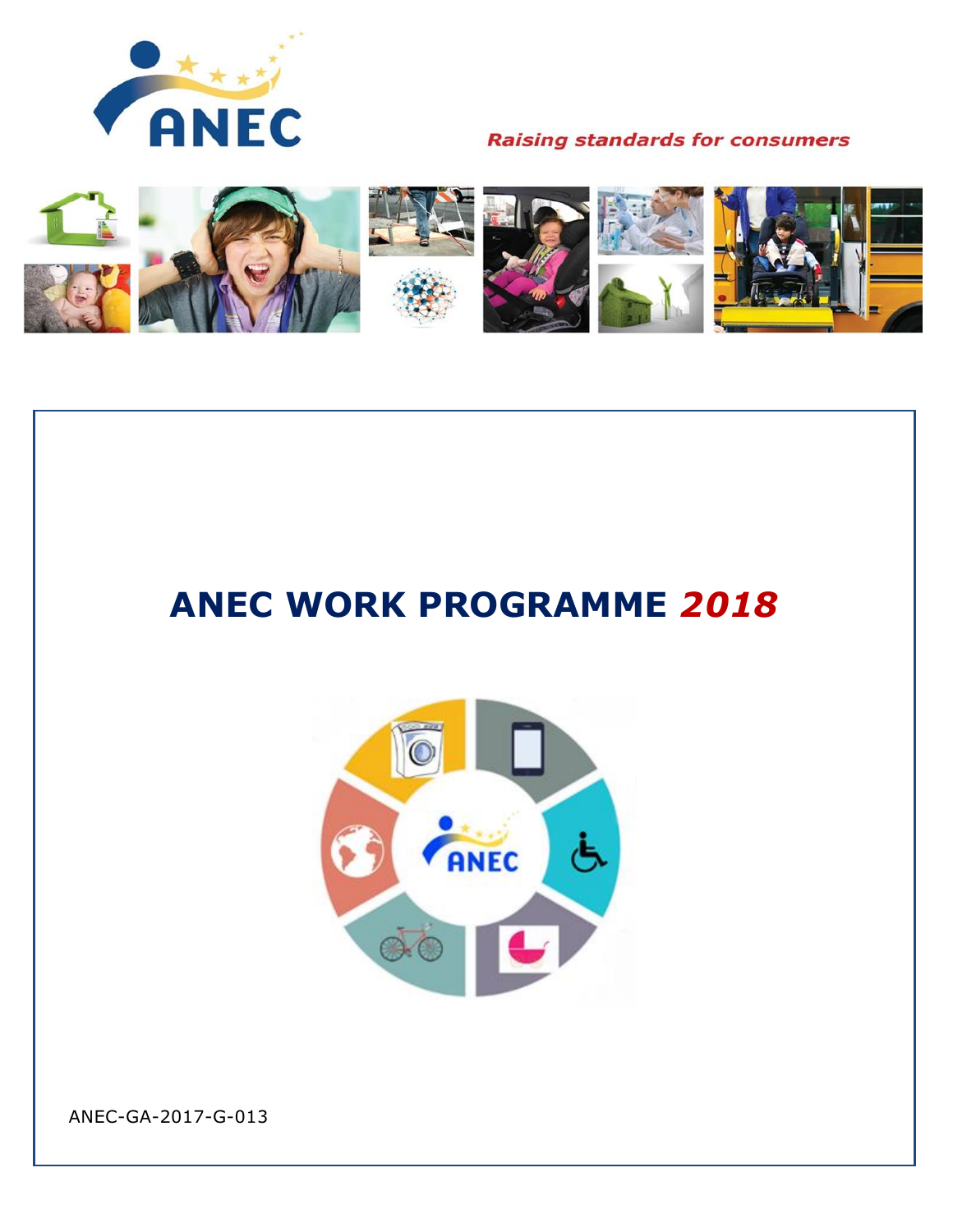

**TABLE OF CONTENTS**

| 2. ANEC contribution to Implementation of Regulation (EU) 1025/2012 3              |
|------------------------------------------------------------------------------------|
|                                                                                    |
| 4. Training of consumer experts and consumer representatives 6                     |
| 5. Participation in CEN and CENELEC technical and corporate governance 8           |
|                                                                                    |
|                                                                                    |
| 8. Strengthening the framework for the safety of consumer products10               |
| 9. Governance of ANEC and collaboration in the decision-making process 10          |
|                                                                                    |
|                                                                                    |
|                                                                                    |
|                                                                                    |
|                                                                                    |
|                                                                                    |
|                                                                                    |
|                                                                                    |
|                                                                                    |
|                                                                                    |
| Annex 1: Snapshot of CEN/CENELEC/ETSI Committees & Working Groups where ANEC is    |
| Annex 2: Snapshot of ISO/IEC Committees & Working Groups where ANEC is represented |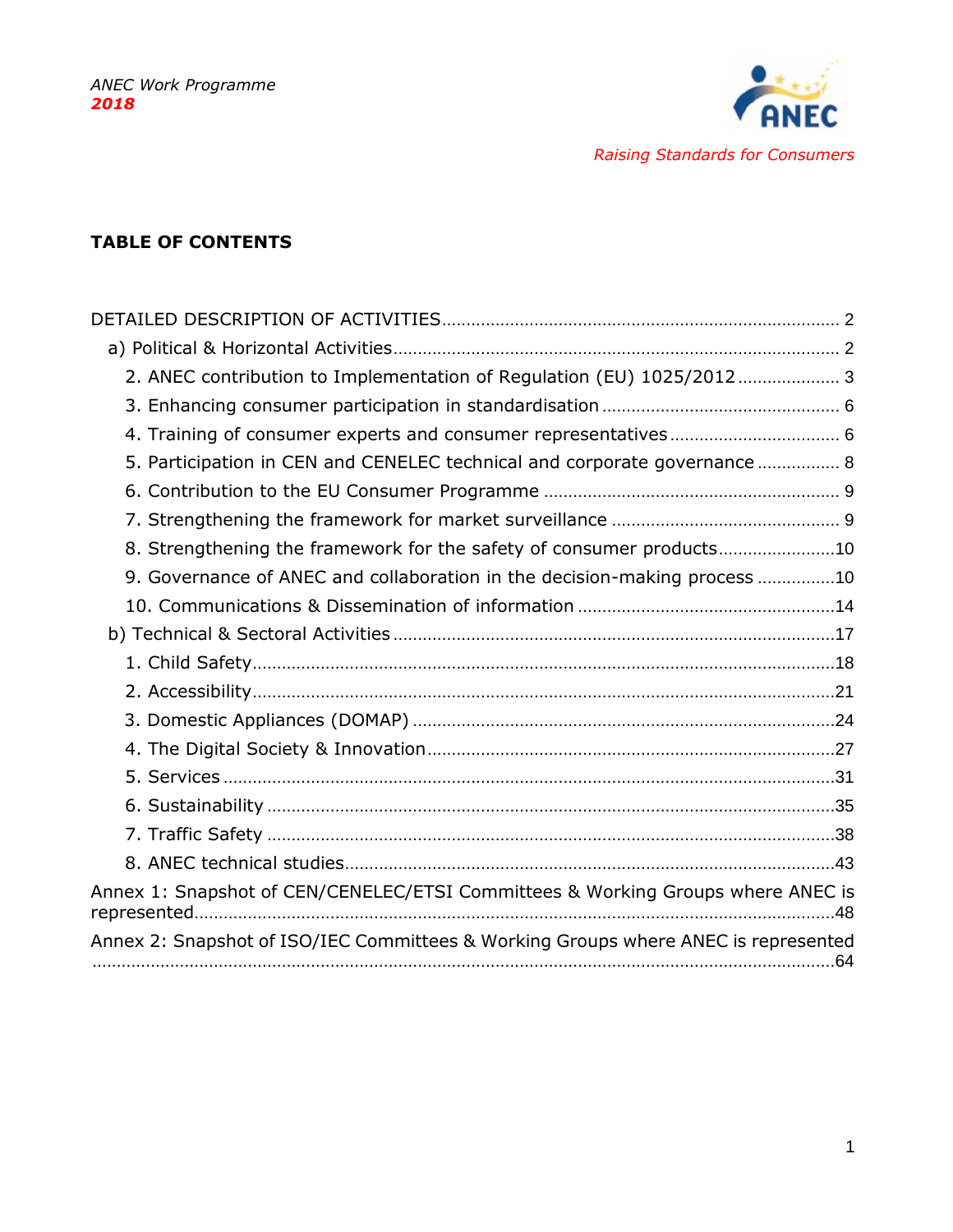

# <span id="page-2-0"></span>**DETAILED DESCRIPTION OF ACTIVITIES**

### <span id="page-2-1"></span>**a) Political & Horizontal Activities**

#### **1. Implementation of the ANEC Strategy 2014 to 2020**

#### *General objective: Improved consumer protection and welfare through standardisation*

In June 2013, the ANEC General Assembly adopted a Strategy for 2014 to  $2020<sup>1</sup>$  as the framework for activities of the association, following a public comment phase. It is intended to achieve the ANEC Vision 2020:

- *A sustainable Europe where the health, safety and well-being of consumers is paramount, where goods and services are accessible, fit for purpose and in compliance with legislation and standards;*
- *A European Standardisation System in which the consumer interest is not only represented in standards work that will affect consumers but is influential, innovative and key in decision-making;*
- *A Europe where consumer engagement is achieved at national and European level, with balance between consumer and business interests;*
- *A balance between legislation and standardisation that ensures the highest levels of protection and welfare for all European consumers, regardless of age or ability.*

The Strategy is supported by 10 strategic objectives and implementation is intended to be achieved through annual action plans, adopted by the General Assembly and managed on its behalf by the Steering Committee as the Board of the Association.

The final Progress Report on the Action Plan 2016 was endorsed by the General Assembly in June 2017. Most actions were completed, although several were unachievable due to external political factors (e.g. impasse on Product Safety Package). A Rolling Action Plan was formally adopted and a progress report on its implementation given. The decision to move to a rolling format was taken to reflect better the multiannual nature of ANEC's work and comments received from members on need for improved legibility. Updates to the rolling plan will be shorter, focus on results and will be made at least once a year.

<sup>1</sup> http://goo.gl/olp1LN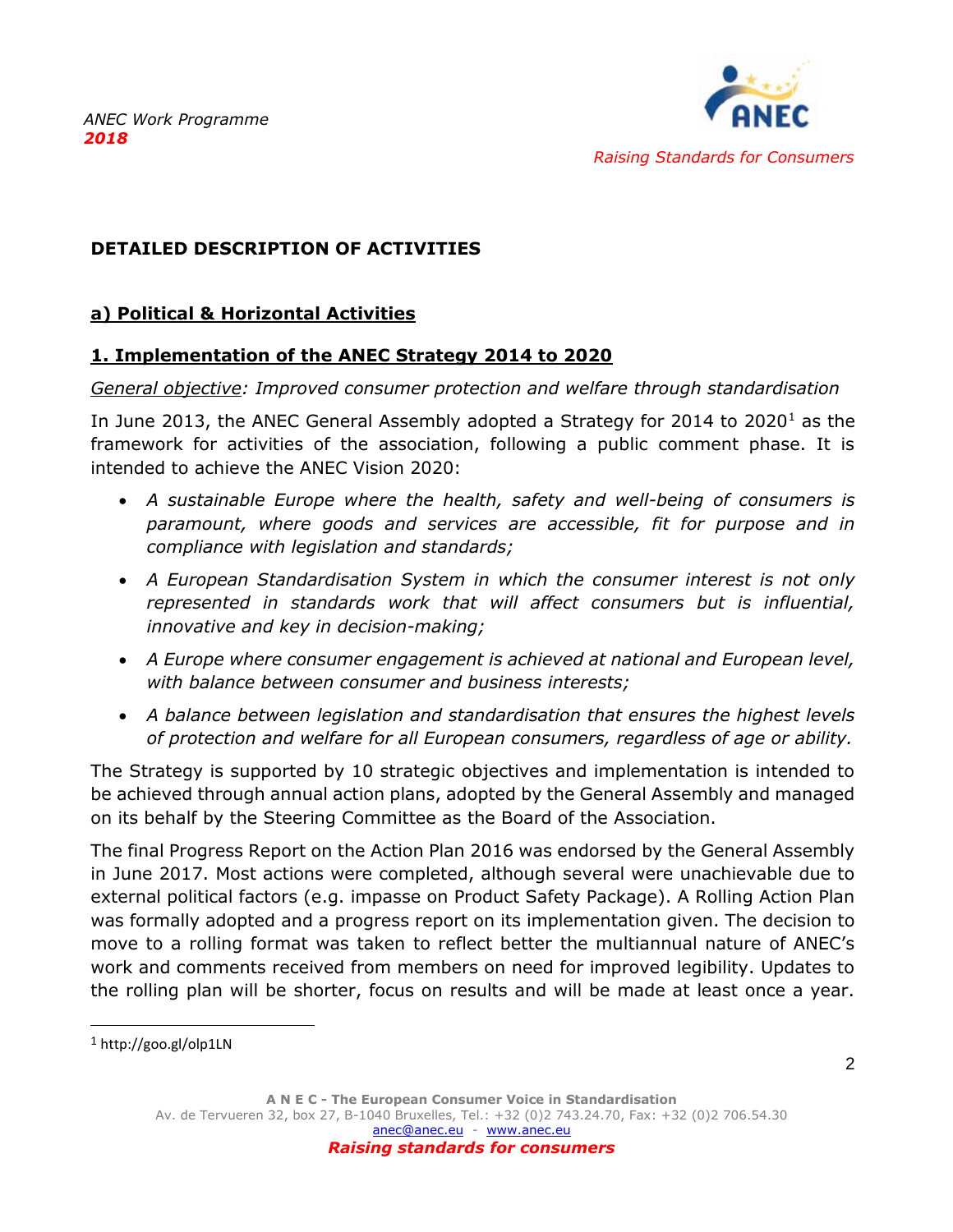

The priority for 2018 will continue to be the further consideration of actions under Objective 10 to enable sustainability of the European consumer voice in standardisation post-2020.

A key task under this activity remains the efforts to diversify the financing of ANEC by seeking funds from the private sector (trusts and foundations) to co-finance our mission in standards development. The task focuses on two strands. The first is continued prospecting by the ANEC-BEUC-ICRT Fundraising Officer, recruited on a contract of 36 months in April 2017. The second is implementation of an action plan that looks at actions beyond fundraising and aims to secure improved awareness and knowledge of ANEC. The formal implementation of the plan spans 2018 and 2019.

# <span id="page-3-0"></span>**2. ANEC contribution to Implementation of Regulation (EU) 1025/2012**

# *General objective: Improved consumer protection and welfare through standardisation*

ANEC is an observer member of the Committee on Standards and participates in its meetings. In 2018, it is expected a draft of the Annual Union Work Programme 2019 will be issued. ANEC will comment on the proposals relating to consumer protection & welfare, and suggest topics we believe the Commission should also address. Meetings are also expected between the European Commission and the 'Annex III Organisations', as well as with the ESOs, to ensure an effective coordination and exchange of information on activities. This could include the "Annual Forum" envisaged by the European Parliament and European Economic & Social Committee. ANEC intends to continue bilateral regular meetings with the Commission as part of a structured dialogue on operational issues and reporting. ANEC has suggested a common methodology among ESOs and the Annex III Organisations is elaborated to assess the participation of consumers (and other societal stakeholders) at national level. It is agreed that this activity should be part of Action 10 of the Joint Initiative on Standardisation as it relates to national standardisation. It is expected that it should start at the end of 2017 or in 2018, based on the results of the questionnaire on stakeholder participation at the national level.

ANEC welcomed the European Parliament initiative report, "European Standards for the  $21<sup>st</sup>$  Century", as it has allowed useful reflection on the progress achieved under Regulation (EU) 1025/2012, notably on inclusiveness and the further actions needed. In addition, we welcomed the clarification about the legal effects of Harmonised Standards made by the European Court of Justice in the "James Elliott" case. We believe it reinforces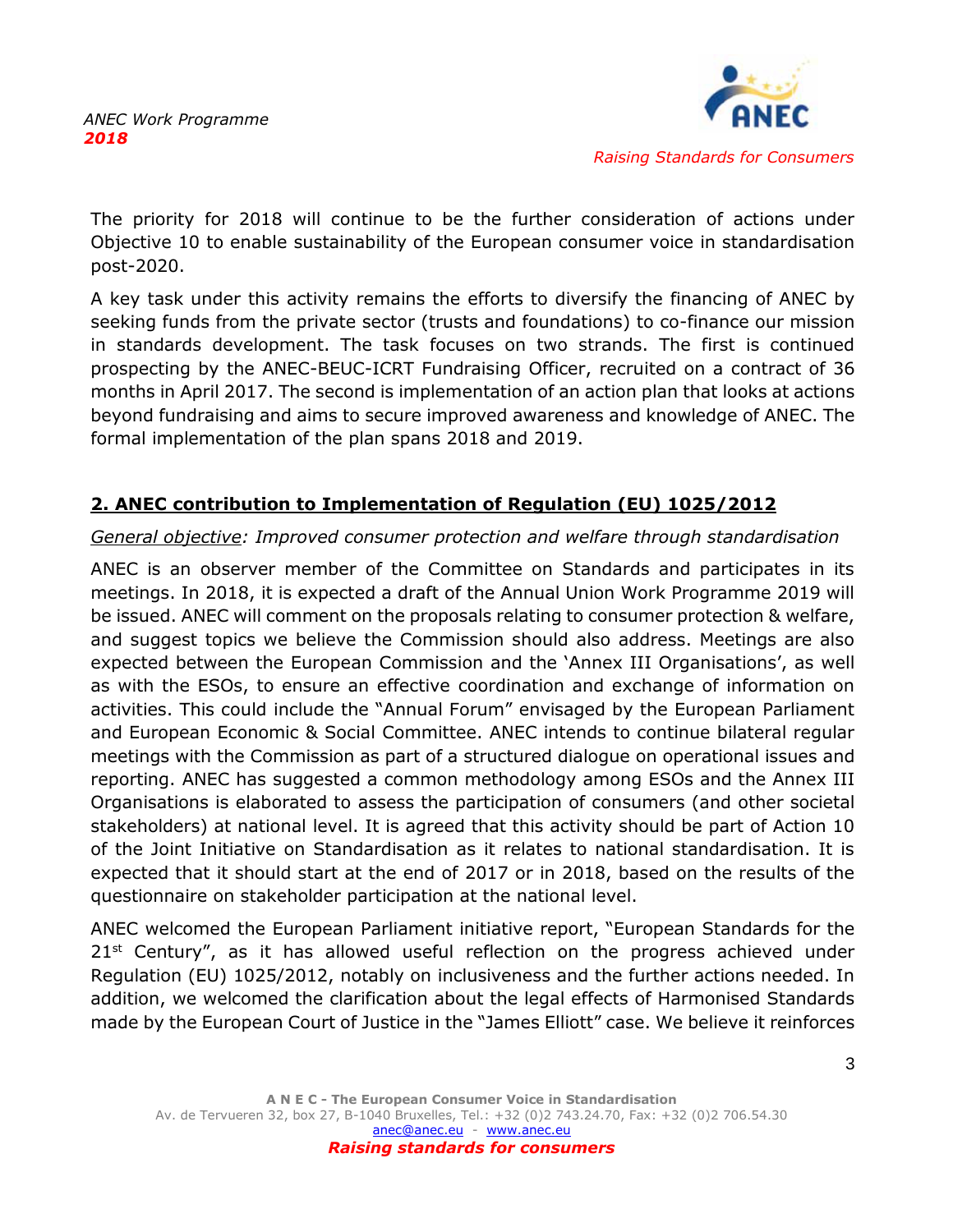

the need for the effective participation of societal stakeholders in standardisation because of the legislative effect of Harmonised Standards. We shall continue to follow implications of the ruling on the standards process (drafting of Standardisation Requests; recognition of Harmonised Standards, etc.). ANEC will be pleased to contribute to the planned interinstitutional dialogue amongst the Commission, Parliament and Council on standardisation during 2018.

ANEC also welcomed the AUWP 2018 which reflects many of our positions on consumer protection and inclusiveness also linked to the Joint Initiative on Standardisation. As well as participating in the JIS Steering Group, ANEC plans to contribute to the development of actions that we believe will have most impact on the effective participation of consumers, particularly at the national and European levels. However, we have withdrawn from JIS Action 3 on education of standards because it deals only with business & management education. Our proposals for the development of a centralised training and qualification scheme for Technical Committee & Working Group officers in CEN-CENELEC & ETSI (noting the intent to professionalise the ESS), and development of an e-learning tool for participants in the ESS as a sustainable means of providing training, were not agreed by other sponsors.

|   | <b>JIS Action</b>                                                                                                              | <b>ANEC</b><br>participation | <b>Desired results</b>                                                                                                                                                                                                                                                   |
|---|--------------------------------------------------------------------------------------------------------------------------------|------------------------------|--------------------------------------------------------------------------------------------------------------------------------------------------------------------------------------------------------------------------------------------------------------------------|
| 1 | Study on the<br>economic and societal<br>impacts as well as<br>access to standards in<br>the EU and the EFTA<br>Member States. | Co-sponsor                   | A quantitive evaluation of the<br>benefits of standardisation to<br>society, or at least the benefits to<br>the economy arising from societal<br>aspects being addressed (e.g.<br>reduced financial losses to the<br>economy from a reduction in<br>domestic accidents). |
|   |                                                                                                                                |                              | Separately, in the absence of data,<br>a case for the creation of data<br>sources that could both indicate<br>the need for a standard and assess<br>whether its                                                                                                          |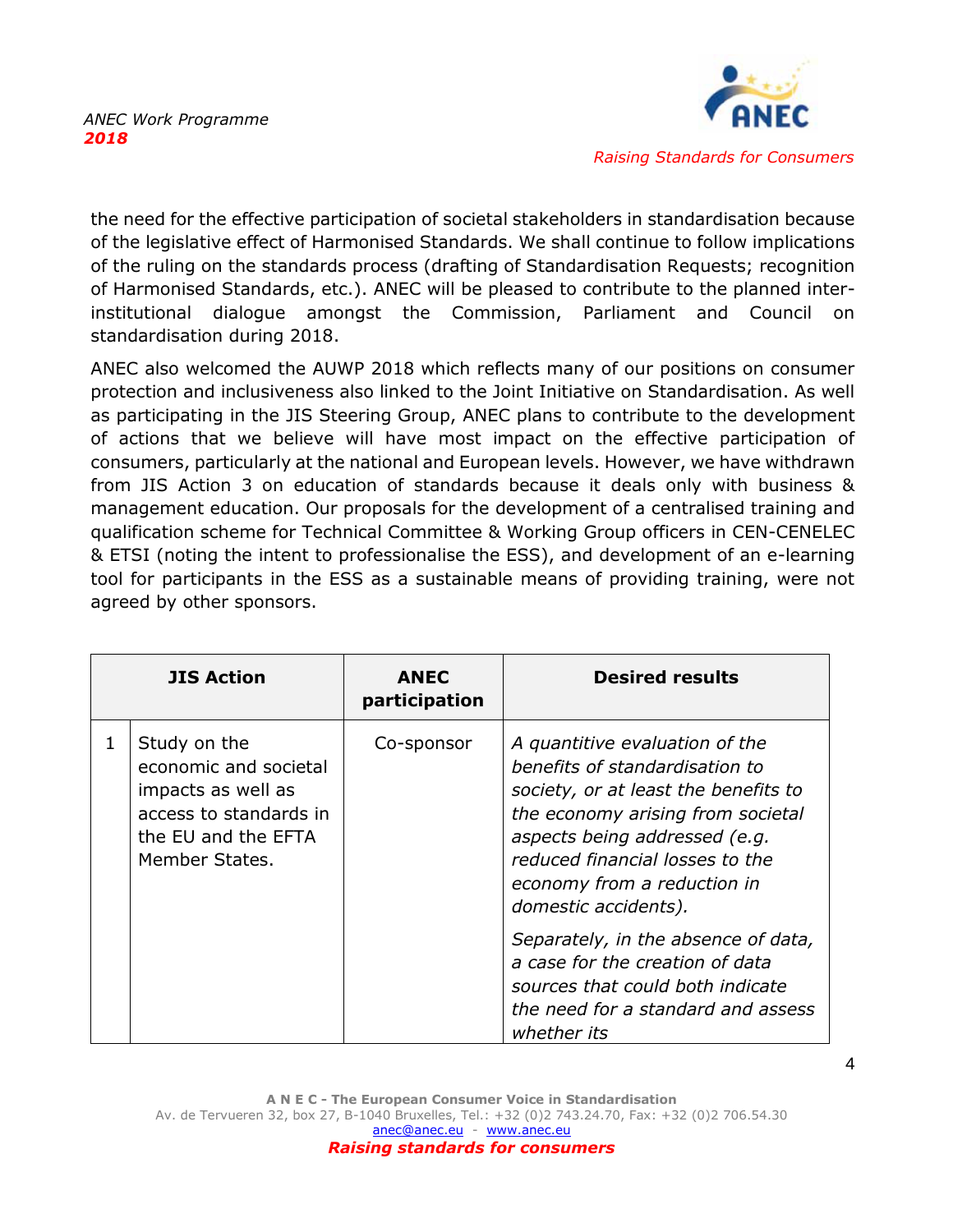

|    |                                                                                                                                     |            | development/application was<br>effective (e.g. EU database of<br>accidents & injuries).                                                                                                                                                                                                                                                                               |
|----|-------------------------------------------------------------------------------------------------------------------------------------|------------|-----------------------------------------------------------------------------------------------------------------------------------------------------------------------------------------------------------------------------------------------------------------------------------------------------------------------------------------------------------------------|
| 8  | Provide high quality<br>standards delivered<br>and referenced in a<br>timely manner.                                                | Co-sponsor | Optimisation of the three key<br>strands - the development of<br>standardisation requests; the<br>development of harmonized<br>standards; citation in the OJEU -<br>does not prejudice the consumer<br>interest (e.g. shorter timeframes<br>do not risk the breadth of<br>consensus behind an EN, or limit<br>the contribution for public interest<br>participation). |
| 9  | Inclusiveness,<br>transparency &<br>effective participation<br>of all stakeholders in<br>the European<br>Standardisation<br>System. | Co-sponsor | As a minimum, the implementation<br>in CEN, CENELEC and ETSI of the<br>"right of Opinion" on draft ENs sent<br>to Enguiry/Formal Vote, and a<br>unique category of partnership or<br>membership for the Societal<br>Stakeholder Organisations.                                                                                                                        |
| 10 | Facilitating<br>participation of all<br>stakeholders at<br>national level.                                                          | Co-sponsor | from<br>Renewed<br>commitment<br>Member States to providing political<br>financial support for the<br>and<br>participation of all stakeholders in<br>standardisation at national level,<br>especially<br>those<br>historically<br>"underrepresented" and from the<br>public sector.                                                                                   |
| 12 | Encouraging the<br>greater development<br>and use of European                                                                       | Co-sponsor | In parallel with the CEN strategy on<br>service standardisation, the<br>definition of steps to encourage                                                                                                                                                                                                                                                              |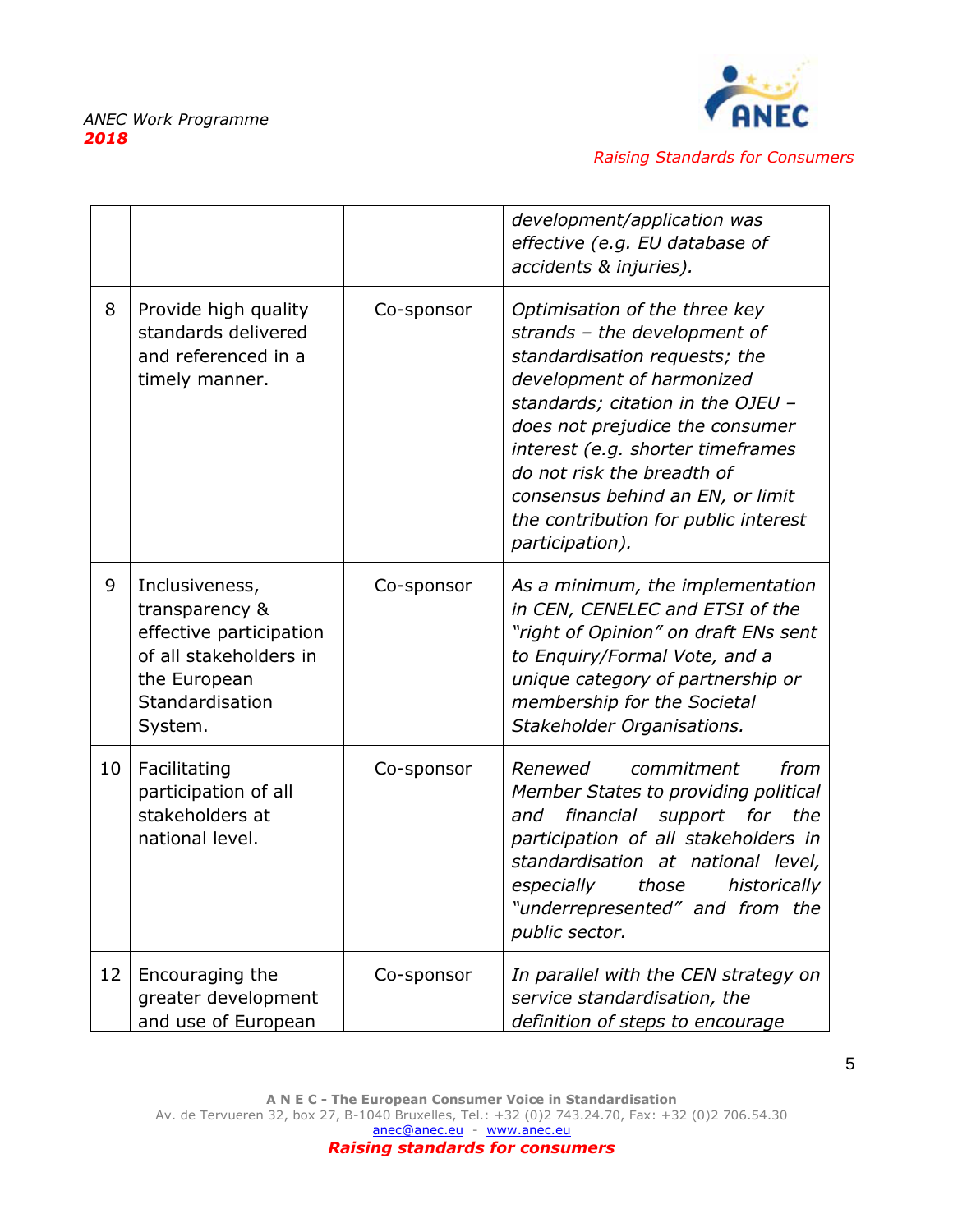

|    | Service Standards to<br>help integrate<br>Europe's service<br>markets.                                                                     |                            | development of b2c standards, as<br>well as b2b, noting the constraints<br>arising from lack of a pan-<br>European harmonising framework<br>on the safety of services.                                                     |
|----|--------------------------------------------------------------------------------------------------------------------------------------------|----------------------------|----------------------------------------------------------------------------------------------------------------------------------------------------------------------------------------------------------------------------|
| 15 | Pilot Project -Improve<br>the representation of<br>the interests of SMEs<br>in Europe in<br>international<br>standardisation<br>processes. | $Co$ -sponsor <sup>2</sup> | The extension of the project to<br>Societal Stakeholder Organisations,<br>and the facilitation of Annex III<br>Organisations in the work of<br>ISO/IEC on the drafting of (at<br>least) candidate Harmonized<br>Standards. |

# <span id="page-6-0"></span>**3. Enhancing consumer participation in standardisation**

### *General objective: Improved consumer protection and welfare through standardisation*

<span id="page-6-1"></span>Noting the ambition of the Regulation for the long-term strengthening of the consumer voice at national level, reflected in the ANEC Strategy 2014 to 2020, ANEC aims to continue to support its members in their lobbying of Member States about the need for organised consumer expertise in standardisation, and the reliance of the CEN-CENELEC process on the 'national delegation principle'. But, given the financial and political climate, it must be doubted whether Member States have the resources to commit to building the consumer voice at national level, noting their systematic withdrawal from many standardisation activities over the past 15 years and the long-term consequences of the financial crisis. It is why ANEC proposed JIS Action 10 which intends to encourage Member States to commit not only to their participation in standardisation (notably market surveillance authorities), but also to ensure the political and financial frameworks are in place at national level to facilitate the participation of all stakeholders. ANEC is also pressing to identify the best practices about consumer participation in national standardisation for others to follow. However, we are concerned at the poor commitment of Member States to Action 10, as the Member States are intended to be the main

<sup>&</sup>lt;sup>2</sup> ANEC proposed to become a co-sponsor of Action 15 on 3 October 2017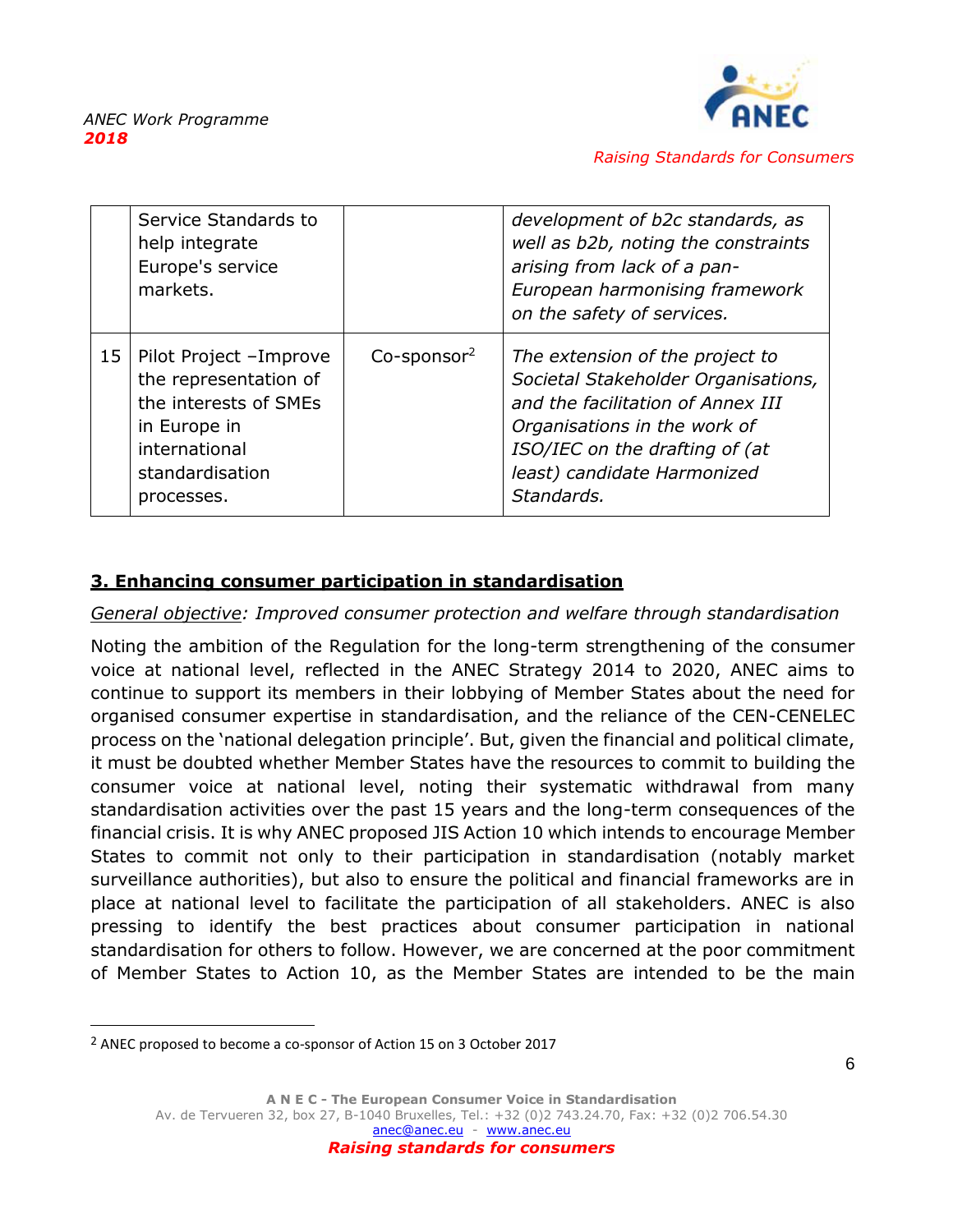

audience in ensuring the existence of the political and financial frameworks needed at national level to achieve the fullest participation of stakeholders.

In 2017, after much insistence, we were successful in re-activating CEN-CENELEC SSG Task Force 2 on "eLearning", and have drafted a first version of e-learning modules based on the ISO-specific COPOLCO e-learning tool for consumers. The modules should be finalised by the end of 2017 and running in 2018 in beta form. We shall consider organising training sessions. Nevertheless, this version of the tool will not be interactive and so we have agreed in principle with ECOS and ETUC to develop the tool further during 2018 at our own cost.

Separately, but not unrelatedly, ANEC and its Annex III peers need to ensure implementation of the revised CEN-CENELEC Guide  $25<sup>3</sup>$  does not undermine the intent of the Regulation for the voices of Annex III Organisations to be improved, noting that the Guide and individual Partnership Agreements govern the additional rights granted to the Societal Stakeholder Organisations in particular.

ANEC intends to make full use of the right to submit an Opinion on draft standards sent to Enquiry or Formal Vote granted by CEN and CENELEC to the Societal Stakeholder Organisations (SSOs) recognised through Annex III of Regulation (EU) 1025/2012. This is a vital achievement for ANEC as, until now, we have been unable to show support for the adoption of a standard when we may have committed many days to its drafting, or to voice concern if we think the standard fails to address essential consumer elements. In 2017, we sent 65 Opinions, of which 49 were positive and 16 negative. Nevertheless, it is too early to assess whether TCs are responding to the Opinions in the manner foreseen. We look forward to reviewing results during 2018 with CCMC and our Annex III peers.

ANEC plans to give shape to the ETSI 3SI programme for Societal Stakeholders which should provide a proportionate mechanism for addressing Societal Stakeholder concerns. We welcomed appointment by the ETSI General Assembly of an ANEC expert as the "3SI Advocate", following his common candidature by ECOS, ETUC & SBS.

Noting the growing importance of international trade and standardisation, we will continue, when possible, to follow the activities of ISO/COPOLCO (Consumer Policy Committee) in coordination with Consumers International under our renewed collaboration. It is also possible that negotiations of relevant free-trade agreements, such

<sup>&</sup>lt;sup>3</sup> CEN-CENELEC Guide 25 "The concept of Partnership with European Organisations and other stakeholders"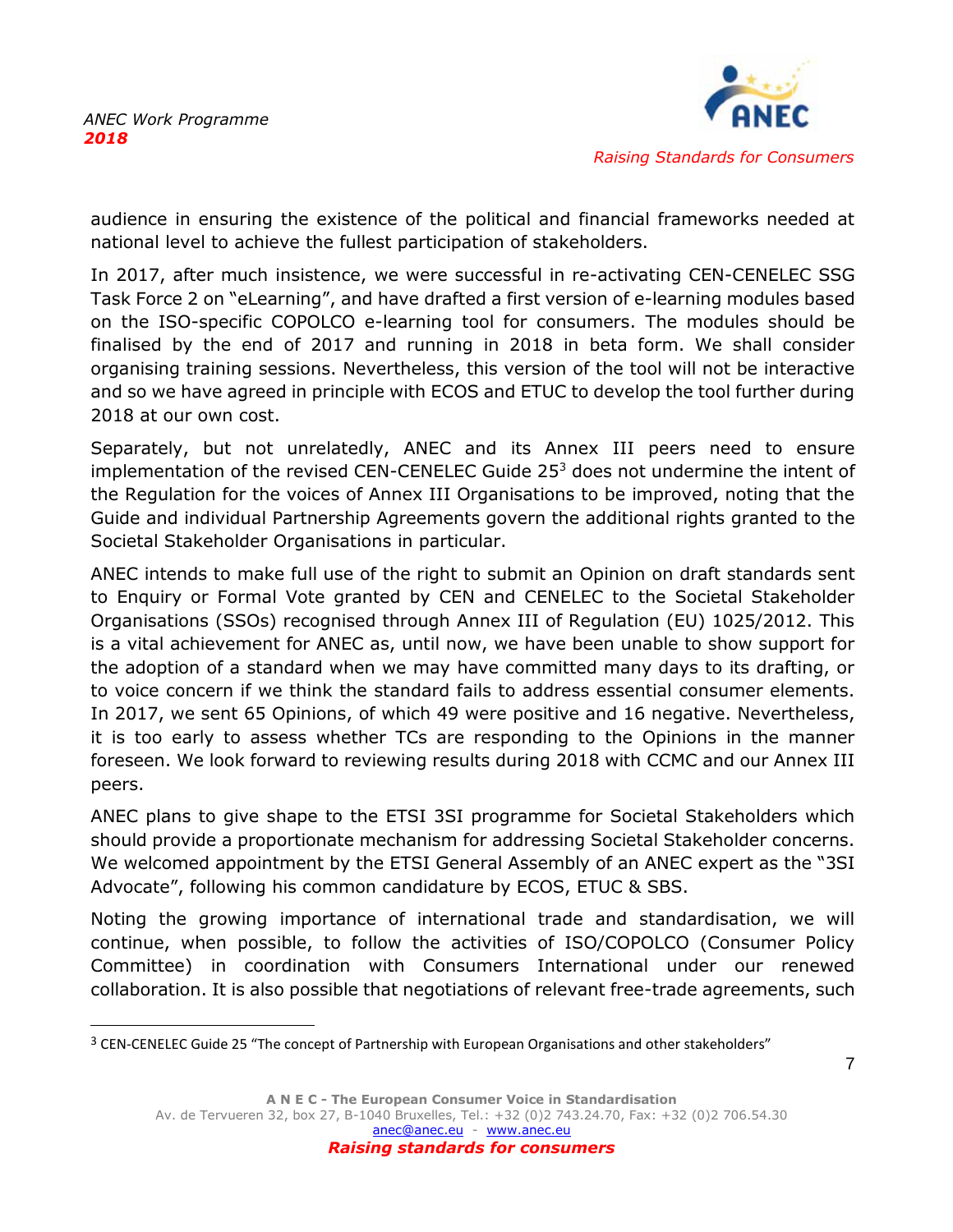

as the 'frozen' EU-US free trade agreement (TTIP), will require ANEC to become involved in discussions on the use of standards through our international partners (e.g. the Trans-Atlantic Consumer Dialogue (TACD)).

# **4. Training of consumer experts and consumer representatives**

# General objective: *Improved consumer protection and welfare through standardisation*

In order to strengthen the knowledge of experts within the ANEC Working Groups on legal and standardisation developments, we plan to hold further mentoring and training sessions as part of the meetings of the Working Groups. In the first half of 2017, several training sessions were held as well as webinars, with a total of 75 participants. Since 2014, we have also organised webinars & web-meetings on specific subjects (such as the new standardisation rules). We intend to continue in this direction. We also plan to hold trainings on the use of the new e-learning modules developed with CEN-CENELEC, should the modules be finalised by then.

In 2016 and 2017, ANEC contributed several blogs on standardisation to the "Consumer Champion" capacity-building programme for consumer professionals [\(www.consumerchampion.eu\)](http://www.consumerchampion.eu/) led by BEUC and its partners, and funded by DG JUST under EAHC/2013/CP/02. We plan to continue to contribute in 2018 if continued interest from participants.

# <span id="page-8-0"></span>**5. Participation in CEN and CENELEC technical and corporate governance**

# *General objective: Improved consumer protection and welfare through standardisation*

Following the granting of the right of Opinion, the CEN-CENELEC Partnership Agreements and Guide 25 are being revised. ANEC intends to use its participation in the corporate and technical governance bodies to promote its positions on enhanced consumer participation in standardisation and technical issues of consumer relevance. The Agreements grant ANEC the right to call on the CEN-CENELEC Presidential Committee on matters of political and strategic importance. The Committee set up the Societal Stakeholders Group (SSG), of which ANEC is a member, to oversee the participation of societal stakeholders in CEN-CENELEC. In addition to the right of opinion and e-learning modules, the issue of effective participation in international standardisation has still to be satisfactorily addressed by CEN-CENELEC. ANEC will need to ensure it can continue to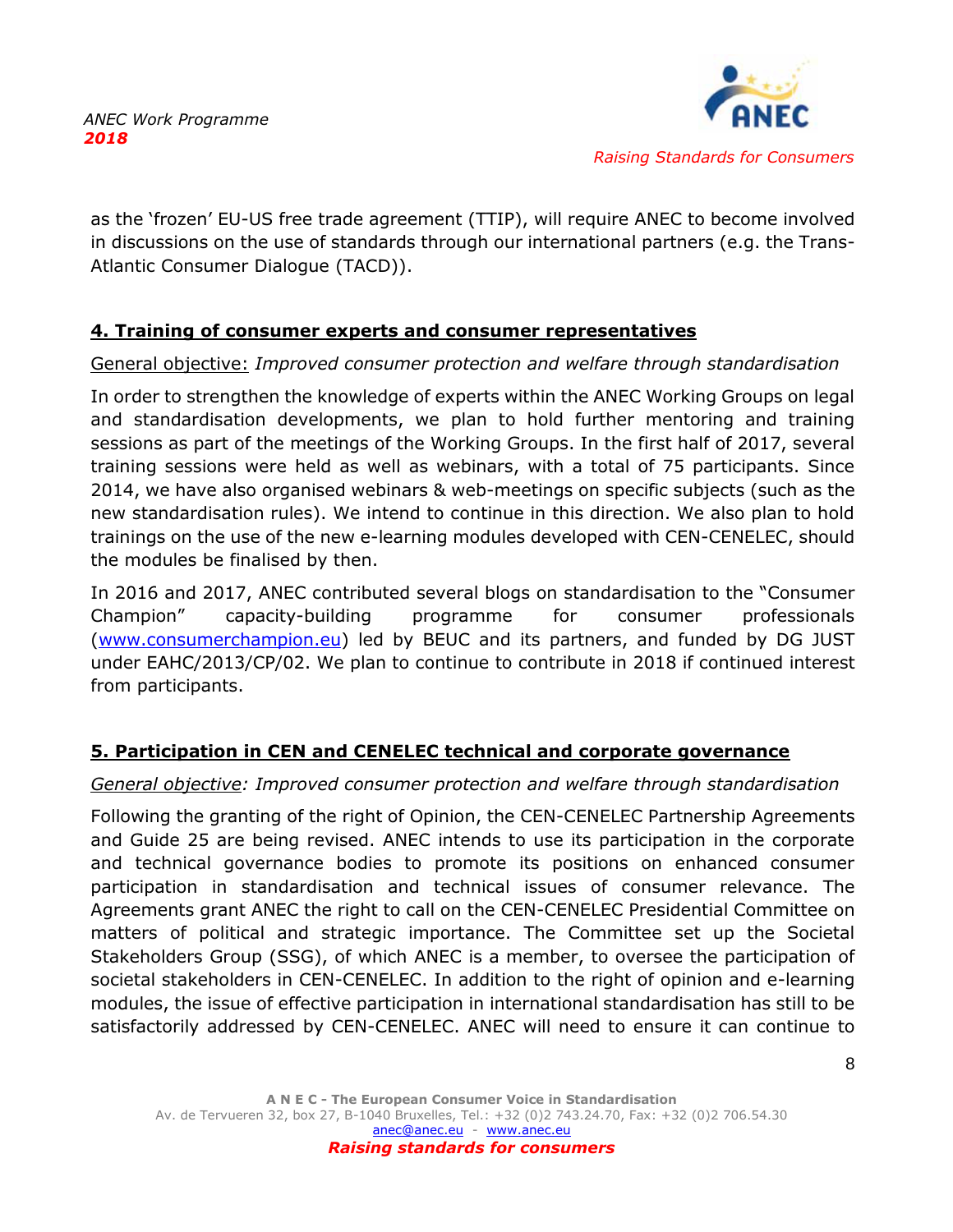<span id="page-9-0"></span>

press for more inclusiveness in the framework of the recently-adopted CEN and CENELEC Strategic Plan for Digital Transformation. From 2018, it aims to digitise the standardsmaking process and deliverables, and to make the CEN-CENELEC system more agile and adaptable to market and technological innovations.

The CEN-CENELEC General Assemblies are held in June. Meetings of the Technical Boards (BT) take place two or three times annually, with a common session introduced in 2016.

# **6. Contribution to the EU Consumer Programme**

# *General objective: Improved consumer protection and welfare through standardisation*

Under the EU Consumer Programme<sup>4</sup>, the European Consumer Consultative Group (ECCG) is the Commission's forum to consult national and European consumer organisations. ANEC is a member, with BEUC and national consumer organisations. ECCG gives opinions on matters affecting the protection of consumer interests, and advises the Commission on draft policies and activities affecting consumers. ANEC seeks to use its representation in ECCG to promote its agenda in support of strengthened consumer protection and welfare.

# <span id="page-9-1"></span>**7. Strengthening the framework for market surveillance**

# *General objective: improved consumer safety and compliance*

Even the best legislation and standards are worthless if not applied or enforced. Within the Internal Market, market enforcement authorities have responsibility to protect consumer health and safety. Market surveillance activities are undertaken by Member States exclusively and individually at the national level as market surveillance falls under shared competence. This leads to inconsistencies and, above all, sees insufficient resources available to police the many products on the market. As a result, the consumer expectation for safe products is not always met. In 2013, the Commission published a Product Safety Package comprising a draft regulation on consumer product safety (to replace the General Product Safety Directive), a draft regulation on market surveillance and multi-annual action plan on market surveillance. The Parliament votes took place on 16 April 2014 but the marking of 'country of origin' has blocked agreement in the Council of Ministers.

<sup>4</sup> http://goo.gl/iBao2O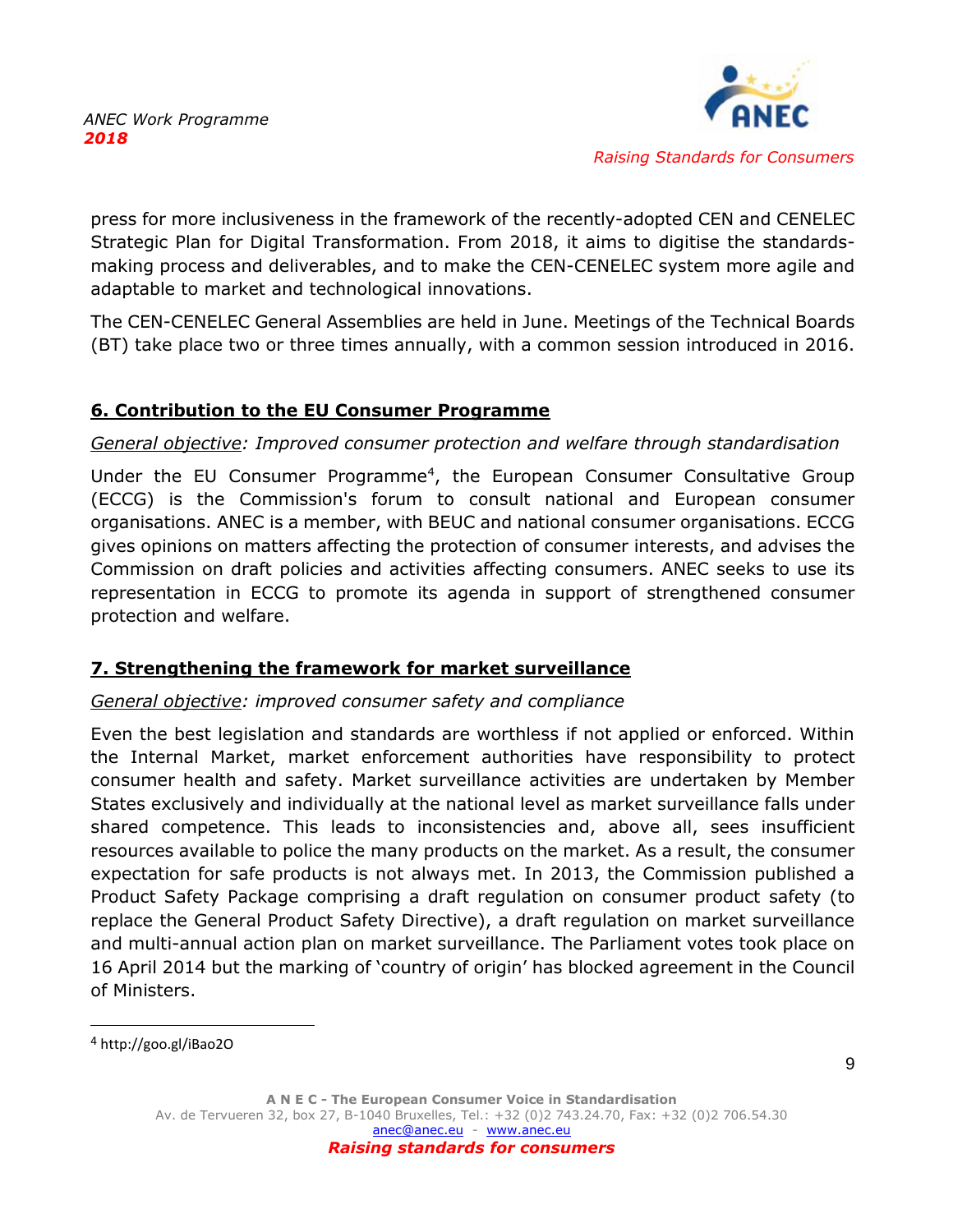

ANEC remains committed to calling for the adoption of the Market Surveillance Regulation as a tool to aid consumer protection. Nevertheless, there seems to be no solution to the impasse in Council. ANEC looks forward to publication of the Goods Package in December 2017 which should contain legislative proposals to be discussed in 2018 (possible revision of Regulation (EC) 765/2008).

In the absence of a more systematic approach to market surveillance, PROSAFE coordinates the EU-funded Joint Market Surveillance Actions undertaken by Member States. Nonetheless, as participation of the Member States is voluntary, no action includes all national authorities at any time. ANEC follows the actions to contribute to its discussions on the implementation of standards, and to make proposals for joint actions on issues of consumer protection. Ongoing joint actions cover child care articles (soother and soother holders), toys (plasticised toys), playground equipment, power tools (circular saws, chain saws) and electrical household appliances (toasters, grills and blenders). ANEC participates as stakeholder in all these joint actions. New joint actions were launched during Q4/2017 to address child care articles (baby carriers and cots); toys (electrical toys); power tools (impact drills), electrical household appliances (hair care appliances). ANEC will participate as a stakeholder in these actions.

# <span id="page-10-0"></span>**8. Strengthening the framework for the safety of consumer products**

#### *General objective: improved consumer safety*

<span id="page-10-1"></span>As part of the Product Safety Package, the Commission published a draft Consumer Product Safety Regulation to replace the General Product Safety Directive (the mandating of standards for which now falls under Regulation (EU) 1025/2012). However since 2014, the marking of 'country of origin' has blocked agreement in the Council of Ministers. ANEC plans to continue to call for the adoption of the Consumer Product Safety Regulation as tool to aid the protection of consumers, and meanwhile to participate in the GPSD Committee and Consumer Safety Network (CSN) and to comment on proposals to reference standards in the OJEU, as well as on draft safety requirements and draft standardisation requests. We shall coordinate with BEUC on aspects of product safety linked to internet connectivity: more and more consumer products are now connected to the internet (e.g. smart appliances, smart toys, connected cars) but a lack of security can result in safety risks for consumers (see also under WP 6).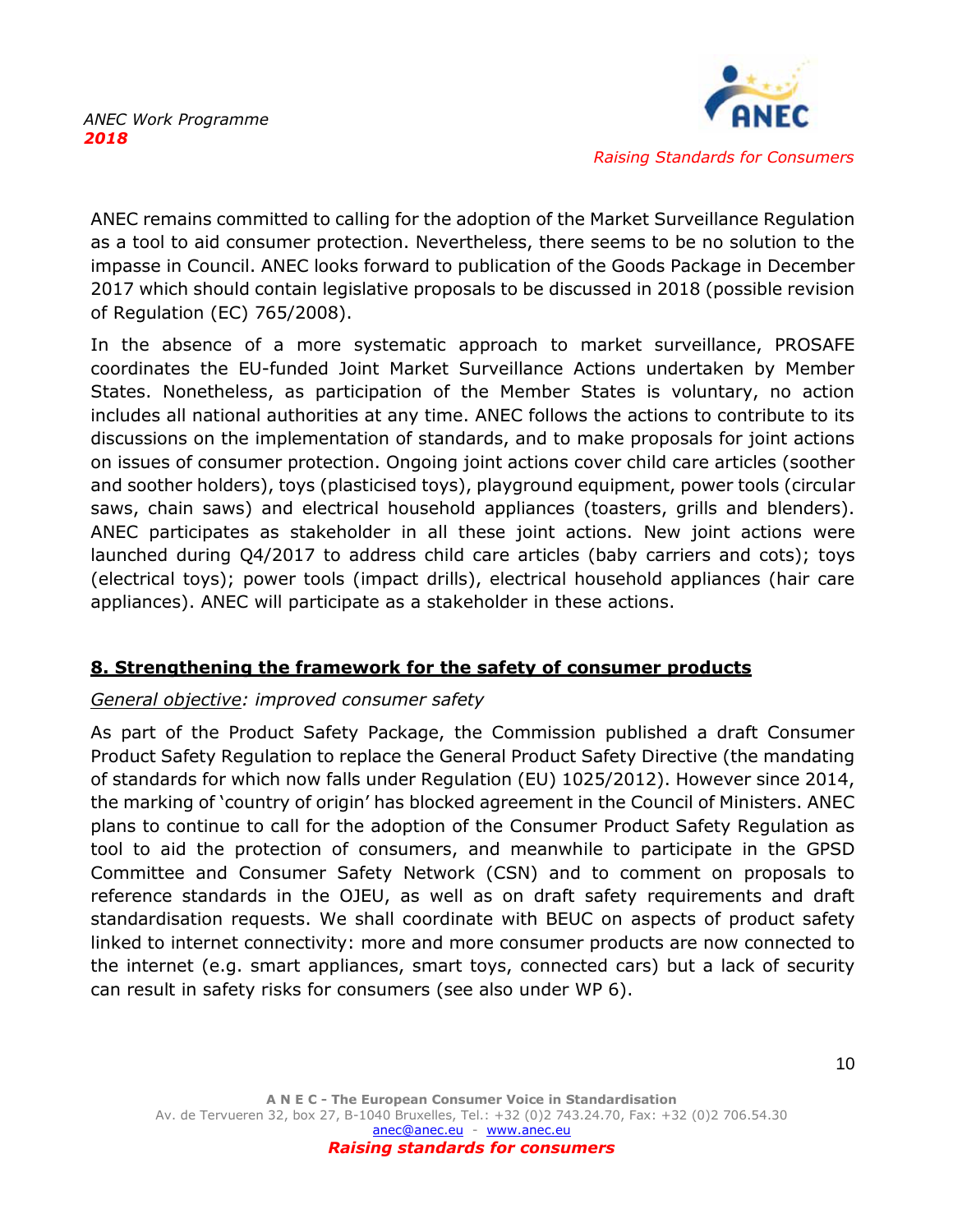

### **9. Governance of ANEC and collaboration in the decision-making process**

*General objective: Improved consumer protection and welfare through standardisation*

ANEC is an association comprised of members. It is therefore important to enable members to meet in order to steer development of strategy, objectives, expenditure, activities & priorities, in line with the consumer expectations articulated through national consumer organisations. A reporting template was introduced for the 2015 calendar year to allow members to report on their undertakings and to share experiences. The reporting exercise is now done annually.

The Steering Committee meetings oversee actions taken between meetings of the General Assembly. The General Assembly and Steering Committee are consulted on policy and horizontal issues, while ANEC Working Groups are responsible for technical comments on standards & specific positions.

ANEC's priorities & activities in the policy field are described in Work Package 1.

#### **Political & Horizontal Activities**

#### **Rationale and objectives**

The aim of the Work Package is to support the implementation of the ANEC Strategy 2014-2020 - and the horizontal standardisation and policy activities linked to it - by using the opportunities provided by Regulation (EU) 1025/2012, and political elements of the AUWP, to make the participation of consumers in the European Standardisation System more effective, and to maintain the representation of consumers elsewhere in the European continuum addressing protection and welfare (including product safety and market surveillance policies). The activities concern the development all horizontal and strategic issues and representation of ANEC, as well as management of the annual ANEC Work Programme and reporting on its execution, including the training of experts. With the support of all Secretariat staff, the activities are led by the Secretary-General who manages the General Assembly & Steering Committee (the governing bodies of ANEC).

*The activity supports the following European policies and legislation: Regulation (EU) 1025/2012 on European Standardisation; Annual Union Work Programme 2018; Single Market Strategy and the Joint Initiative on Standardisation; EU Consumer Agenda 2020; EU Consumer Programme 2014-2020 objective: Safety – enhance product safety through*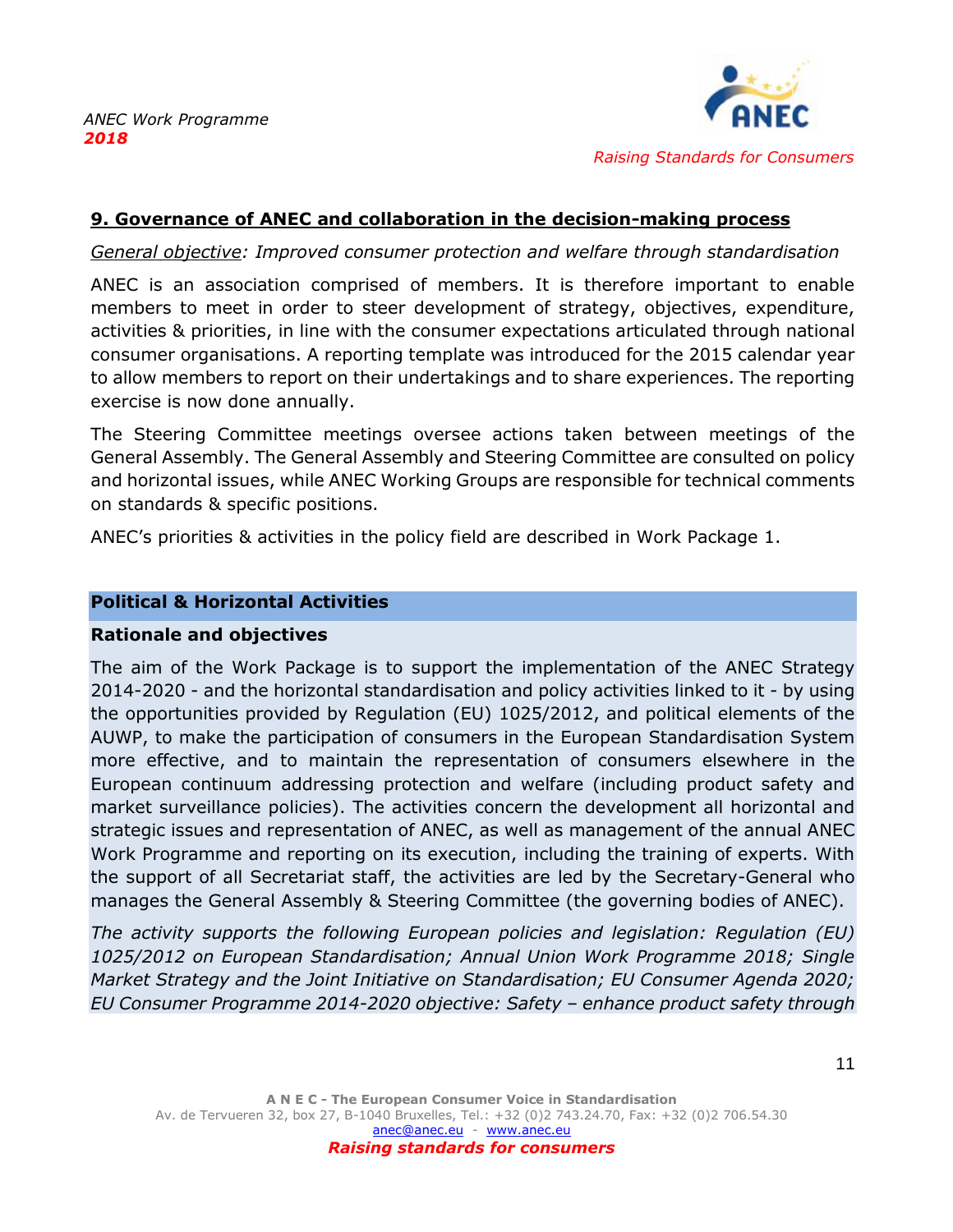

*effective market surveillance throughout the EU; Directive 2001/95/EC on General Product Safety.*

# **Description of work in terms of activities and/or tasks**

*T1.1 Implementation of the ANEC Strategy 2014 to 2020 -* development of *Rolling* Annual Action Plans, adopted by the General Assembly and managed on its behalf by the Steering Committee, supporting 10 strategic objectives; reporting on the execution of Action Plans. The Action Plan 2018 will include further development of actions in support of Objective 10 to enable sustainability of the European consumer voice in standardisation post-2020.

*T1.2 Implementation of the MoU between ANEC, BEUC, CI & ICRT –* comparison of strategic objectives and work programmes to ensure optimisation of resources among the four organisations and common approaches where possible; including the continued common engagement of a fundraiser in 2018 (see T1.12).

*T1.3 ANEC contribution to Implementation of Regulation (EU) 1025/2012 and AUWP*  participation in the Committee on Standards; participation in EC Coordination Meetings; participation in EC review meetings; contribute to and comment on the Annual Union Work Programme, draft standardisation requests and other elements related to AUWP; contribution to Joint Initiative on Standardisation, its Steering Group and relevant Actions; related activities under the Single Market Strategy such as inter-institutional dialogue; drafting and submission of the Article 24 report; contribution to Institutional review of the "Standardisation Package II"; liaison with peer Annex III Organisations and actions in the common interest.

*T1.4 ANEC Work Programme* – drafting and submission of Progress Report & Final Report on Work Programme 2018, including financial reports; drafting and submission of ANEC Work Programme 2019; provision of any other reports required by the EC (or EFTA) related to the execution of the ANEC Work Programme.

*T1.5 Enhancing consumer participation in standardisation-* participate in ISO/COPOLCO meeting in coordination with Consumers International (CI); participate in CEN-CENELEC Societal Stakeholders Group Task Force on e-training, and with ECOS and ETUC further develop the e-learning modules into an interactive tool to be hosted on the CEN-CENELEC website. Collaborate with consumers organisations on the standards-related aspects of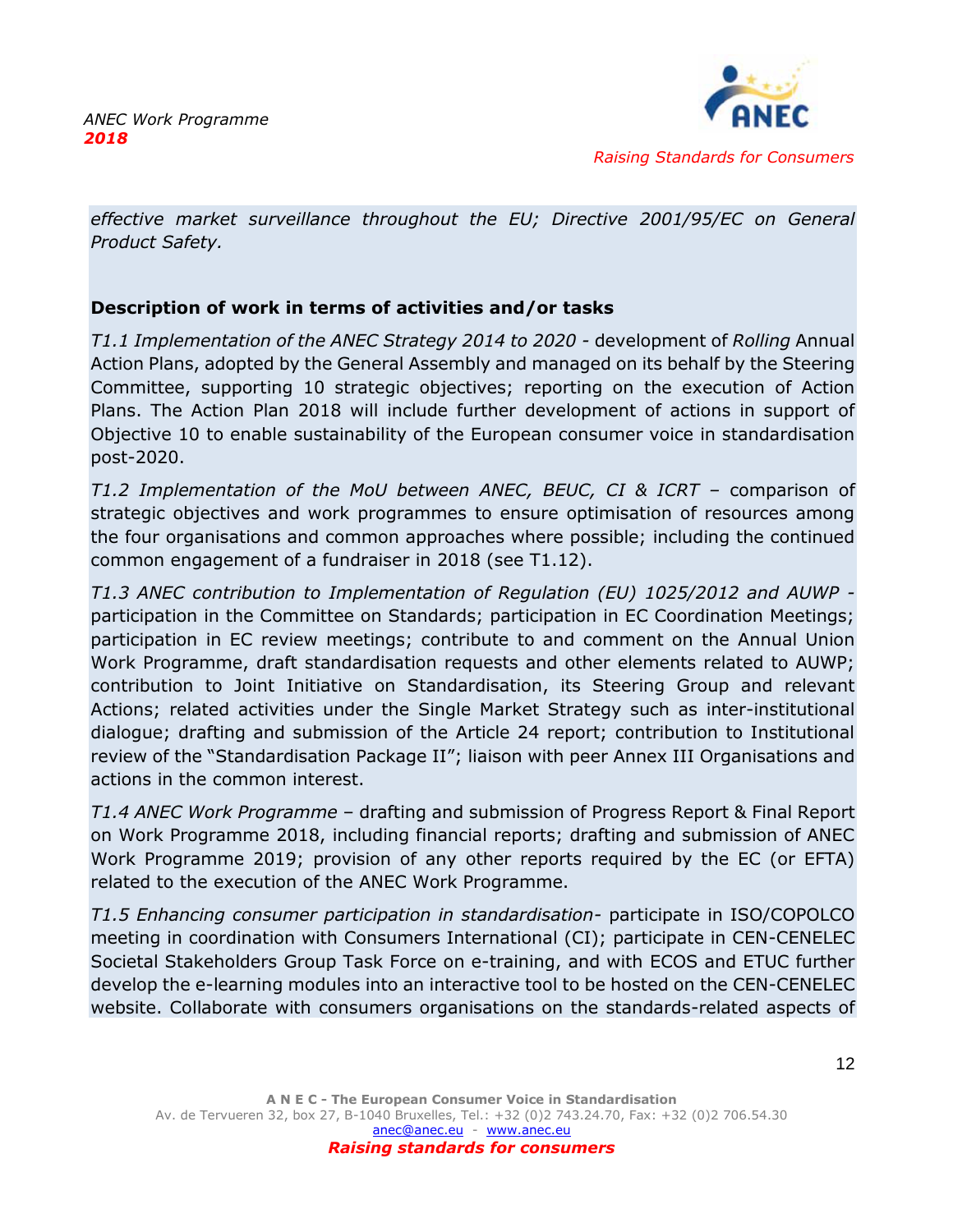

relevant free-trade agreements; respond to Institutional/ESO requests to provide training to experts from third countries.

*T1.6 Training of consumer experts and consumer representatives-* organisation of mentoring/training sessions as part of the meetings of ANEC WGs; organisation of webinars/web-meetings on specific subjects, including new e-learning modules; continue to contribute to 'Consumer Champion' capacity-building programme.

*T1.7 Participation in CEN-CENELEC technical and corporate governance-* participation in CEN/BT & CENELEC/BT meetings (and common sessions) to react on relevant issues; participation in CEN-CENELEC Annual Meetings to react on relevant issues; participation in CEN-CENELEC Societal Stakeholder Group (SSG) to press for further rights and monitor implementation of revised Partnership Agreements & CEN-CENELEC Guide 25; participation as needed in CENELEC WG Policy (and its common sessions with CEN) and other relevant policy groups. .

*T1.8 Contribution to the EU Consumer Programme-* Participation in European Consumer Consultative Group meetings to react on standards-relevant issues.

*T1.9 Strengthening the framework for market surveillance-* Participate in general market surveillance fora (e.g. joint market surveillance actions) in order to detect and react to issues in the consumer interest; influencing the standards-related aspects of the draft Regulation on market surveillance of products (MSR) as part of the Product Safety Package or any successor initiative from EC such as the Goods Package expected to be adopted by the College on 20 December 2017.

*T1.10 Strengthening the framework for the safety of consumer products-* influencing the standards-related aspects of the draft Regulation on Consumer Product Safety (CPSR) as part of the Product Safety Package or any successor initiative from EC; participation in activities and bodies under the General Product Safety Directive; participation in the European Accreditation Advisory Board (EAAB);

*T1.11 Governance of ANEC and collaboration in the decision-making process*organisation of General Assembly meeting; organisation of Steering Committee meetings; briefing and debriefing of ANEC members; coordination & drafting of comments, reporting on execution of strategy & budget; consultation of General Assembly & Steering Committee members on standardisation policy & horizontal issues; annual reporting from members of the General Assembly.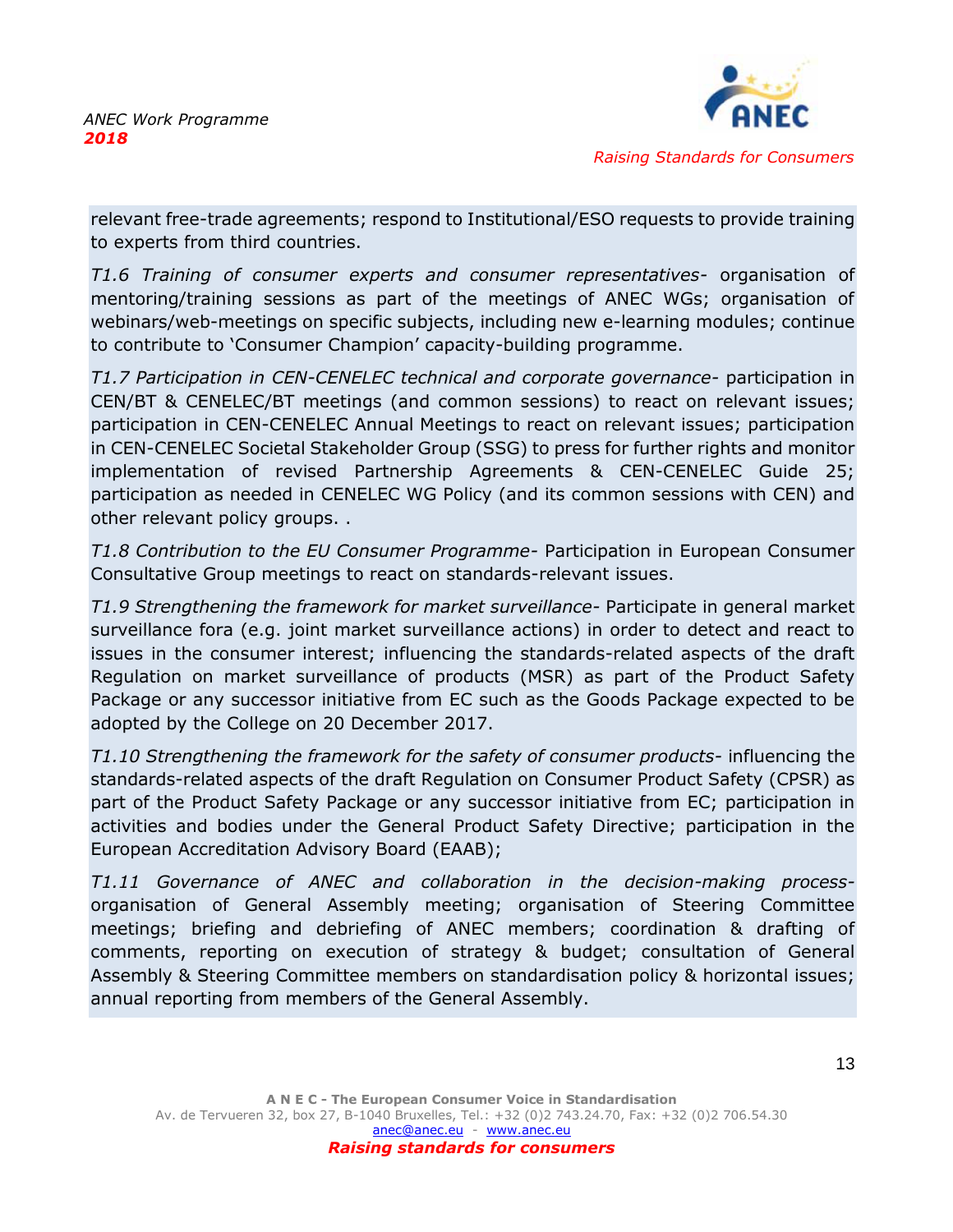

T1.12 *Fundraising –* building on the recruitment of the common ANEC-BEUC-ICRT Fundraising Officer in April 2017, we will continue to seek fundraising from the private sector (trusts and foundations), in the first instance for cross-cutting priorities shared by ANEC, BEUC & ICRT (smart home & energy; the Internet of Things); in the second instance, for ANEC specific priorities (cybersecurity; accessibility; child safety). All leads will be in line with the ANEC policy on fundraising from the private sector adopted in November 2017. We will also seek to bid for H2020 projects and similar as part for a consortium (e.g. obsolescence of products).

# <span id="page-14-0"></span>**10. Communications & Dissemination of information**

### *General objective: Improved consumer protection and welfare through standardisation*

Although communication with most individual consumers is via the national consumer organisations represented in the General Assembly, ANEC makes publications, press releases & position papers open to the widest audience possible. Beyond being available on the ANEC website, and to members through email and dedicated extranet, the ANEC Annual Review, monthly e-Newsletter, and all press releases & position papers are posted on social media (Facebook, LinkedIn and Twitter). All ANEC publications and documents carry the EU and EFTA logos, with reference to the financial support made available.

Noting the relative lack of success in attracting media attention outside the Brussels Bubble, and the short-lived impact of conferences and seminars (be they at European or national level), ANEC will put emphasis in 2018 on development of a series of videos that will aim to explain ANEC and its successes in the simplest of terms, with as few of words as possible (and we will also consider language versions other than English). Moreover, we propose to focus on particular sectoral stories (such as the safety of sunbeds and sun tanning services) that could be supported (and possibly co-financed) by partners. In this way, we would aim to achieve two goals of the ANEC action plan on diversification: a raised profile for ANEC and generation of income (albeit small sums). We plan to make the widest use of the videos on social media (including through YouTube).

Based on the success of the 'eCoffee' webinars organised in 2017, we plan to host similar webinars in 2018 that will be open to relevant stakeholders on consumer issues. It is possible we will hold these in collaboration with partners. We will also explore the possibility of organising an event with our sister organisations or Annex III peers on a common issue.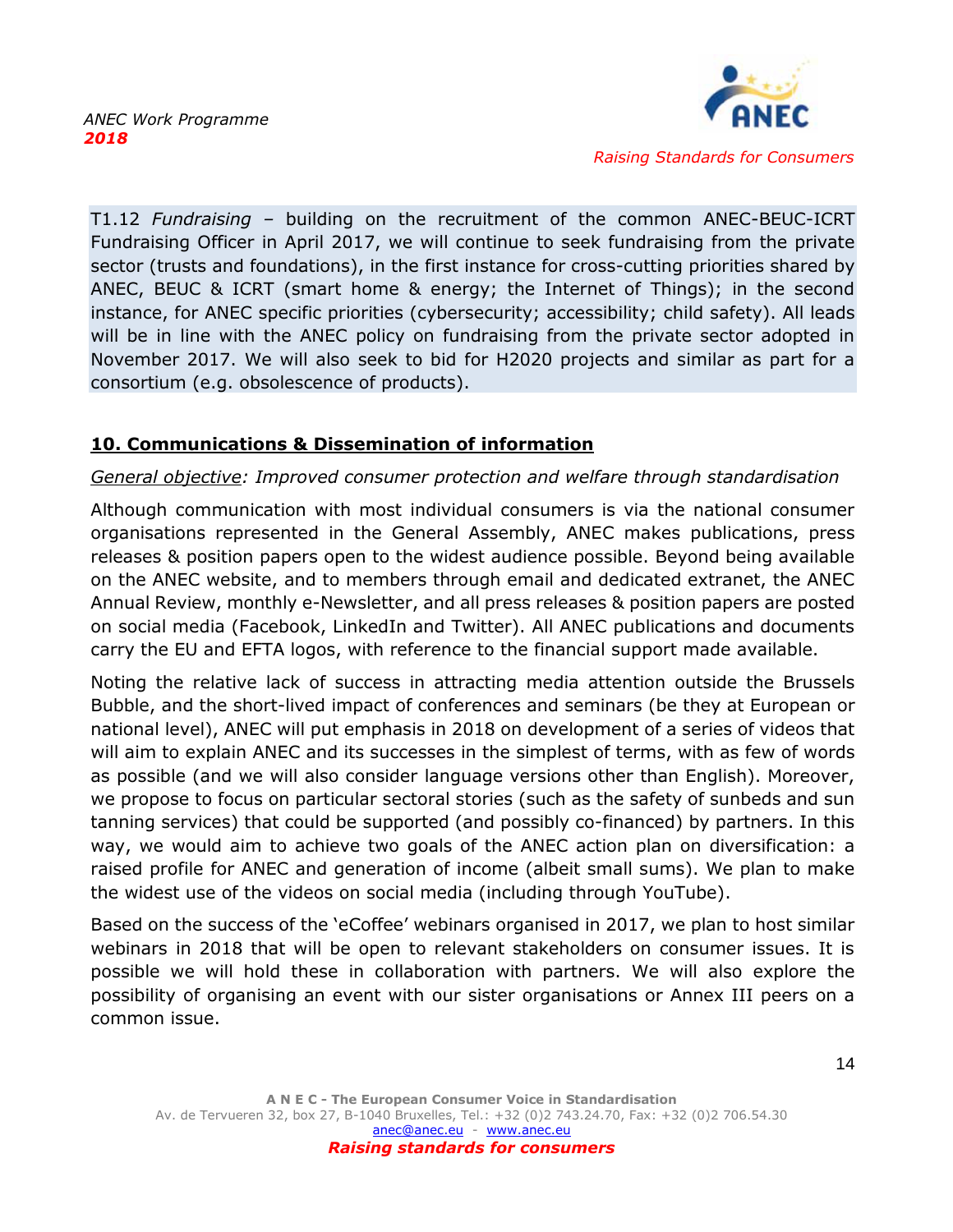

In order to reach the widest audience possible, ANEC uses Twitter or Facebook advertising to promote selected social media posts. For example, since November 2008, over 2.1 million people have seen a total of 103 promoted ANEC posts on Facebook. However, our experience is that there is little enthusiasm from individual consumers to engage in a dialogue or exchange of ideas. ANEC also promotes the social media activities of trusted third-parties related to consumer protection and welfare (e.g. re-tweets of weekly RAPEX notifications; OECD campaigns on window blind cords and laundry capsules; carbon monoxide awareness; the publication of European or International standards). With a view to deepening its appeal, ANEC plans to develop more visually attractive communication material during 2018 to promote its message, campaigns and achievements.

In a survey of ANEC General Assembly members conducted in early 2017, it was reported that 74% of members make our Newsletter publicly available, and another 20% to 25% use social media to communicate ANEC activities (a restraint is the lack of translation into national languages).

A new ANEC website was launched in February 2017. It was certified accessible according to WCAG 2.0 level AA in July 2017. It is more user-friendly and with more functionalities in order to help convey our activities and success stories. We shall continue to improve it and update it in 2018.

#### **Communications & Dissemination of Information**

#### **Rationale and objectives**

The aim of this activity is to ensure that consumers at both European and national level are informed of ANEC positions on political & technical matters, and can contribute to them and can use them for their own purposes. It aims to keep the media and other stakeholders advised of issues of relevance, and the related ANEC activities, through press releases. Through development of the ANEC Annual Review and e-Newsletter, it aims to keep the consumers and other stakeholders informed about standardisation, the value of standardisation and the achievements of ANEC in representing the consumer interest, in standardisation and (more broadly) in the continuum of consumer protection & welfare. It foresees use of social media to disseminate these deliverables. It also foresees the (co)-hosting of conferences that can give visibility to ANEC, its activities and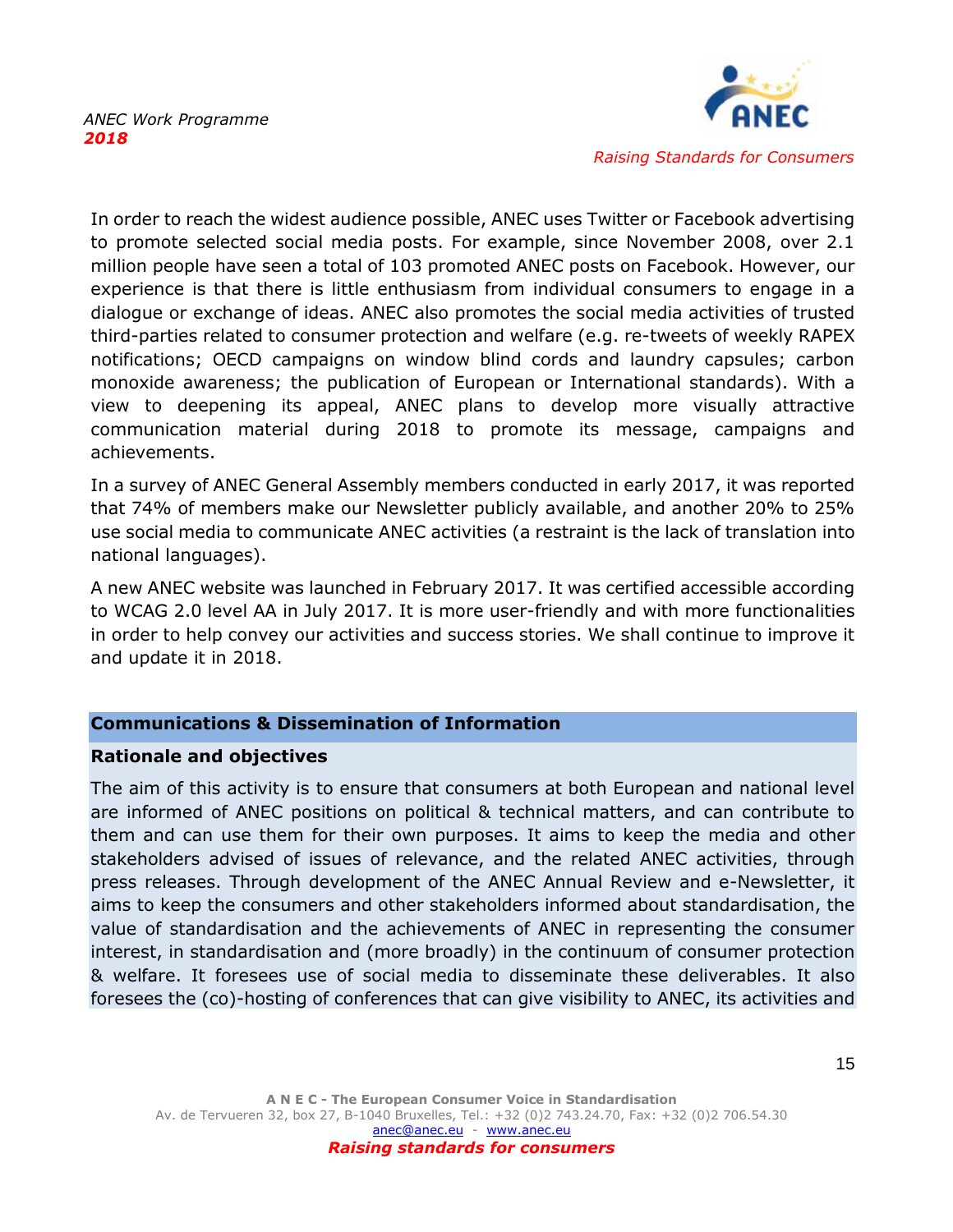

its positions and/or can move forward the political & technical agenda of ANEC. All ANEC deliverables give visibility to the financial support provided by the EU & EFTA.

The Secretary-General approves all press releases, developed by the ANEC Managers and position papers (with the ANEC Steering Committee). A Project Officer and a Communications Officer commission the ANEC e-Newsletter & Annual Review to which all contribute. A Programme Manager is the web-master of the ANEC web-site. Dissemination of all publications by the responsible Project Officer and Communications Officer is by email, website & social media. The Secretary-General leads the ANEC presence on Twitter, as our main social media platform, as well as LinkedIn and Facebook.

### **Description of work in terms of activities and/or tasks**

*T2.1 ANEC e-Newsletter*- drafting content of the ANEC Newsletter, formatting, circulation and dissemination (electronic format and social media).

*T2.2 Annual Review* - developing the content of the Annual Review, formatting, circulation and dissemination (electronic format and social media).

*T2.3 Press Releases and Position Papers* - drafting of press releases and position papers in association with the members of the responsible ANEC body, circulation and dissemination (electronic format and social media).

*T2.4 ANEC leaflets and similar* - development leaflet in association with members of the responsible ANEC body; formatting and publication (in-house); Updating the ANEC recent Success Stories;

*T2.5 ANEC website* –frequent update of website to mirror developments in ANEC activities;

*T2.6 Social media* - posting of deliverables D2.1-4 with limited advertising of selected posts of most interest to the individual consumer (e.g. the ANEC Annual Review; the "ANEC in 60 seconds" series of leaflets); dissemination and information about ANEC activities & news; communication with relevant stakeholders; "re-tweeting" of social media activities from trusted third-parties on measures related to consumer protection and welfare.

*T2.7 Events & webinars*– explore the possibility of organising a joint event in cooperation with our members and/or sister organisations on a commonly identified consumer relevant topic; organise and host at least 2 webinars on consumer relevant issues (such as the sharing economy or connected toys, possibly with a partner organisation).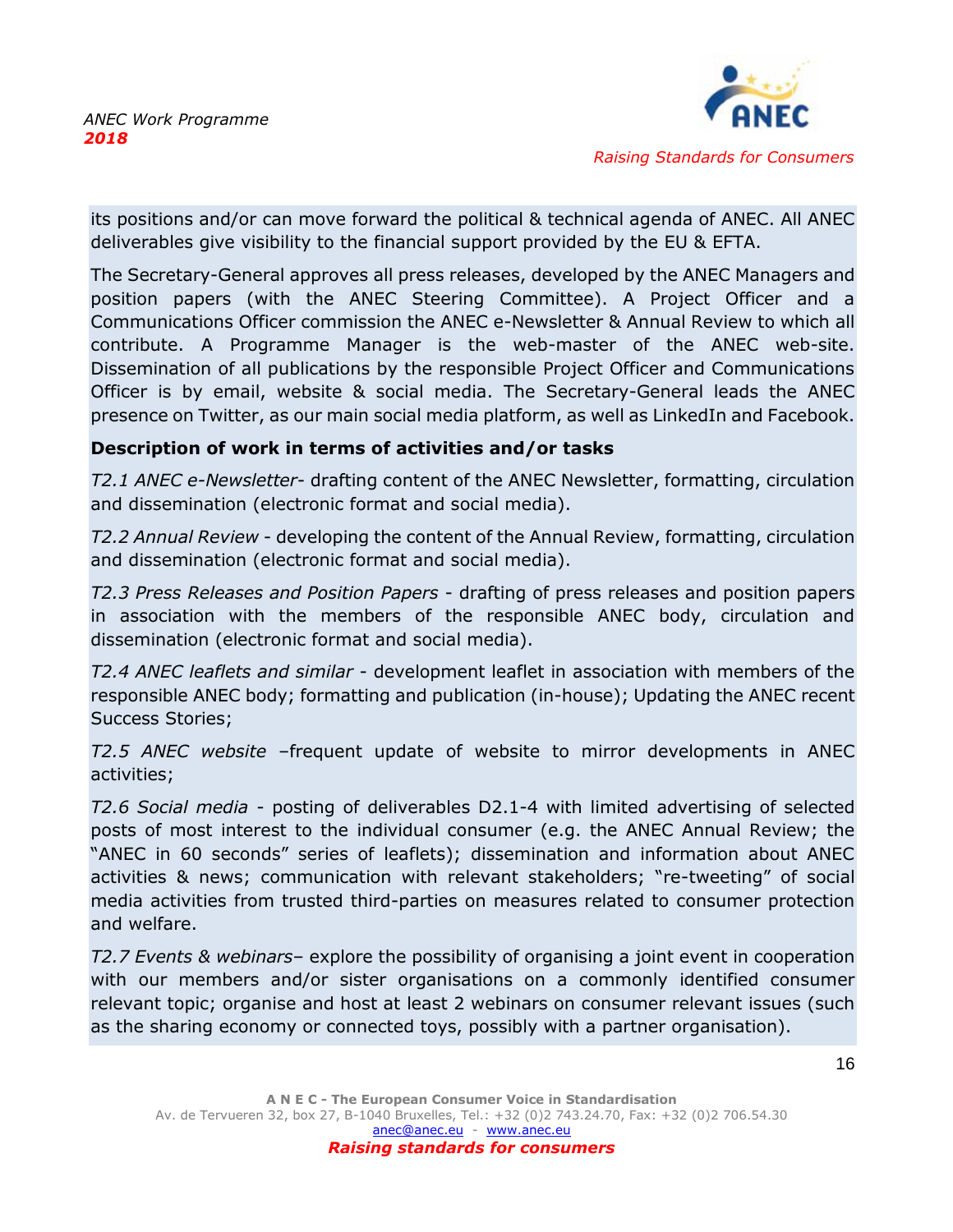

*T2.8 Promotional videos* – a short series of videos to explain ANEC and its successes in simple and memorable form (along the lines of the cartoons in the ANEC brochure, "What we do for you"). We will consider whether to make the videos available in languages other than English.

# <span id="page-17-0"></span>**b) Technical & Sectoral Activities**

Under the framework of the ANEC Strategy 2014 to 2020, and decisions of the General Assembly on implementation of the Strategy, ANEC pursues technical activities in key sectors decided by the General Assembly. Given the multi-annual nature of European standardisation - where an EN takes about 2.5 years typically to develop and where the work programme of a committee often foresees the development of standards in sequence as well as in parallel - these key sectors (and even details of the supporting work programmes) tend to be stable over the course of a Framework Partnership Agreement. Nevertheless, the Secretariat and ANEC Working Groups (WGs) keep more detailed work programmes under continuous review and adapt & prioritise in response to new or emerging needs. A review of the key sectors will be taken in the preparation of the next ANEC Strategy, tentatively as part of the ANEC General Assembly meeting in 2018.

Each field of priority in which ANEC operates, determined by the ANEC General Assembly and Steering Committee, has a Working Group (ANEC/WG) as its focus. Each WG has a Chair (appointed as an observer to the General Assembly) and Secretary (a Manager from the ANEC Secretariat). Its members are voluntary experts drawn from across the countries of the ANEC membership. Among other responsibilities, each WG is responsible for defining the priorities in its sector. Each year the WGs elaborate a work programme for their areas of competence, selecting the sectoral technical and policy priorities for the year to come and taking stock of the progress made. A prioritisation of the items within each area of work is done. Reference to relevant legislative and policy documents is made to provide context for the ANEC's priorities. Finally, there is a possibility that the WGs will deal with new issues where the decision as to whether to become involved will depend on evidence and information gathered during the year. If needed, the decision to become involved in a new work item is done with the support of an internal priority-setting.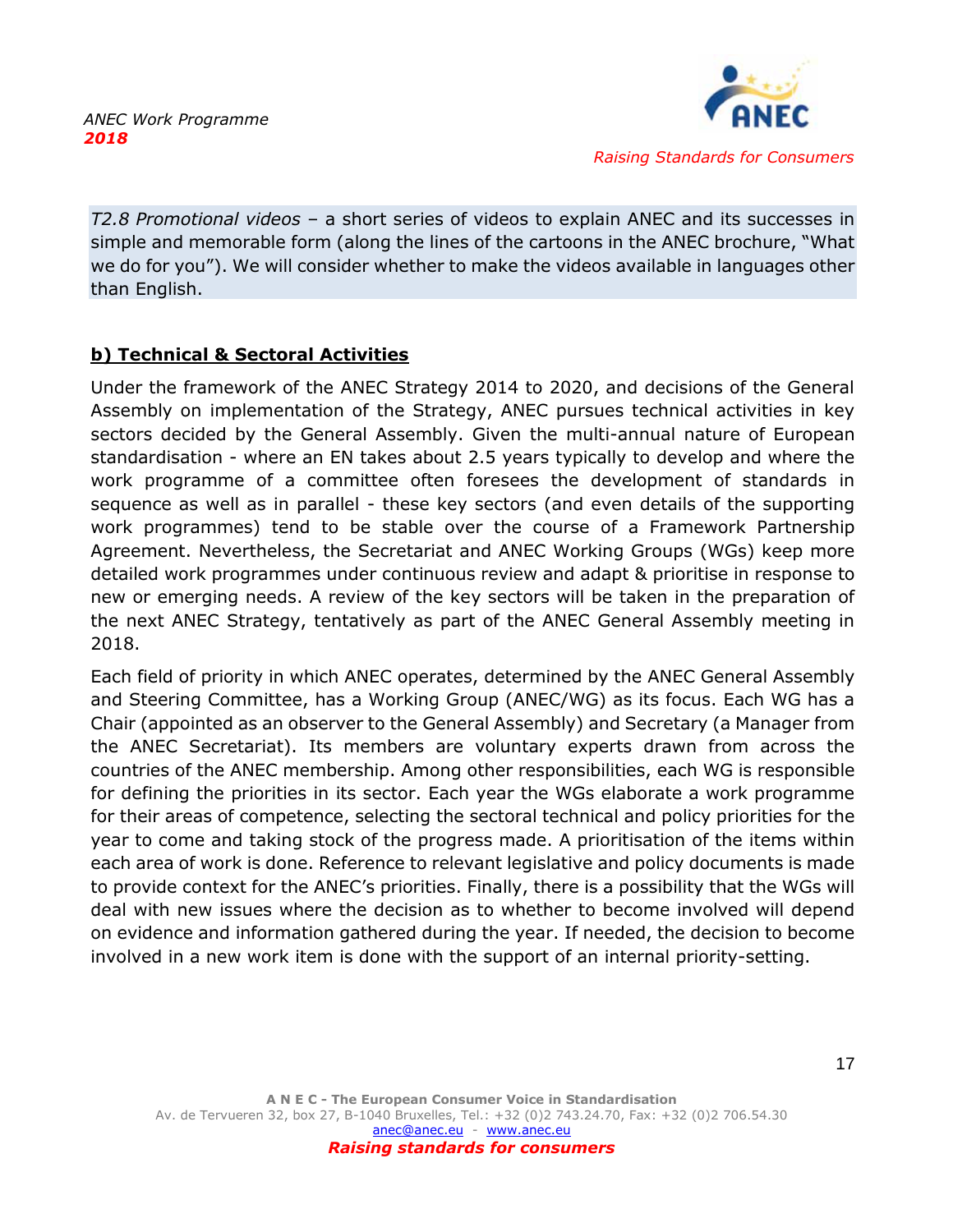

# <span id="page-18-0"></span>**1. Child Safety**

*General objectives: reducing the number of accidents involving children and their severity; guaranteeing a minimum quality of products intended for children and/or used by children; ensuring enough information is available to enable parents to choose products that comply with safety standards.* 

As vulnerable consumers, children are often unaware of the dangers they face and require high levels of active and passive protection. The ANEC Child Safety WG seeks to enhance the quality & safety of children's lives by ensuring that European standards can be effective in providing better protection for children and decreasing the number of accidents in which children are involved. The Child Safety WG aims to ensure during standardisation work that any new standard (or revision of a current standard) in the child safety field takes a hazard-based approach and that standardisation work in the child safety field is based on an analysis of hazard & risk.

In order to properly develop standards leading to safer products for children, it is very important to have accident and injury statistics at our disposal. In 2016, a project with the EC Joint Research Centre (JRC) started to look at creating links and synergies between existing databases aiming at adding value for product safety activities on a larger scale. The final workshop was held in November 2017 where the findings of the study were presented. ANEC will monitor the follow-up of the final workshop and will stress its call for a pan-European injury database.

The ANEC representative to CEN TC 402 'Domestic swimming pools' resigned in 2017 due to illness. ANEC will monitor further work.

As more standardisation work on child safety is starting at the international level, ANEC plans to monitor the work of ISO PC 310 on pushchairs and of ISO TC 136 WG on children's furniture in 2018, both subject to approval of ANEC liaison status by these ISO bodies.

CEN TC 162 WG 10 deals with 'Buoyant aids for swimming instructions'. As earlier work items (prEN 13138 Parts 1 to 4) are to be re-activated, and as drowning is a leading cause of death among children, ANEC will monitor the work through national consumer representatives.

In 2018, no further meetings are planned of the following standards committees and working groups: CEN/TC 398 'Child protective products' (work programme completed); CEN PC 364 'High chairs' (revision of the standard completed); CEN TC 355 and its Ad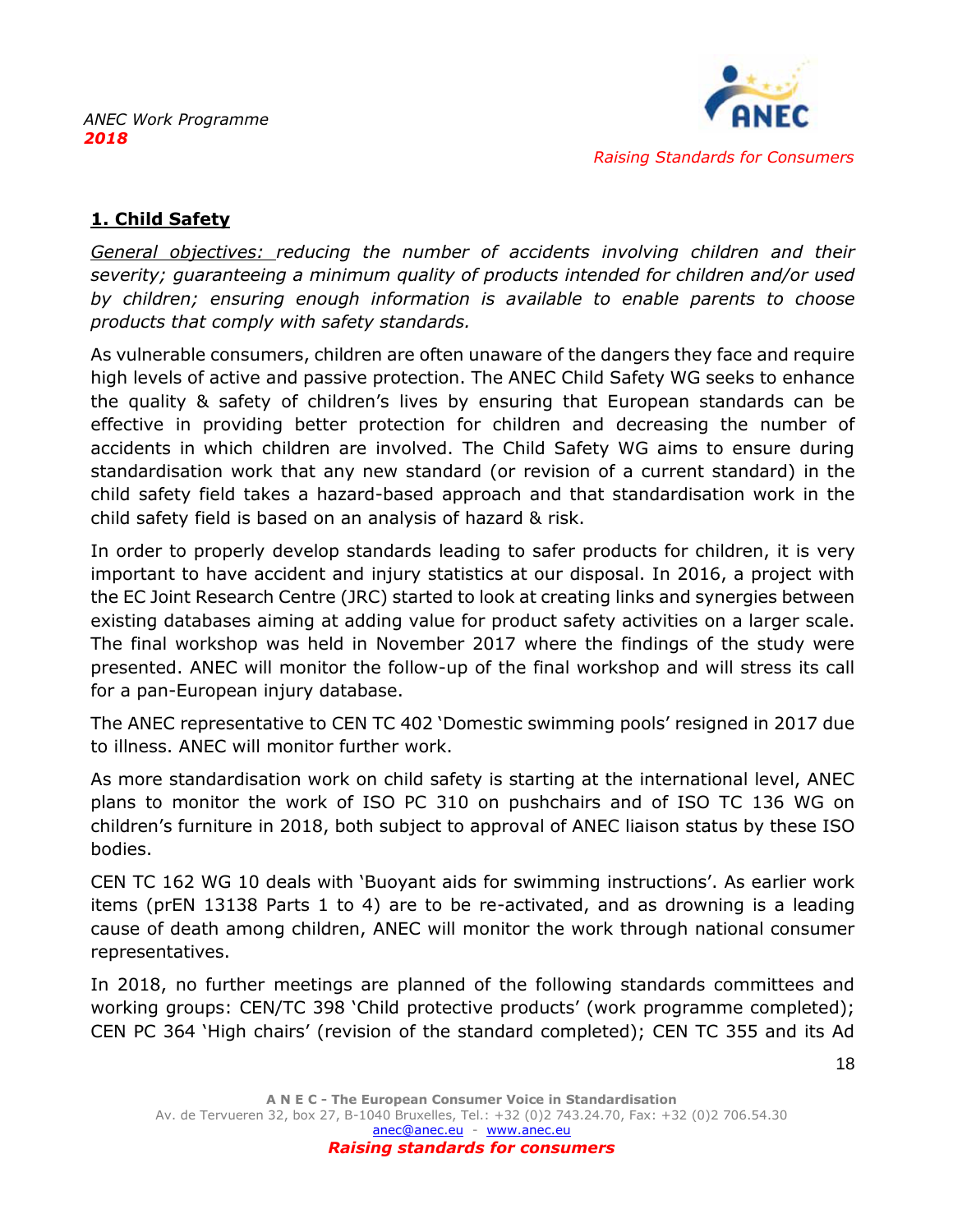

Hoc Group 1 (EN 13869 'child resistant lighters' published). For the rest, ANEC plans to participate in (or follow) the same committees and working groups as in 2017.

#### **Child Safety**

### **Rationale and objectives**

The objective of this activity is to enhance the quality & safety of children's lives by ensuring that standards can be effective in providing better protection for children and decreasing the number of accidents in which children are involved. The activity is carried out by a Programme Manager from the ANEC Secretariat who manages the Child Safety Working Group, supported by a Programme Officer. Its members are voluntary experts drawn from the countries of the ANEC membership. Some voluntary experts represent ANEC in the technical bodies of the ESOs (and ISO/IEC) while the other voluntary experts have an advisory role.

The activity supports the following European policies and legislation: Annual Union Work Programme for European Standardisation for 2018 COM(2017)453 (objective: Deeper and fairer internal market with a strengthened industrial base: 25. improve consumer safety); Annual Union work programme for European Standardisation for 2017 COM(2016) 357; Directive 2001/95/EC on General Product Safety; Directive 2009/48/EC on Toy Safety; Consumer Agenda key 2020 (objectives: improving consumer safety; improving implementation; stepping up enforcement and securing redress); Consumer Programme 2014-2020 (objective: Safety - enhance safety through effective EU market surveillance); M/264 Safety of childcare articles (horizontal mandate); M/464 Childcare articles – drowning risks (bathing products) – Cluster 1; M/497 Childcare articles – risks in sleep environment – Cluster 2; M/527 Childcare articles – Children's seats – Cluster 3; M/507 Gymnastic equipment; M/445 - General mandate to CEN/CENELEC to adapt European toy standards according to the revised Toy Safety Directive.

# **Description of the work in terms of activities and/or tasks**

*T3.1 Child safety falling under GPSD* - participation in EC GPSD Committee, Consumer Safety Network & some of its expert groups.

*T3.2 Chemicals in products related to child safety* - monitoring problems, intervention as needed.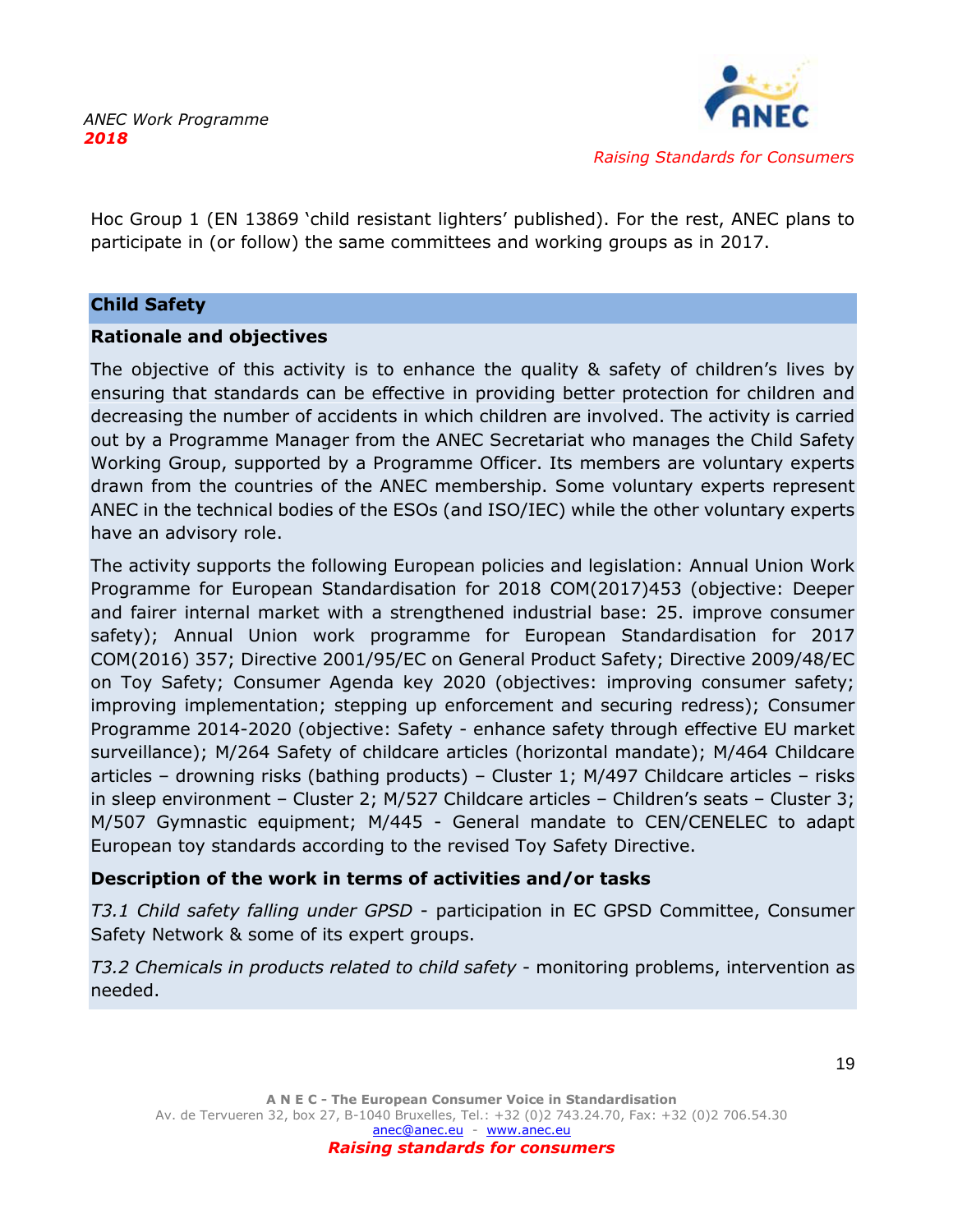

*T3.3 Horizontal issues in relation to child safety* – monitor the revision of relevant ISO/IEC Guides and CEN/CENELEC Guides; monitor the work of CEN TC 122 WG 1 TG 1 ad hocgroup Anthropometric data of children, act as appropriate; monitor follow-up of DG JUST & DG JRC final workshop on the feasibility study on injury data collection

*T3.4 Playground equipment & sports equipment* - participation in (or monitoring) work of CEN TC 136 SC1 & its bodies; participation in joint market surveillance action; participation in CSN Expert Group on playing field equipment.

*T3.5 Domestic swimming pools* – monitor work of CEN TC 402 & its bodies.

*T3.6 Child care articles* - participation in work of CEN TC 252 and its bodies and in the work of CEN TC 248 WG34; monitoring work of ISO PC 310 (subject to approval of liaison status); participation in joint market surveillance actions; participation in CSN Expert Group on pushchairs.

*T.3.7 Children's furniture* - participation in work of CEN TC 207 WG2; monitoring work of ISO TC 136 WG on children's furniture (subject to approval of liaison status); participation in joint market surveillance actions;

*T3.8 Toy safety* - participation in DG GROW Expert Group on toys and subgroup on chemicals in toys; participation in CEN TC 52 & its bodies; monitoring work in ISO TC 181; participation in joint market surveillance actions.

*T3.9 Products worn by children* – participation in CSN Expert Group on children's shoes; monitoring CEN TC 248 WG20; monitoring CEN TC 162 WG10.

*T3.10 Child resistant lighters* – participation in ISO TC 61 SC 4 WG 10.

*T3.11 Child appealing products* – participation in CENELEC TC 61 WG8 work (under the lead of the ANEC DOMAP WG).

*T3.12 Management of Child Safety WG* – briefing and debriefing of ANEC experts, organisation of WG meetings and teleconference meetings, validation of representatives' reports, recruitment and (on-going) training of experts, coordination and drafting of comments.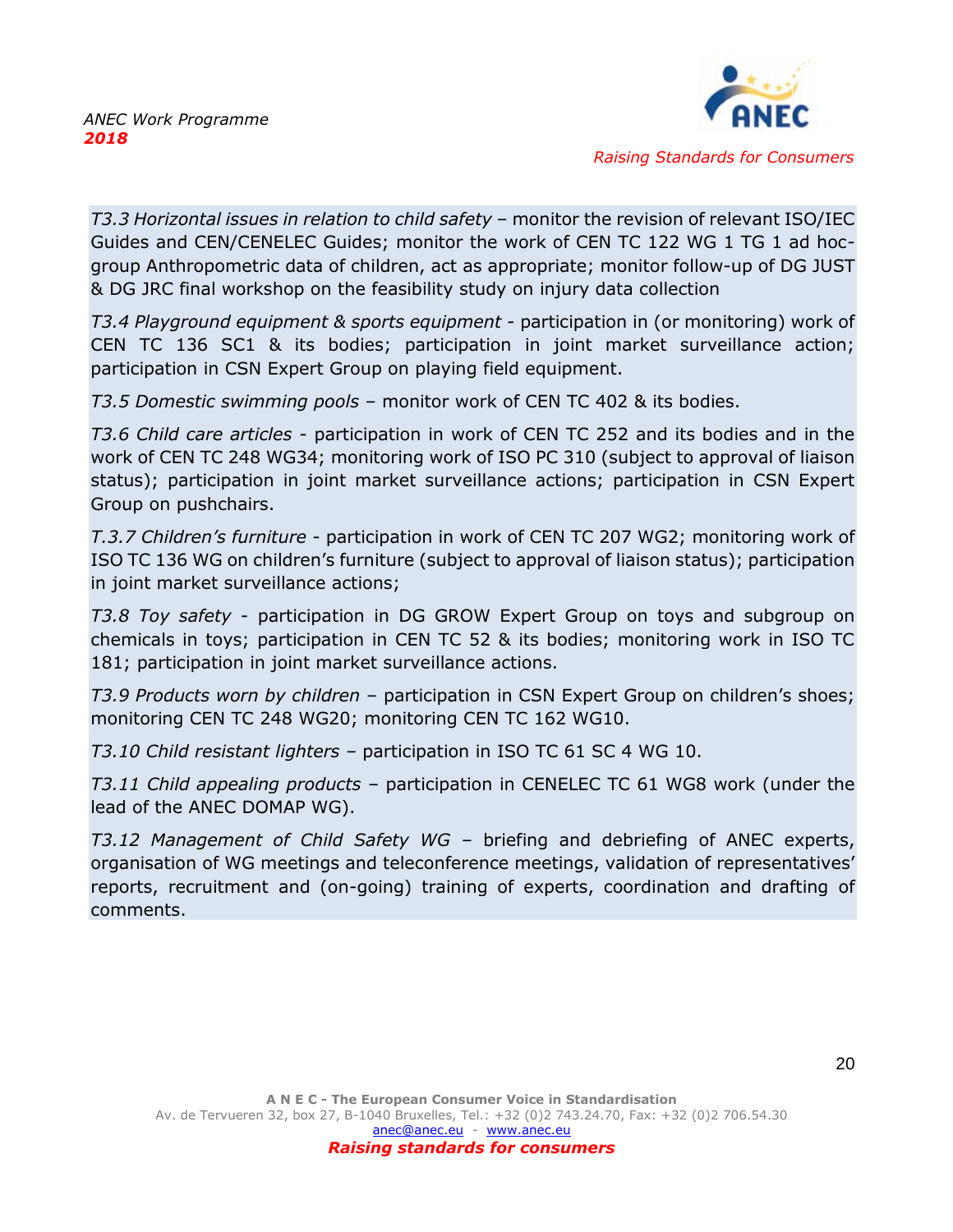

# <span id="page-21-0"></span>**2. Accessibility**

*General objectives*: *Safety/usability of products & services for people with disabilities & older people; Access to information society by older people & people with disabilities (e-Accessibility).*

A deeper and fairer Internal Market is one of the European Commission's priorities and European consumer policy aims to maximise consumer participation and trust in the market<sup>5</sup>. However, while the majority of consumers can reap the benefits of a greater choice of products and services in the Single Market, vulnerable consumers such as older people and people with disabilities are still faced with safety and access problems to mainstream products and services. ANEC believes that standards can be successfully used to make products and services accessible to as many consumers as possible, irrespective of their age or abilities. ANEC's unique role in fostering accessibility through standards is known and recognised by the relevant stakeholders.

In 2018, ANEC plans to continue participation in the same standards committees and working groups it did in 2017. We shall also contribute to the same policy initiatives linked to standards, nevertheless taking into account new developments. ANEC will continue to express its views on the Commission's proposal for a European Accessibility Act. ANEC welcomed it as we support the elaboration of a legal basis on the accessibility of products and services to be underpinned by standardisation. Despite the proposal being "business friendly", the industry does not support it, and ANEC will need to defend the passage of the proposal through Council while also trying to improve some aspects. The collaboration with the disability and older people movements (EDF and AGE) is also important, as it was for the Web Accessibility Directive published in December 2016. Standards to support the Directive should be developed in 2018. At the end of 2016, ANEC joined the new CEN TC 452 'Assistance Dog & Guide Dog Teams Standards and Instructors Competences', and started a collaboration with the European Guide Dogs Federation to contribute to this work.

We also have certain expectations from the second phase of Mandate M/420 on access to the built environment, as we are leading the drafting of prEN JT011001, 'Accessibility and usability of the built environment. Functional requirements'. It is based on ISO 21542 'Building construction - Accessibility and usability of the built environment', the revision of which we also follow.

<sup>5</sup> <https://goo.gl/dmxUX4>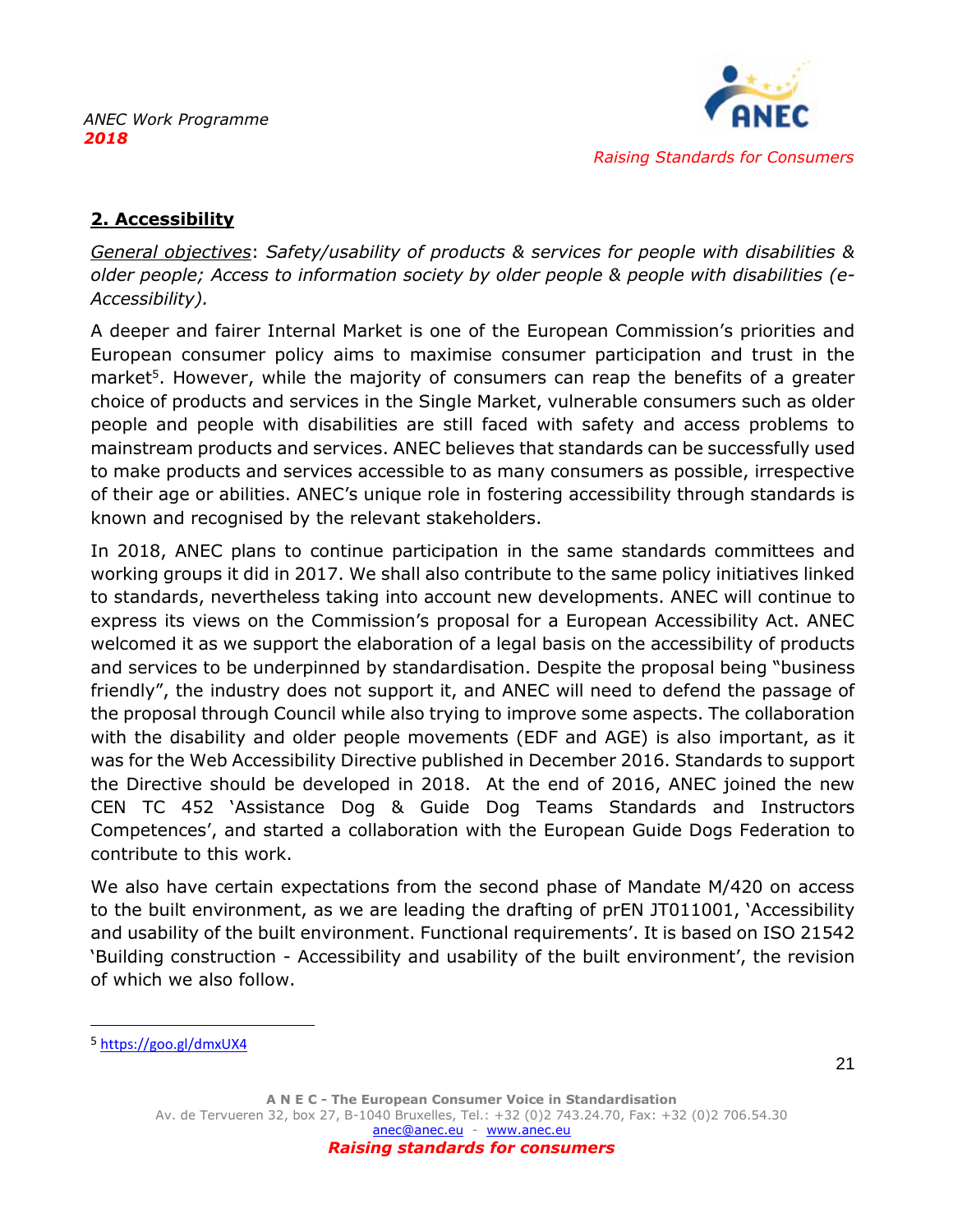

We expect to press for immediate revision of EN 81-70 'Safety rules for the construction & installation of lifts - Particular applications for passenger and good passenger lifts - Part 70: Accessibility to lifts for persons including persons with disabilities', having appealed against the ratification of the standard in 2017.

#### **Accessibility**

#### **Rationale and objectives**

The objective of this activity is to enhance the safety and accessibility of products and services by ensuring that standards take into account the needs of as many consumers as possible, irrespective of their age or abilities. The activity is carried out by the Senior Manager from the ANEC Secretariat, who manages the Accessibility Working Group, supported by a Programme Officer. Its members are voluntary experts drawn from the countries of the ANEC membership. Some voluntary experts represent ANEC in the technical bodies of the ESOs (and ISO/IEC) while the other voluntary experts have an advisory role.

The activity supports the following European policies and legislation: Annual Union Work Programme for European standardisation for 2018; Staff working document on the implementation of the actions foreseen in the 2016 Union work programme for European standardisation SWD(2015)301; Rolling Plan for ICT Standardisation 2017; Consumer Agenda key 2020 (objective: aligning rights & key policies to economic & societal change); European Disability Strategy 2010-2020 (area of action: accessibility); Low Voltage Directive (LVD) 2014/35/EC; Lifts Directive 2014/33/EU; Directive 2007/47/EC amending Council Directive 93/42/EEC concerning medical devices.

# **Description of work in terms of activities and/or tasks**

*T4.1 European Accessibility Act* – following adoption by the Parliament, to encourage the Council to adopt a robust act, with special focus on use of standards to complement legislation.

*T4.2 Horizontal approach to accessibility in standardisation* - participation in CEN-CENELEC BT WG 213 'Strategic Advisory Group on Accessibility' to execute standardisation mandate M/473 to include 'Design for All' in relevant standardisation initiatives and training material on accessibility standardisation; participation in CEN-CENELEC TC 5 (Mandate M/473) to contribute to finalisation of prEN 17161 'Design for All - Accessibility following a Design for All approach in products, goods and services -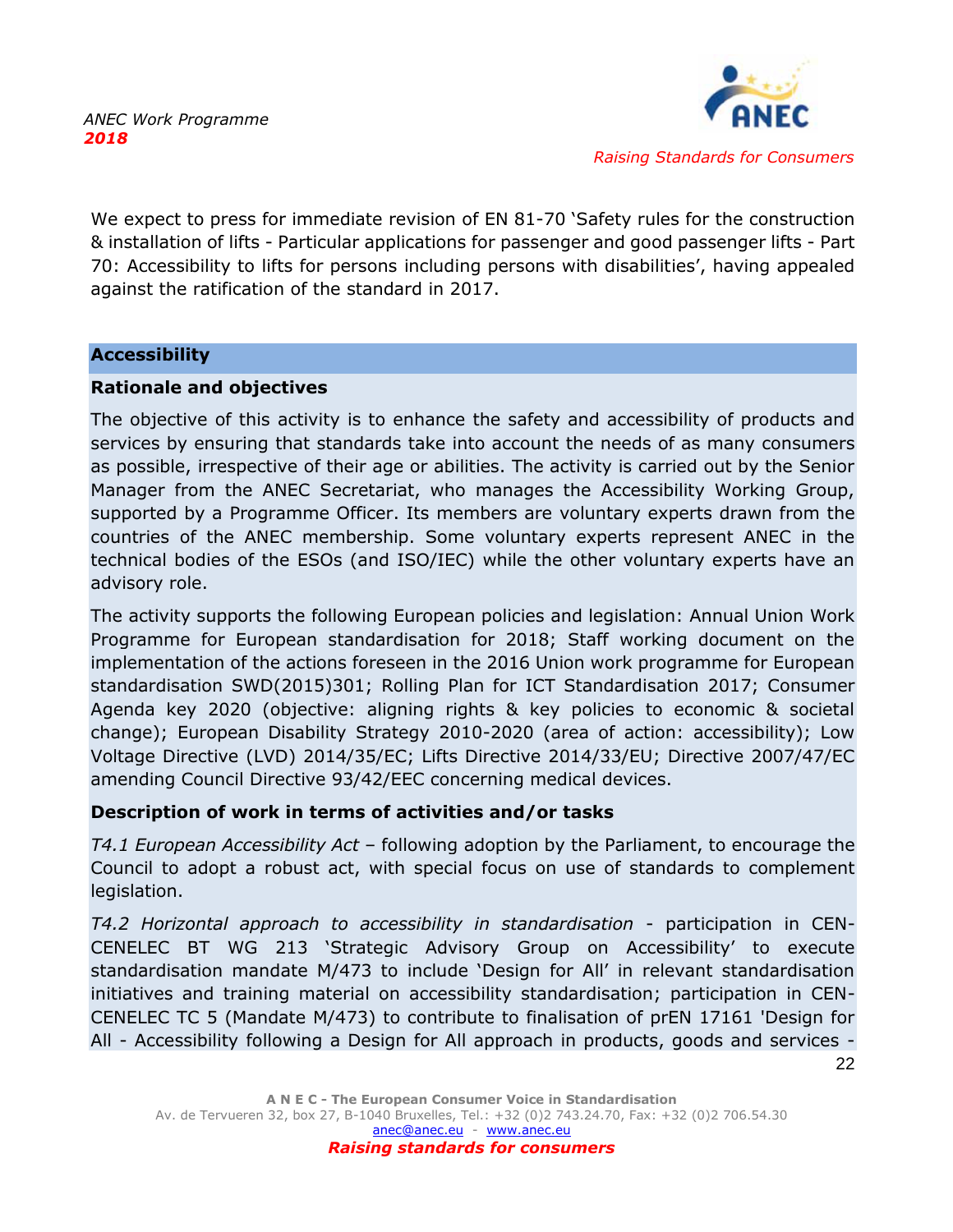

Extending the range of users'; participate in possible new ISO TC on services for vulnerable consumers.

*T4.3 Safety & performance of electrical domestic appliances for all vulnerable consumers (with Child Safety WG & DOMAP WG)* - Participation in the meetings of CENELEC TC 61 'Safety of Household Appliances' and WG1; use the results of all ANEC research projects on the maintenance of Parts 2 of EN 60335; participation in IEC TC 61 and its MT 4; monitor the work of CENELEC TC 116 WG 5 to follow-up possible revision of EN 50636 Parts 2; participation in other European & International fora as needed.

*T4.4 Accessibility & usability of the built environment* - participation in ISO TC 59 SC 16 in order to work on revision of ISO 21542 'Building construction - Accessibility and usability of the built environment'; participation in CEN-CLC TC 11 'Accessibility in the built environment' to work on 2nd phase of mandate M/420 'European accessibility requirements for public procurement in the built environment'.

*T4.5 Assistive products and services for people with disabilities* - participation in CEN TC 293 'Assistive products for people with disability'; monitoring ISO TC 173 'Assistive products for persons with disability' and contributing to WG 10 'Assistive Products for Cognitive Disabilities'; participation in CEN TC 452 'Assistance Dog & Guide Dog Teams Standards and Instructors Competences' and WG 1 'Terminology'.

*T4.6 Lifts* - participation in CEN TC 10 and its technical bodies (WG 7 in order to deal with follow-up of ANEC appeal against EN 81-70 'Safety rules for the construction and installation of lifts - Particular applications for passenger and good passenger lifts - Part 70: Accessibility to lifts for persons including persons with disabilities', and WG 8 on the finalisation of the revision of EN 81-41 'Stair-lifts and vertical lifting platforms for persons with impaired mobility' and EN81-40 'Safety rules for the construction and installation of lifts — Special lifts for persons with impaired mobility' ).

*T4.7 Ergonomics* - participation in CEN TC 122; monitoring ISO TC 159, subject to the recruitment of a suitable expert.

*T4.8 Accessibility of services (with ANEC Services WG)* - collaboration with ANEC Services WG for participation in CEN TC 431 'Service Chain for Social Care Alarms' and CEN TC 499 'Quality of care for older people'.

*T4.9 Web & eAccessibility legislation (with Digital Society WG)* - Participation in EC WADEX sub-group on implementation of web accessibility directive.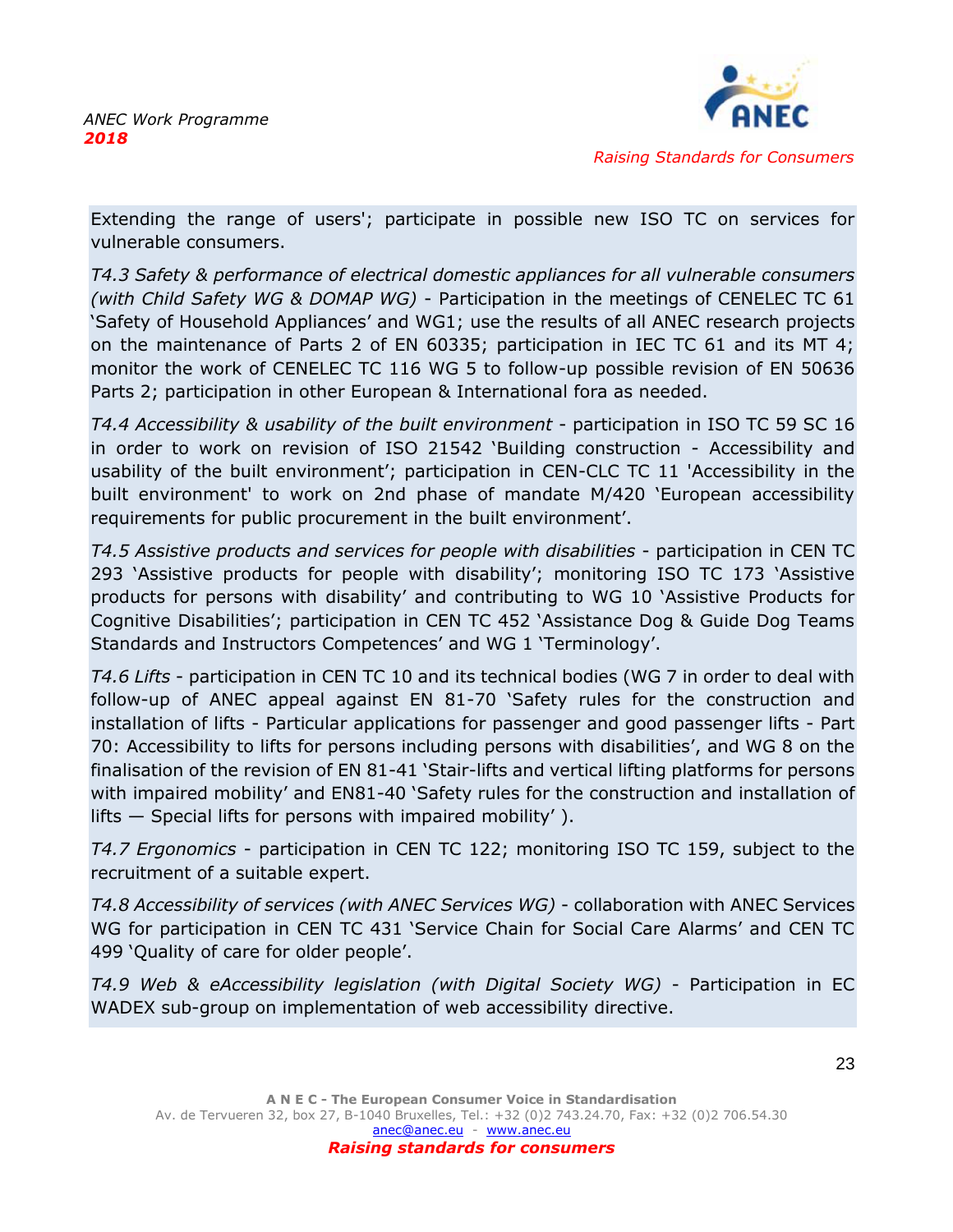

*T4.10 Accessibility of electronic communications (with Digital Society WG)* – Follow revision by ETSI TC HF of EN 301 549 'Accessibility requirements suitable for public procurement of ICT products and services in the Europe' and execution of standardisation request to implement web accessibility directive (M/554) and contribution to possible new work on smart cities standardisation; participation in CEN/CENELEC/ETSI Joint Working Group 'eAccessibility' on revision of EN 301 549; participation in CEN TC 224 WG 6 'User Interface' on revision of prEN 1332-3:2016 'Identification card system - User Interface-Part 3: Keypads' and any other relevant standard.

*T4.11 Liaison with other ANEC Working Groups and collaboration with other organisations*- Liaison with other ANEC's Working Groups when relevant; collaboration with EDF, EBU and AGE Platform Europe on common priorities such as the draft European Accessibility Act (accessibility legislation underpinned by standards) and the EU Covenant on Demographic Change.

*T4.12 Management of Accessibility WG* – briefing and debriefing of ANEC experts, organisation of WG meetings, validation of representatives' reports, training of experts, coordination and drafting of comments.

# <span id="page-24-0"></span>**3. Domestic Appliances (DOMAP)**

*General objectives: to reduce the number of accidents from use of domestic appliances & their severity, and encourage the environmental & performance aspects of household appliances; to reduce the number of (fatal) accidents due to CO emissions and poisonings.*

Standardisation linked to domestic appliances covers a broad range of products from toasters, microwave and simple ovens, to hairdryers, water heaters and garden equipment and addresses performance & safety. Accessibility is also a key aspect, and here the DOMAP WG works with the ANEC Accessibility WG. Furthermore, market surveillance and enforcement is considered a vital contribution in ensuring (future) consumer confidence in domestic appliances.

During the first half of 2017, ANEC welcomed the adoption of EN 1860-1/A1, which introduces a safety symbol on barbecues in order to warn consumers not to use them indoors because of CO poisoning risk. It was prepared by CEN TC 281 WG1 with ANEC participation. As the work is complete, ANEC will not follow the work of CEN TC 281 in 2018.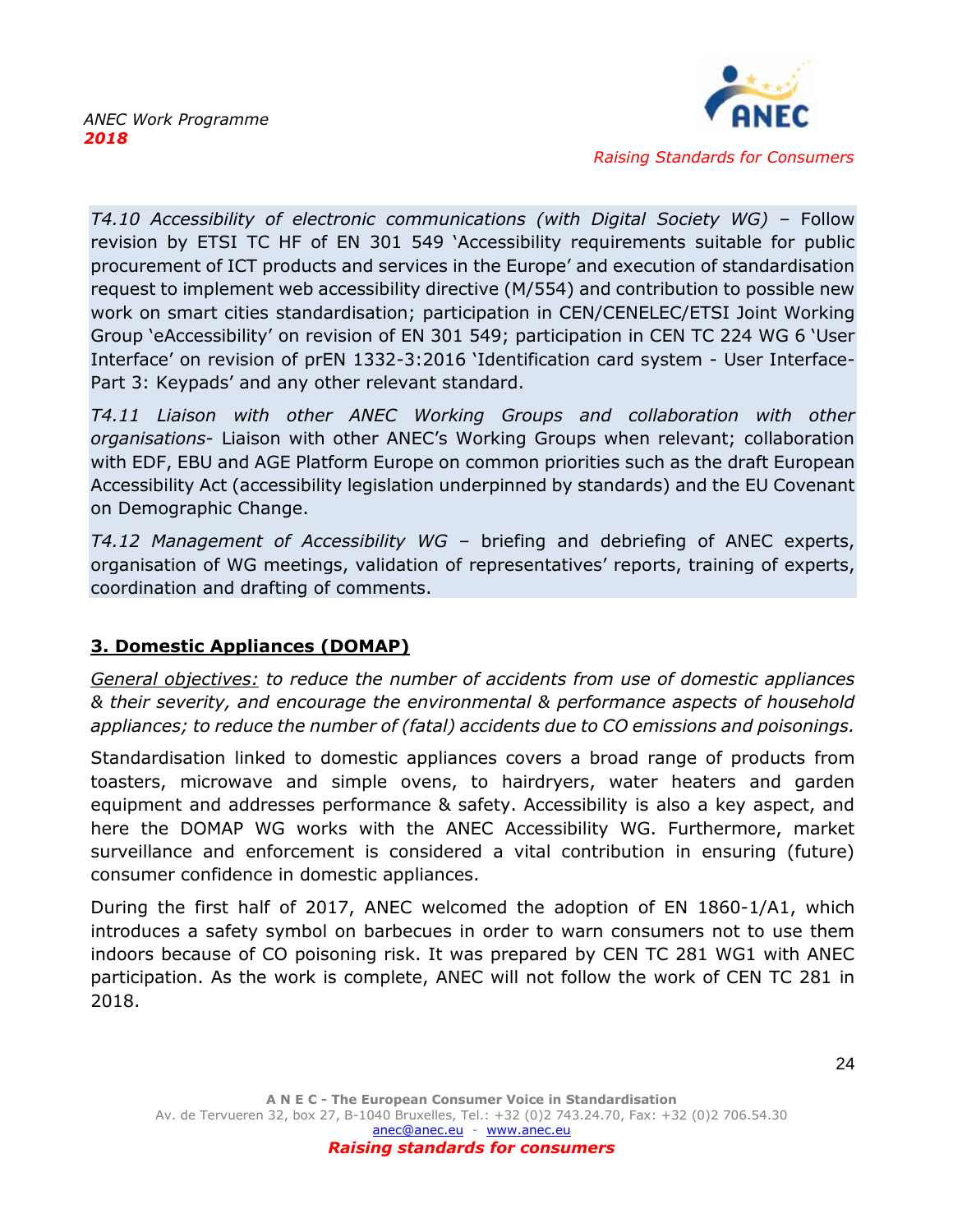

During the second half of 2017, the ANEC representative in CENELEC TC 116 'Safety of hand-held motor-operated electric tools' and in CEN TC 144 WG7 'Garden equipment' resigned for health reasons. Subject to the appointment of a new ANEC Representative, ANEC will continue to participate in or monitor the work of these two committees in 2018.

In 2018, ANEC plans to participate in (or follow) the work of the same standards committees and working groups it did in 2017. In addition, the DOMAP WG agreed to monitor the work of CEN TC 153 'Machinery intended for use with foodstuffs and feed' in relation to the work on 'Self-service bread slicers'. Although these are not domestic appliances as such, self-service bread slicers are used by consumers more and more, e.g. in supermarkets.

#### **Domestic Appliances**

#### **Rationale and objectives**

The objective of this activity is to enhance the safety and performance of domestic appliances for consumers by ensuring that standards can be effective in reducing the high number of annual home and leisure accidents involving household appliances, and in increasing the energy efficiency of such appliances. Accessibility is also a key element for ANEC participation in domestic appliances standardisation. The activity is carried out by a Senior Programme Manager from the Secretariat, who manages the Domestic Appliances Working Group (DOMAP WG), supported by a Programme Officer. Its members are voluntary experts drawn from the countries of the ANEC membership. Some voluntary experts represent ANEC in the technical bodies of the ESOs (and ISO/IEC) while the other voluntary experts have an advisory role.

The activity supports the following European policies and legislation: Annual Union Work Programme for European Standardisation 2018 COM(2017) 453 (objective: Deeper and fairer internal market with a strengthened industrial base: 17. Harmonise safety standards for food machines; 25. improve consumer safety) and SWD(2017)284final; Annual Union Work Programme for European Standardisation for 2017 COM(2016)357; Low Voltage Directive (2014/35/EC); Gas Appliances Directive (2009/142/EC); Machinery Directive (2006/42/EC); Directive on General Product Safety (2001/95/EC); Consumer Programme 2014-2020 (objectives: information & education; Safety - to consolidate and enhance product safety through effective market surveillance;); Consumer Agenda key 2020 (objectives: improving consumer safety; aligning rights & key policies to economic & social change; stepping up enforcement & securing redress); European Disability Strategy 2010-2020 (area of action: accessibility); M/511 'Standardisation mandate to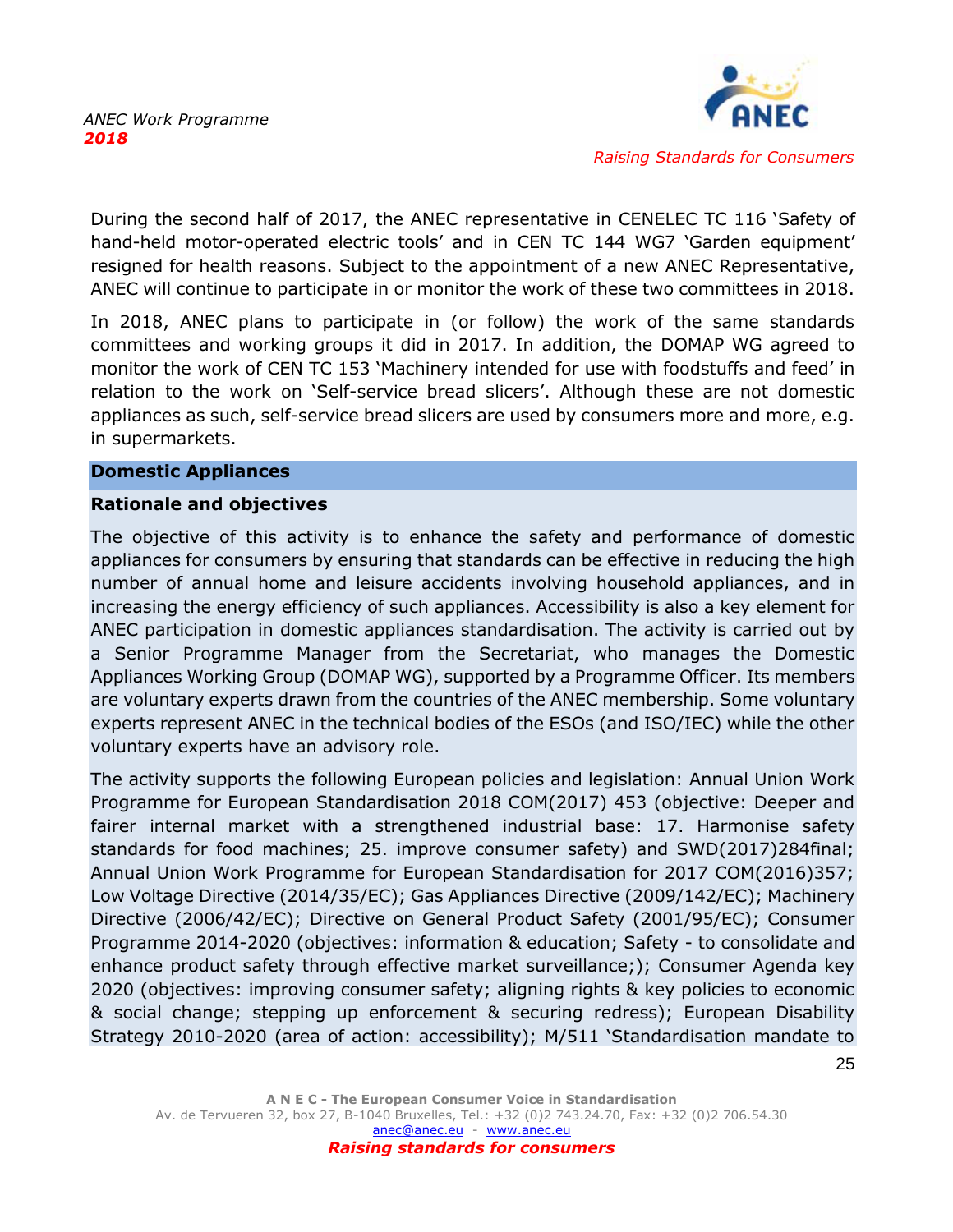

CEN, CENELEC and ETSI relating to harmonised standards in the field of the Low Voltage Directive'.

# **Description of work in terms of activities and/or tasks**

*T5.1 Electrical household appliances under Low Voltage Directive* - participation in EC LVD Working Party.

*T5.2 Safety of electrical appliances* - participation in CENELEC TC 61 and IEC TC 61; monitoring CENELEC TC 116 WG5; monitoring IEC ACOS and participate when needed.

*T5.3 Safety & performance of electrical domestic appliances for all vulnerable consumers (with Child Safety & Accessibility WG)* - participation in new CENELEC TC 61 WG 1; participation in IEC TC 61 and its MT 4 (using results of ANEC technical studies); participation in other European & international fora as needed.

*T5.4 Child appealing (electrical) products* - participation in CENELEC TC 61 WG 8.

*T5.5 Gas appliances & Gas Appliances Directive (GAD)* - Monitor the agenda of the Commission meetings on the Gas Appliances Directive (GAD) and participate if necessary. Monitoring CEN TC 49 'Gas cooking appliances' and participate when needed.

*T5.6 CO emissions & preventing poisoning* - participation in CENELEC TC 216.

*T5.7 Safety of garden equipment* – Monitoring CEN TC 144 WG 7 'Garden equipment' and CEN TC 153 'Machinery intended for use with foodstuffs and feed'.

*T5.8 Domestic appliances under GPSD* - monitor work of CEN TC 152; monitor Commission's expert group on ladders.

*T5.9 Surface temperatures* - monitor implementation of CENELEC Guide 29 & EN ISO 13732-1 by relevant bodies.

*T5.10 Market surveillance* - participate in meetings on joint market surveillance actions in the DOMAP field.

*T5.11 Management of Domestic Appliances WG* – briefing and debriefing of ANEC experts, organisation of WG meetings, validation of representatives' reports, training of experts, coordination and drafting of comments.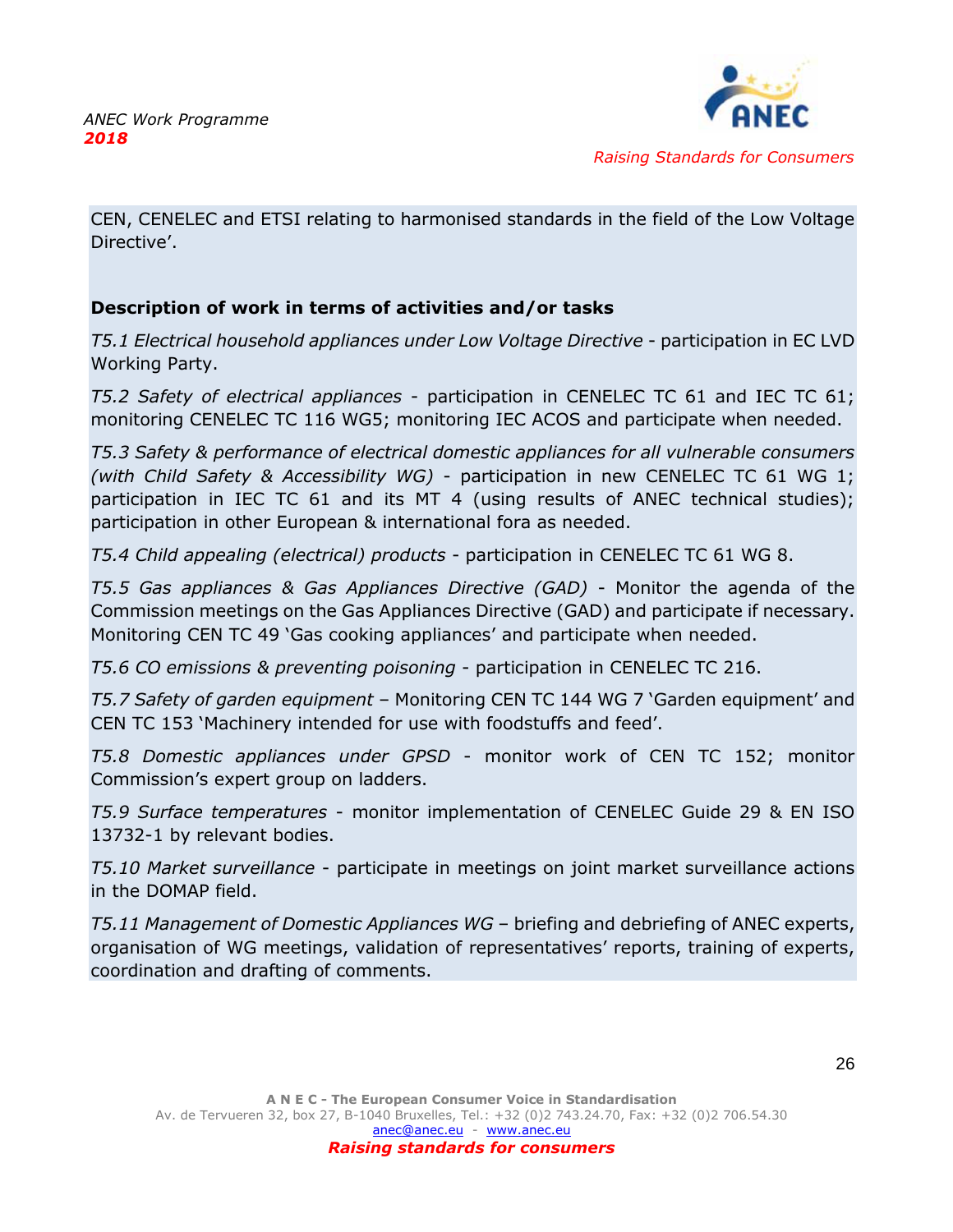

# <span id="page-27-0"></span>**4. The Digital Society & Innovation**

*General objectives: access to the Information Society by older people & people with disabilities; the safety & security of electronic communication products, networks & services; interoperability; privacy.*

Digital products and services - such as mobile phones and the Internet - play a prominent role in consumers' daily lives, from shopping on-line to listening to music. New and innovative technologies have the potential to improve consumer welfare but pose challenges to traditional means of consumer protection. It is the aim of the Digital Society WG and Smart Meter/Smart Grids Project Team to promote and defend consumer interests where standards can be used effectively to complement regulation and policies in meeting these challenges. The creation of a true Digital Single Market is at the centre of the Commission priorities in order to ensure better access on-line and to tackle any barriers<sup>6</sup>.

It should be noted that standardisation in this field is somewhat different from the traditional 'New Approach' sectors, as it is often global and follows 'informal and fast' procedures which present a special challenge to effective consumer influence.

In 2018, ANEC plans to continue participation in the same standards committees and working groups it did in 2017, as well as contributing to the same policy initiatives linked to standards. In addition, ANEC will participate in new standardisation work on privacy and security such as CEN-CENELEC TC 8 'Privacy management in products and services', CEN–CENELEC TC 13 'Cybersecurity and data protection' and the planned CEN-CENELEC workshops on Internet of Things. ANEC is also supporting a proposal with ANEC/ISO COPOLCO/BSI for a new ISO standard for Privacy by Design of Consumer Goods and Services which should start in 2018.

Consumer privacy and security are also at the centre of a new CEN-CENELEC BT WG on Fintech which should deal with financial services, blockchain and innovative areas where applications of FinTech are being used (e-governance, real estate, health etc). ANEC was able to recruit an expert to work on this complex topic and looks forward to participate in the work. However we are concerned by the growing complexity of standardisation in the digital sector as well as the number of consumer relevant work items emerging. Relying on volunteer experts does not seem to be a sustainable solution to ensure a high level of consumer protection in this highly technical and fast-moving sector. When

<sup>6</sup> https://ec.europa.eu/priorities/digital-single-market\_en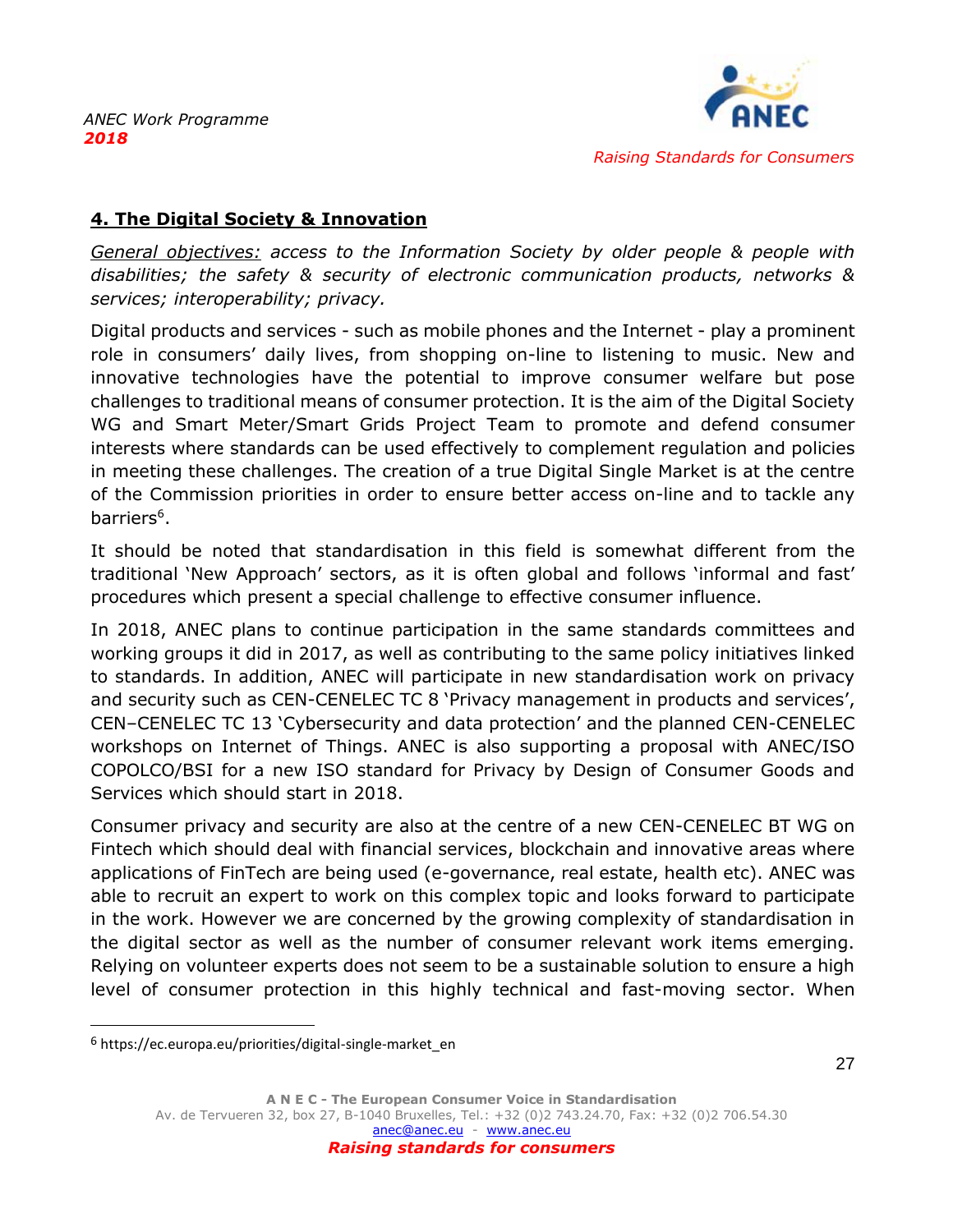

consumer expertise is not available, ANEC can consider resorting to subcontracting. For 2018 we are considering hiring an expert to represent and advice ANEC on cybersecurity standardisation. Moreover, we shall consider creation of a Cybersecurity Project Team noting the cross-sectoral nature of the cybersecurity challenge.

ANEC will follow up its proposal of a Commission delegated act to make personal data protection an essential requirement under the Radio Equipment Directive, based on our campaign #toyfail ('My friend Cayla', the spying doll<sup>7</sup>). An ANEC proposal on smart cities and communities standardisation for citizens and consumers has been accepted by ETSI and we look forward to developing it in 2018.

With the signature of the Memorandum of Understanding by ANEC, BEUC, CI & ICRT in 2016, a first common project for the four organisations is the "Internet of Things". In 2017 a joint ANEC-BEUC-CI-ICRT position paper 'Securing consumer trust in the Internet of Things: principles & recommendations' was published and other joint activities might take place in 2018.

As active engagement of consumers will be pivotal to the success of smart meter deployment, ANEC will continue to contribute to the activities of the European Commission Smart Grids Task Force (SGTF) and ESOs Smart Meters Coordination Group (SMCG) to deal with issues, such as electromagnetic interference in smart metering readings.

Moreover, there is a possibility that the Digital Society WG and Smart Meter/Smart Grids Project Team will need to deal with emerging issues, such as smart appliances standardisation where the decision to become involved will depend on evidence gathered during the year.

#### **Digital Society (including Innovation)**

#### **Rationale and objectives**

The objective of this activity is to enhance the safety, accessibility, interoperability and privacy protection of digital products and services for consumers by ensuring that standards can be effective in reducing the number of accidents caused by such products and in increasing the protection of consumers in an on-line environment. The activity is carried out by the Senior Manager from the Secretariat, who manages the Digital Society

 $\overline{a}$ 

<sup>7</sup> https://goo.gl/yksofX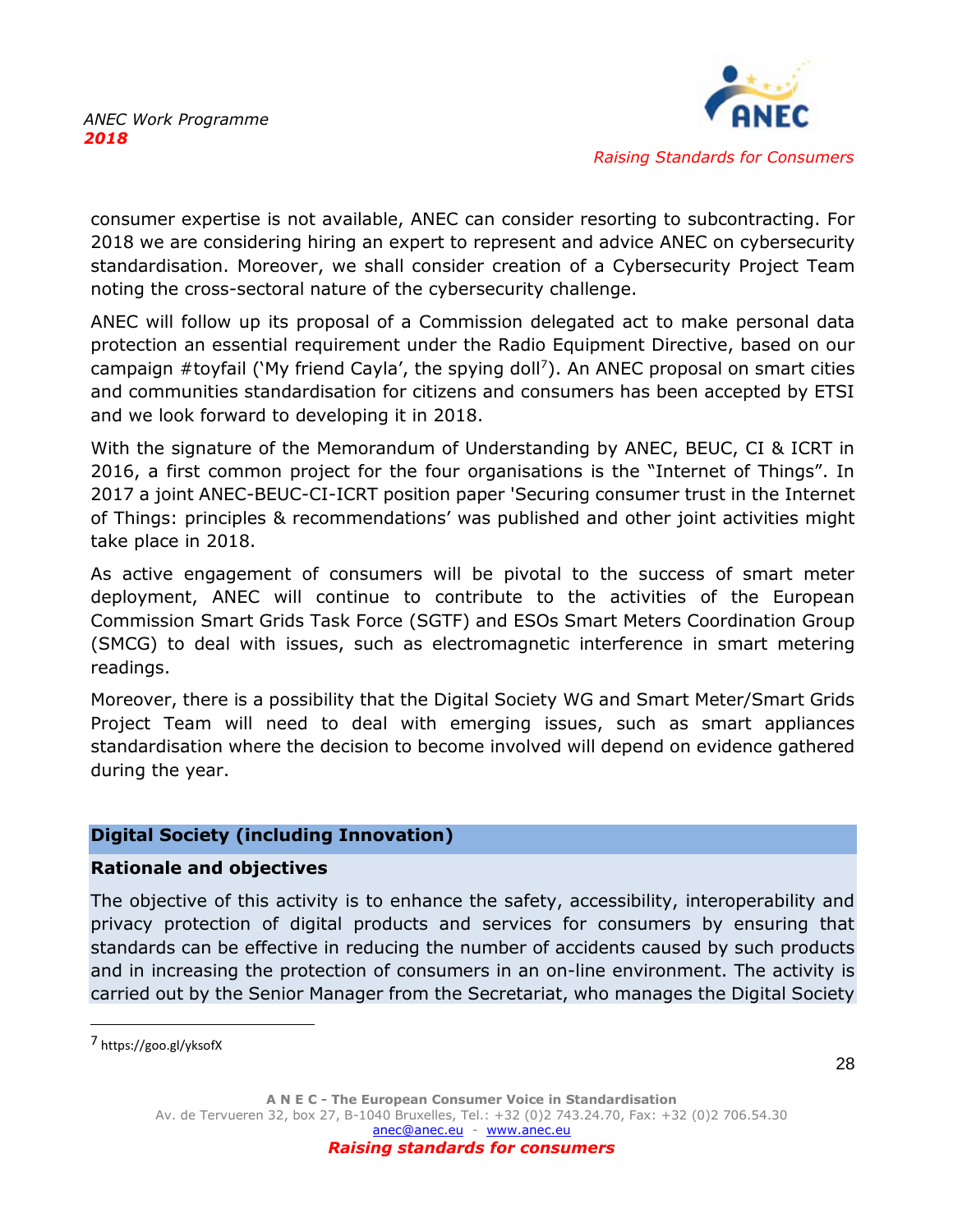

WG and supervises the Smart Meters & Smart Grids Project Team (AHGsmsg), supported by a Programme Officer. Its members are voluntary experts drawn from the countries of the ANEC membership. Some voluntary experts represent ANEC in the technical bodies of the ESOs (and ISO/IEC) while the other voluntary experts have an advisory role. Noting the absence of volunteer expertise for work on cybersecurity standardisation, the recruitment of a subcontracted expert is foreseen in 2018 (see WP 10).

During 2018, it is probable activities related to the "Internet of Things" agreed as common actions under the MoU between ANEC, BEUC, CI & ICRT will continue.

The activity supports the following European policies and legislation: Annual Union Work Programme for European standardisation for 2018; ICT Standardisation Priorities for the Digital Single Market COM(2016) 176 final; Rolling Plan for ICT Standardisation 2017; A Digital Single Market Strategy for Europe (COM(2015)192final); Radio Equipment Directive (2014/53/EU); Low Voltage Directive (2014/35/EC); Council Recommendation (1999/519/EC) on exposure of the general public to electromagnetic fields; Consumer Agenda key 2020 (objectives: aligning rights & key policies to economic & social change; increasing consumer protection); European Disability Strategy 2010-2020 (area of action: accessibility).

# **Description of work in terms of activities and/or tasks**

*T6.1 Web & e-Accessibility legislation* – see T4.9.

# *T6.2 Accessibility of electronic communications* – see T4.10.

T6.3 Product legislation, Radio Equipment Directive (RED) - Participation as an observer in the EC TCAM/RED Expert Group (established under the RED Directive), in order to detect issues of consumer interest; follow-up on ANEC's proposal for a EC delegated act on privacy and security essential requirements; follow-up implementation of relevant consumer aspects of the M/536 standardisation request to implement the Radio Equipment Directive.

*T6.4 Human exposure to electromagnetic fields* - participation in CENELEC TC 106X which works on the subject of human exposure to electromagnetic fields (EMF) to comment on relevant documents, working drafts and/or draft standards; participation in new CENELEC TC 106X WG on "reasonably foreseeable conditions of use" to comment on relevant documents, working drafts and/or draft standards.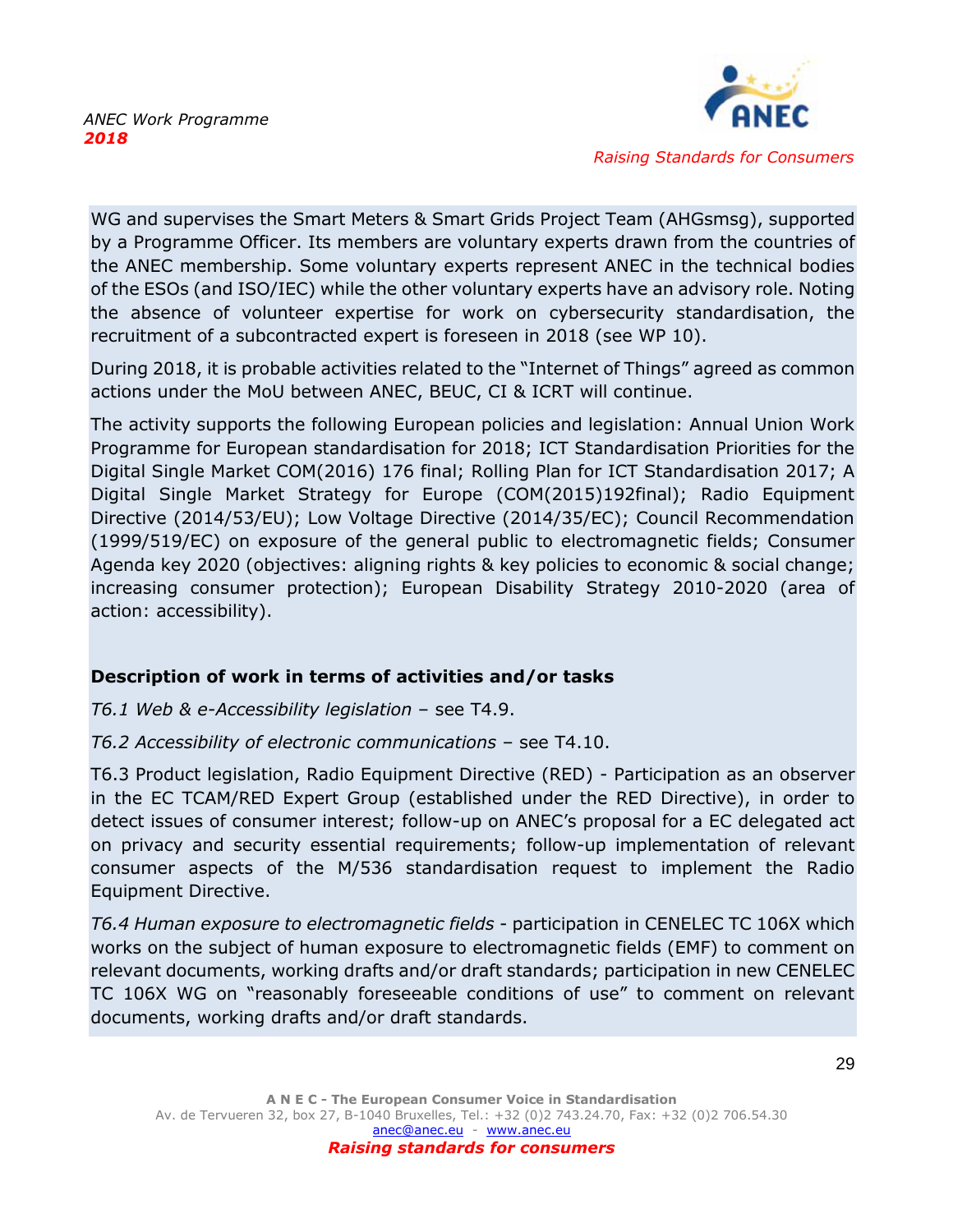

*T6.5 Safety of IT audio-video equipment* - participation in IEC TC 108 and CENELEC TC 108 and WG 3 on safety of Personal Music Players and contribution to execution and

finalisation of the standardisation Mandate M/452 on safety of Personal Music Players.

*T6.6 e-Recognition and Internet of Things* - participation in CEN TC 224 'Personal Identification, Electronic Signature and Cards' and CEN TC 225 'AIDC Technologies' with particular focus on the ANEC-ISO/COPOLCO-BSI proposal for a new standard for Privacy by Design of Consumer Goods and Services; participation in possible new CEN-CENELEC standardisation activities on Internet of Things.

*T6.7 Biometrics* - participation in CEN TC 224 WG 18 on Interoperability of Biometrics to finalise CEN TS 'Biometric authentication for critical infrastructure access control - Requirements and Evaluation' and CEN TS "Personal Identification – Recommendations for ensuring the robustness of biometrics in European ABC systems against presentation attacks"; participation in new CEN TC 224 WG 19 'Breeder Document' to comment on relevant documents, working drafts and/or draft standards.

*T6.8 Privacy & Security Standardisation* - Participation in CEN/CENELEC JWG 8 'Privacy management in products and services' to work on execution of standardisation request on privacy management in the design and development and in the production and service provision processes of security technologies (M/530); participation in new CEN/CENELEC TC 13 'Cybersecurity and data protection' to comment on relevant documents, working drafts and/or draft standard (conditional on finding new expert for 2018 work programme); consider revising ANEC privacy standardisation guides for representatives to cover new emerging issues such as children's privacy.

*T6.9 FinTech* - participation in new CEN/CENELEC BT WG 220 on Fintech to comment on relevant documents, working drafts and/or draft standardisation request; monitoring of any other relevant activity.

*T6.10 Smart & sustainable cities* - Participation in CEN-CENELEC-ETSI Sector Forum on Smart and Sustainable Cities and Communities (SSCC-SF) to comment on relevant documents, working drafts and/or draft standards; contribution to possible ETSI TC HF STF on smart cities based on ANEC's proposal.

*T6.11 Policy on ICT standardisation* - participation in EC ICT Multi-Stakeholder Platform, comment on ICT Rolling Plan; monitoring of implementation of ICT Priority Plan.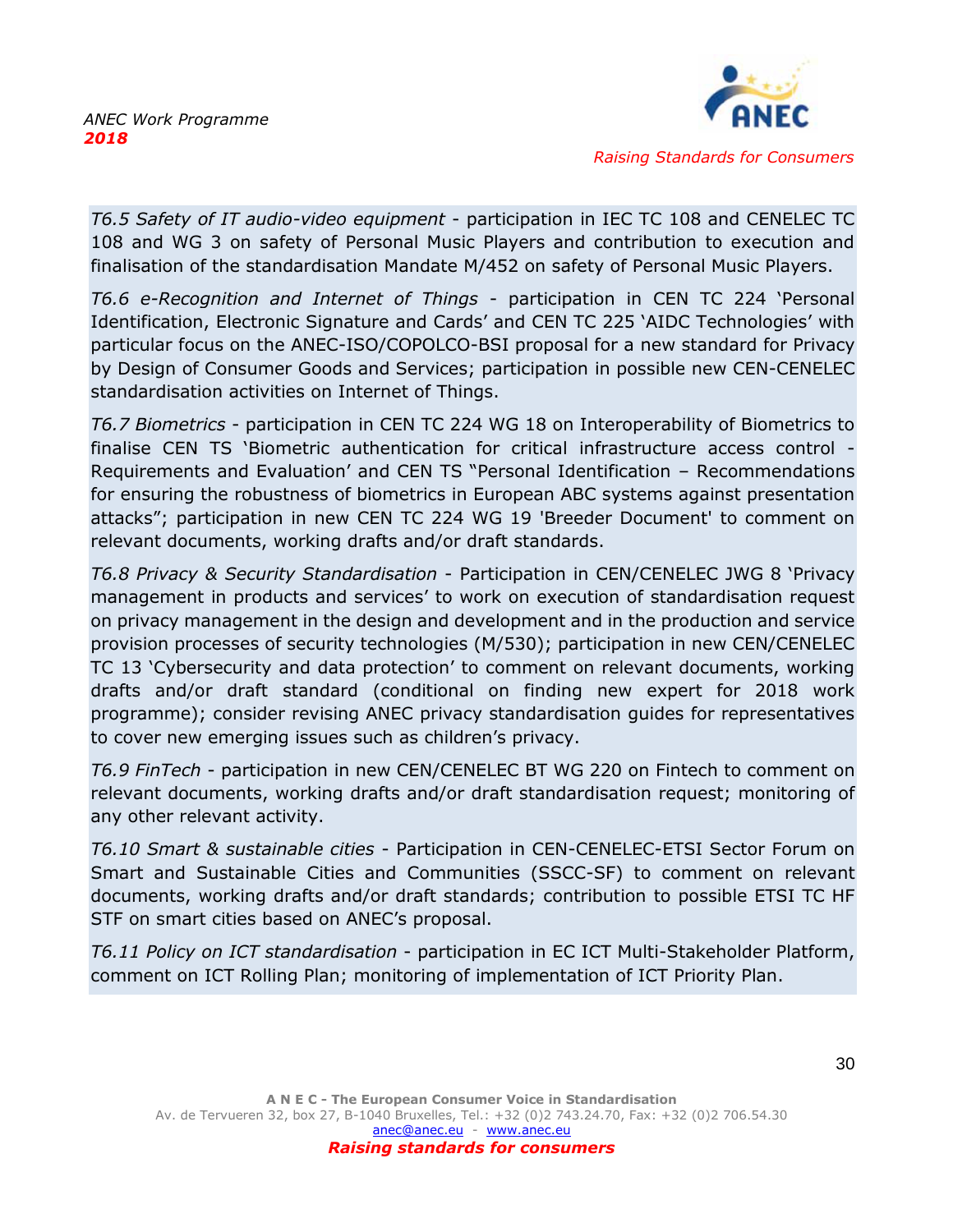

*T6.12 Smart Meters and Smart Grids* - participation in CEN-CENELEC-ETSI Smart Meter Coordination Group, European Commission Smart Grid Task Force and related expert groups (such as Expert Group 1); monitoring smart appliances standardisation.

*T6.13 Management of Digital Society WG and Smart Meters & Smart Grids ad hoc group* – briefing and debriefing of ANEC experts, organisation of WG meetings, validation of representatives' reports, training of experts, coordination and drafting of comments.

# <span id="page-31-0"></span>**5. Services**

*General objectives: to obtain a legal framework for the safety of services that guarantees a consistent approach across sectors; ensure consumer concerns are addressed in the regulations and standards for services.*

Although the Internal Market for products is well-established, no such seamless environment exists for services in the EU, despite the intent of proposals such as the Single Market Acts, European Consumer Agenda, numerous initiatives taken by CEN, the provisions of Regulation (EU) 1025/2012 itself. This leads to consumer detriment. Hence the role of the Services WG is to influence legislation that enables service standards developed at the European level to be effective, and to participate in the development of the standards themselves. The majority of service standards tends to be developed at national level, with business mainly keen to develop certain B2B standards at European level (e.g. standards for management consultancies). Consumer services also saw an increasing development of international standards due to the global nature of certain activities.

Through Mandate M/517, the Commission proposed development of a range of horizontal services standards. CEN TC 447 'Services - Procurement, contracts and performance assessment', is developing the standards under Phase 2 of the Mandate capable of flexible application across a wide range of services on topics such as procurement and precontract information provision, contracts and performance assessment. Importantly, the part on contracts will also cover business to consumer (B2C) services.

In the measures issued in June 2016 in the Standardisation Package II, the Commission expressed the intention to step up efforts and set practical solutions to promote the greater development and use of European service standards, improve awareness, and address the barriers faced by European service providers. ANEC intends to continue contributing to the development of these actions.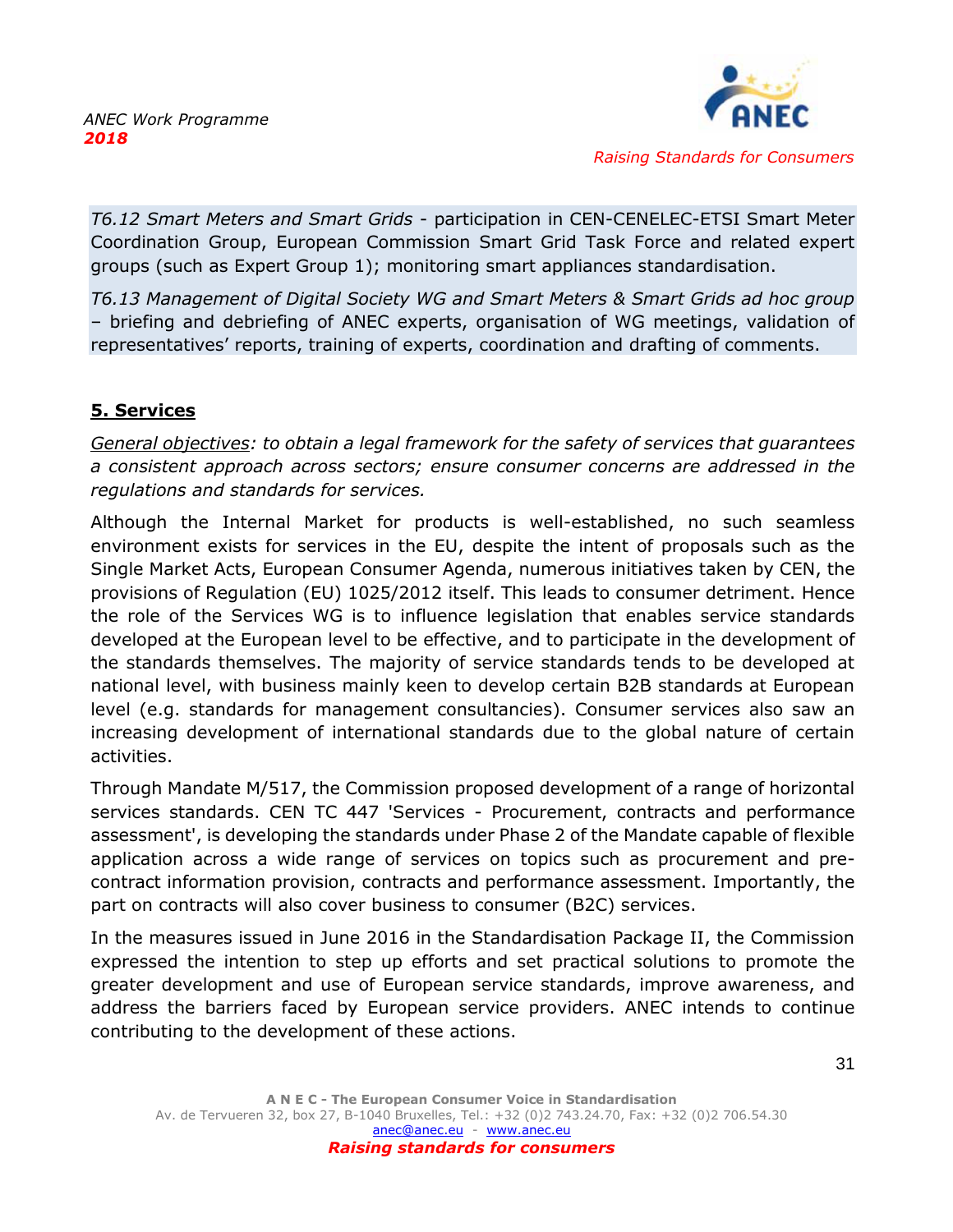

Furthermore, more and more products lead to development of new services (e.g. community-based integrated health & care services) and the continuing growth of the service sector demands a cross-sector overview by ANEC.

In 2018, ANEC plans to participate in (or follow) the work of the same standards committees and working groups it did in 2017 but the area of cross border online services will see an extension of scope.

In line with ANEC's favourable Opinion (ANEC-2017-FV-F-001) 'EN 16844 Aesthetic medicine services - Non-surgical medical treatments'*,* the standard was adopted. Nevertheless, we highlighted overlaps with the work of CEN TC 409 'Beauty Salon services' and some CEN members also noted the need for clarification of ambiguities regarding competences in the two standards. The work of CEN TC 403 thus came to an end in 2017. Work should be completed by the end of 2017 in TC 409 but development of a Technical Specification on advanced treatments may follow in 2018.

#### **Services**

#### **Rationale and objectives**

The objective of this activity is to enhance the safety and quality of services for consumers by ensuring that standards are effective in reducing the risks posed by certain services such as healthcare and tourism, and in increasing the quality provision of services of general interest (SGIs). As standards gain more importance in the service sectors, the lack of an overarching European legal framework becomes of increasing significance. ANEC believes it should be built for services safety, quality and liability to avoid consumer detriment. The activity is carried out by a Programme Manager from the ANEC Secretariat, who manages the Services Working Group (Services WG), supported by a Programme Officer. Its members are voluntary experts drawn from the countries of the ANEC membership. Some voluntary experts represent ANEC in the technical bodies of the ESOs (and ISO) while the other voluntary experts have an advisory role. Two of the members are nominated as Chair and Vice Chair in particular advise the Secretariat on preparation and follow up of the WG meetings, the annual work programme and matters related to its implementation.

The activity supports the following European policies and legislation:

32 *Annual Union Work Programme for European Standardisation for 2018; Mandate M/517 on the programming & development of horizontal service standards; EC Single Market*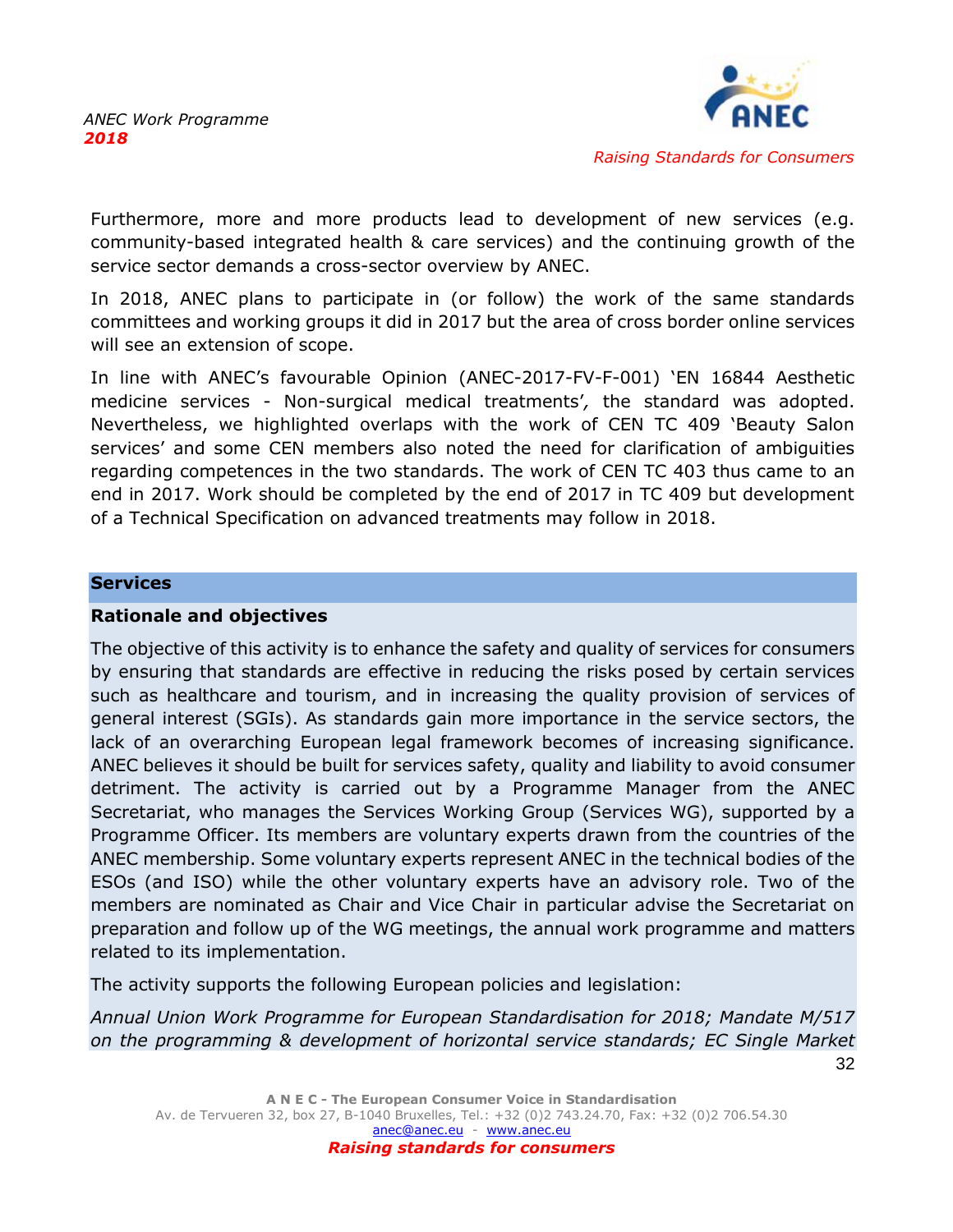

*Acts; Consumer Agenda 2020 (objectives: increasing consumer protection & safety); EC Services Package (June 2012); Directive 2011/24/EU on application of patients' rights in cross-border healthcare; Green Paper on an integrated parcel delivery market for the growth of e-commerce in the EU. Single Market Strategy; Communication COM(2015) 550 final: Upgrading the single market: more opportunities for people and business; Communication from the Commission to the European parliament, the council, the European economic and social committee and the committee of the regions; 'A Digital Single Market Strategy for Europe' COM(2015) 192 final. Package 'A services economy that works for Europeans' (COM(2016) 821 - Proposal for a directive on the enforcement of the Directive 2006/123/EC on services in the internal market, laying down a notification procedure for authorisation schemes and requirements related to services). Mandate M/548 on Quality of postal services. Proposal for a Regulation on cross-border parcel delivery services Communication; A comprehensive approach to stimulating cross-border e-Commerce for Europe's citizens and businesses. Communication, ['A European agenda](http://ec.europa.eu/DocsRoom/documents/16881/attachments/2/translations)  [for collaborative economy](http://ec.europa.eu/DocsRoom/documents/16881/attachments/2/translations) SWD(2016) 184 final. European Parliament resolution of 29 October 2015 on new challenges and concepts for the promotion of tourism in Europe (2014/2241(INI)).* 

# **Description of work in terms of activities and/or tasks**

*T7.1 Horizontal service standardisation & policy* –Participation in CEN SAGS; Participation in CEN TC 447 'Services – Procurement, contracts and performance assessment' and in M/517 implementation; Participation in ISO COPOLCO WG 18 on services; ISO TC 176 SC 3 WG 18 'Customer satisfaction'; Participate in policy debates on future service legislation & standardisation.

*T7.2 Health, support & well-being services* - Participation in CEN Focus Group on Healthcare Services; Promote ANEC position in the area of health care standards while monitoring developments related to health services in CEN and contribute to issues in the consumer interest. Participate in revision of work of CEN PC 409 'Beauty salon services'; monitor ISO TC 228 WG 2 'Health Tourism' and provide consumer input to work on medical spas; Participate in CEN TC 449 'Quality of care for older people in collaboration with ANEC Accessibility WG, also based on Joint 2014 DfA/Services R&T Study on "Models of special Accommodation for Older People across Europe"; Participation in CEN TC 450 on 'Minimum requirements of patient involvement in person-centred care' & ensure consumer input; Monitor and react EC work on indoor UV exposure services; Participate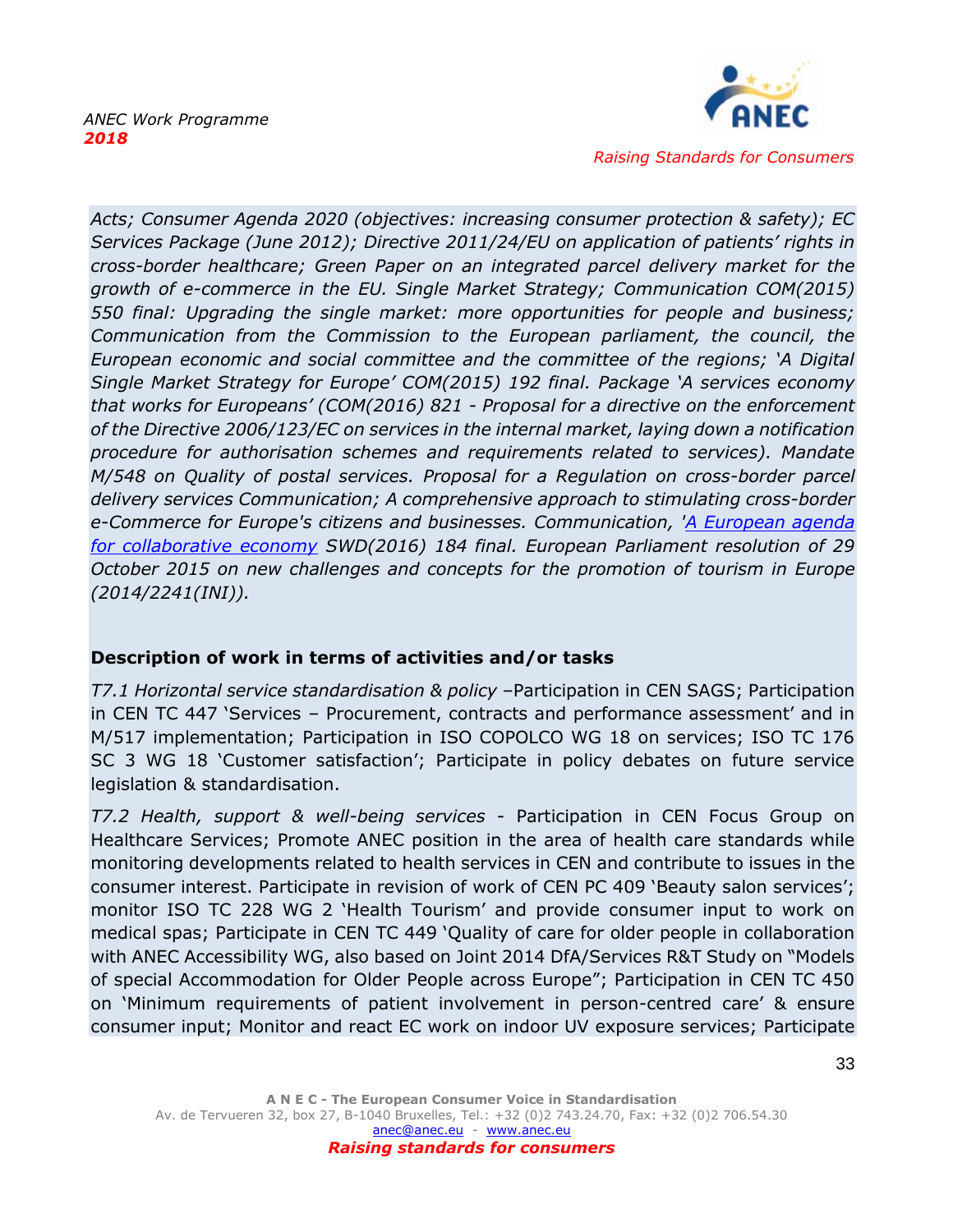

in CEN TC 448 'Funeral services'; Participate in CEN TC 431 'Service Chain for Social Care Alarms'; Collaborate with Accessibility WG from the services angle about accessibility of services (CEN TC to deal with Assistance Dog & Guide Dog Teams Standards and Instructors Competences; Proposal for an International Standard on service to vulnerable consumers); Monitor through national members' participation work on tattoo services in CEN TC 435, Liaising with ANEC chemicals PT where needed; Liaise with BEUC and to detect and react to initiatives in the ANEC interest; Use of ANEC 2017 technical study in ANEC participation to relevant meetings on healthcare services standardisation. Sharing of results with Commission.

*T7.3 Tourism, leisure & sports services -* Monitoring of follow up actions to the EC Communication on the Future of EU Tourism Policy and react promoting ANEC position on tourism services policy and standardisation; Participate in Expert group on maritime safety; Monitor activities related to Leaseurope guidelines on car rental services; Monitor CEN TC 329 'Tourism Services'; Monitoring of ISO TC 228 'Tourism and related services' and its WG 15 with a view to bringing the consumer perspective; Participate in ISO TC 228 WG 14 'Accessible tourism'; Liaise with Accessibility WG on accessibility of tourism services; Participation in CEN TC 136 WG 2 'Fitness centres'; Liaise with Domestic Appliances WG and child Safety WG on safety of leisure products.

*T7.4 Safety of accommodation* - Follow-up campaign actions on tourism for consideration of input on accommodation safety, following COM (2014) 464 and EP resolution of 29 October 2015 on new challenges and concepts for the promotion of tourism in Europe (2014/2241(INI)) ; collaborate with partners to promote and progress the set-up of a pan-European injury database on (fire) accidents in tourism services; Monitor NWI in CEN to detect and react to issues in the consumer interest in the area of tourism accommodation (fire) safety and security (e.g. CEN TC 391 Societal and citizen security); Continue campaign with partners; Continue liaising with ANEC Sustainability WG on (fire) safety of buildings; Liaison with ANEC Accessibility WG and Domestic Appliances WG and Child Safety WGs on respective issues of mutual importance (e.g. evacuation of persons with special needs and gas safety, injury databases).

*T7.5 Postal services* - Participation in CEN TC 331 and CEN TC 331 WG 1 notably in the implementation of *standardisation request M/548 as regards postal services and the improvement of quality of service in support of Directive 97/67/EC of the European Parliament and of the Council of 15 December 1997;* in order to detect and react to issues in the consumer interest; Monitor developments following the plan to boost e-commerce that included a Proposal for a Regulation on cross-border parcel delivery services in light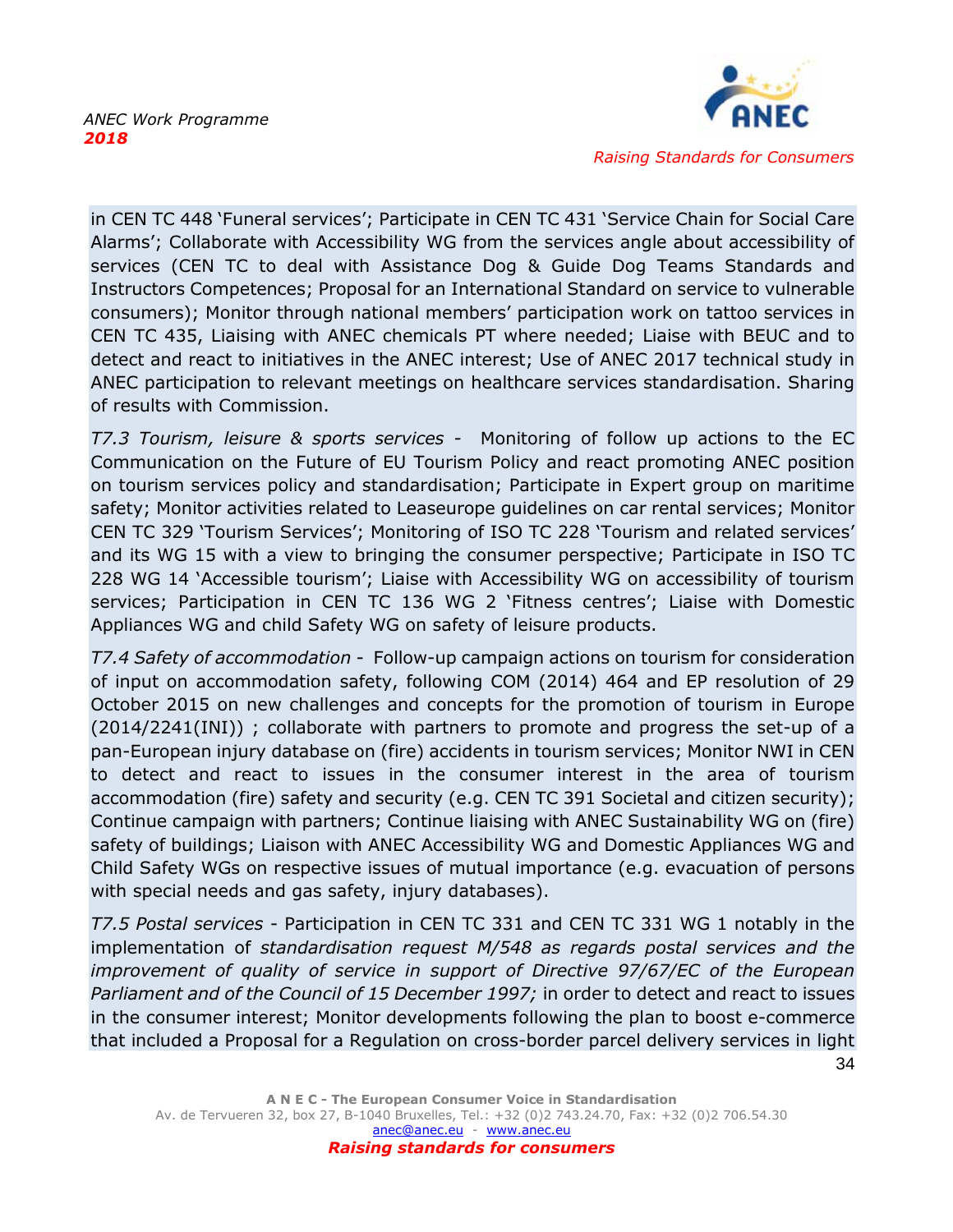

of ANEC study on e-commerce; Promotion of ANEC position on cross border parcel delivery services; Participate in Keep me posted EU campaign steering group meetings.

*T7.6 Cross-Border online services -* Monitoring of policy developments regarding collaborative economy and online platforms; Participate in standardisation debate on sharing/collaborative economy in ISO/COPOLCO; Liaison with BEUC and Digital Society WG on issues of common relevance.

T7.7 *Financial services* - Monitor activities of CEN TC 445 and react to consumer relevant issues; Participate in EPC Scheme End User Forum (SEUF); Explore cooperation with Consumers International to monitor follow-up of COPOLCO investigation on consumer concerns in financial services or possible activities of interest at ESOs level; ANEC Services WG to monitor and input if need be in the work of Digital Society, Accessibility and Sustainability WGs of relevance to financial services.

T7.8 *Management of Services WG* – briefing and debriefing of ANEC experts, organisation of WG meetings, validation of representatives' reports, training of experts, coordination and drafting of comments.

# <span id="page-35-0"></span>**6. Sustainability**

*General objectives: to improve the environmental performance of products and contribute to their safety; to ensure innovative technologies are safe when used in products, that claims are verifiable & adequate information is provided to consumers; to encourage the setting of mandatory requirements for product design; to enable consumers to adopt more sustainable consumption behaviours; promoting sustainable growth and supporting consumer interests in key sectors (energy, sustainable products etc).*

The Sustainability WG aims to improve environmental performance of products by assessing the environmental aspects over their entire life cycle. It seeks to achieve mandatory requirements for inclusion in product design, such as energy efficiency, hazardous substances and waste treatment, without which standards cannot achieve sustainable goals and improve consumer welfare. It wants consumers to be able to make sustainable choices, by providing them with a wider range of green products, as well as simple, reliable and easy-to-use eco-labels. It also intends to ensure consumer interests are protected in novel technologies such as the nanotechnologies.

Certain key areas of work – such as the Ecodesign of products and hazardous chemicals in consumer articles - have become controversial issues in recent years, notwithstanding

**A N E C - The European Consumer Voice in Standardisation** Av. de Tervueren 32, box 27, B-1040 Bruxelles, Tel.: +32 (0)2 743.24.70, Fax: +32 (0)2 706.54.30 [anec@anec.eu](mailto:anec@anec.eu) - [www.anec.eu](http://www.anec.eu/) *Raising standards for consumers*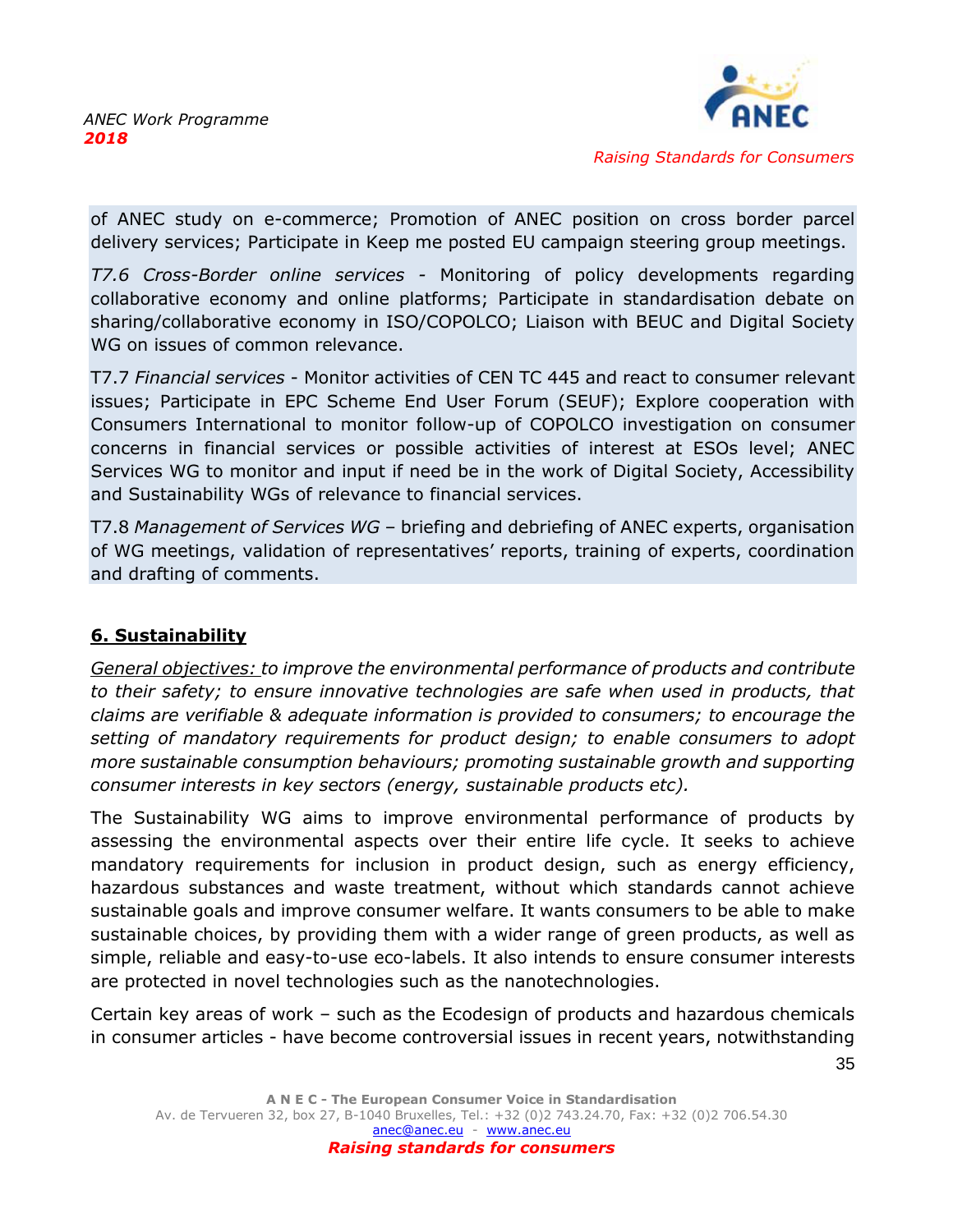

solid support from most Member States. Hence, consumer organisations will need to push arguments in favour of European action.

In 2018, we foresee the continuation of activities carried out in 2017 and follow-up activities in light of 2016 EU actions (especially regarding next steps following the REFIT exercise in the area of chemicals legislation; the European Commission consultation on the interface between chemicals, waste and products legislation; the end of Product Environmental Footprint pilots; the revision of energy-related legislation).

### **Sustainability**

#### **Rationale and objectives**

The objective of this activity is to enhance the safety and sustainability of products for consumers by ensuring that standards are effective in assessing the environmental performance over the products entire life cycle and in reducing hazardous substances as well as providing consumers with clear and unambiguous information for their green choices. WG members are experts drawn from across the countries of the ANEC membership. Some experts represent ANEC in the technical bodies of the ESOs (and ISO) while the other experts have an advisory role.

The activity supports in particular the following European policies and legislation:

*Annual Union Work Programme for European Standardisation for 2018; European Consumer Agenda 2020 (objectives: promoting sustainable growth and supporting consumer interests; improving consumer safety); 7th Environment Action Plan; Directive 2009/125/EC on Ecodesign; the European 2020 Strategy: a resource-efficient Europe; Directive on energy-performance of buildings (2002/91/EC); COM(2014) 445 final on resource-efficient opportunities for the building sector; Regulation 1980/2000 on ecolabel award scheme; energy label Regulation (EU) 2017/1369 setting a framework for energy labelling and repealing Directive 2010/30/EU.* 

# **Description of work in terms of activities and/or tasks**

T8.1 *Hazardous chemicals in consumer products -* Call for regulatory framework based on the strategy in ANEC paper from 2014; Continue liaising with collaborators of the 2013 and 2015 events and possible new allies in NGOs movement for possible joint activities; Participation to selected CEN committees and Commission expert groups related to ANEC priority areas related to hazardous chemicals in consumer products, including CEN TC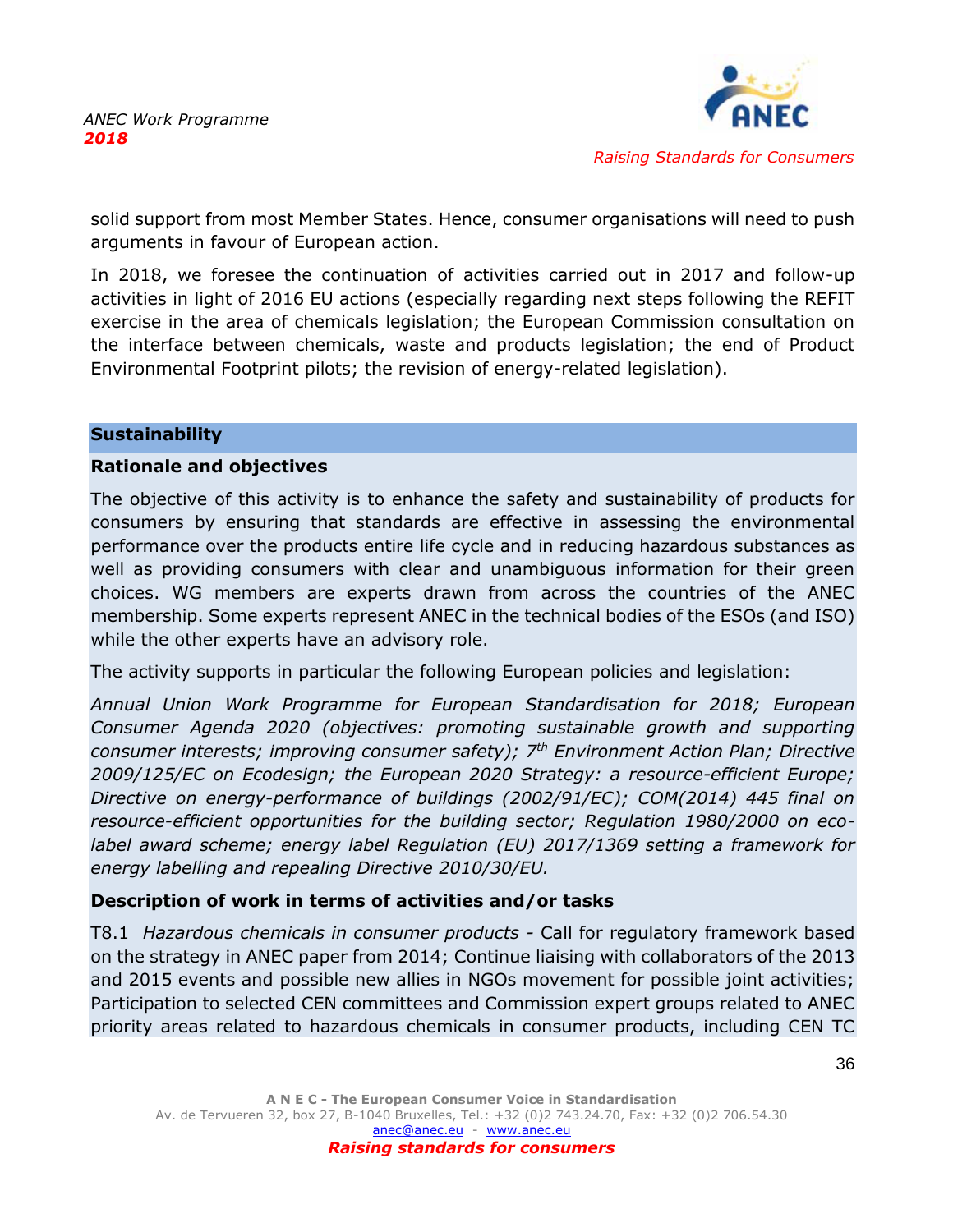

437 'Electronic cigarettes and e-liquids' and CEN TC 436 'Cabin Air Quality on commercial aircraft – Chemical Agents' and the stakeholder panel of EASA related project; ANEC will continue giving its input to the discussion on the safety of tattoo products in ECHA activities; Liaise with other civil society organisations in call for mandatory transparency measures regarding products containing nanomaterials, and participate in related EU policy developments; Monitoring and participation in consumer relevant standardisation activities on nanotechnology such as CEN TC 352 WG 2 'Nanotechnologies-Commercial and other stakeholder aspects' and ISO TC 229 'Nanotechnology' WG 14 to follow any other consumer relevant issue emerging; Assist CEN SABE in the development of a detailed implementing strategy following CEN Project on tailored support – chemicals in product standards for standardisers on addressing hazardous chemicals; Review CEN work programme to detect work of interest and participate as needed; Coordination with ANEC relevant WGs.

T8.2 *Sustainable consumption & production (SCP) -* Participate in EC fora on sustainable consumption and production (SCP) e.g. IPP/SCP Regular Committee in order to defend and promote consumer interest; internal reporting and follow-up; Collaborating with BEUC and give input to institutions further to retention of the A-G label and defending the consumer interests further to the revision of the Energy-label directive and follow up on adopted regulation; ANEC will aim to make use of its positions regarding substantive sustainability indicators and reporting in emerging policy areas such as sustainable financing; Participation in CEN TC 415 and ISO TC 34. Follow-up on evidence of monitoring and influencing of developments related to the standardisation on traceable and sustainable cocoa; Lobbying also jointly with BEUC for a comprehensive SCP policy framework covering all relevant products and addressing relevant sustainable aspects; Internal reporting on the results of the European Institutions' debates.

T8.3. *Sustainability of construction works* - Follow-up on evaluation of proposed revision of EPBD directive and possible revision based on ANEC position delineated in ANEC paper 'Laying the foundations for sustainable buildings and ANEC 2016 input to EC debate on indicators for the environmental performance of buildings Monitor developments in CEN TC 350, and in ECOS participation in standards work relevant for on the Energy Performance of Buildings Directive; Contribute on standards-aspects to EEB/BEUC work in Ecolabel criteria on consumer expectations of sustainable buildings.

*T8.4 Environmental labelling* - Call for alternatives to EC approach to Life-Cycle Analysis by using the work in ISO/TC 207 and subsequent ANEC positions and research/technical studies; Pursue synergies in instruments on environmental information to ensure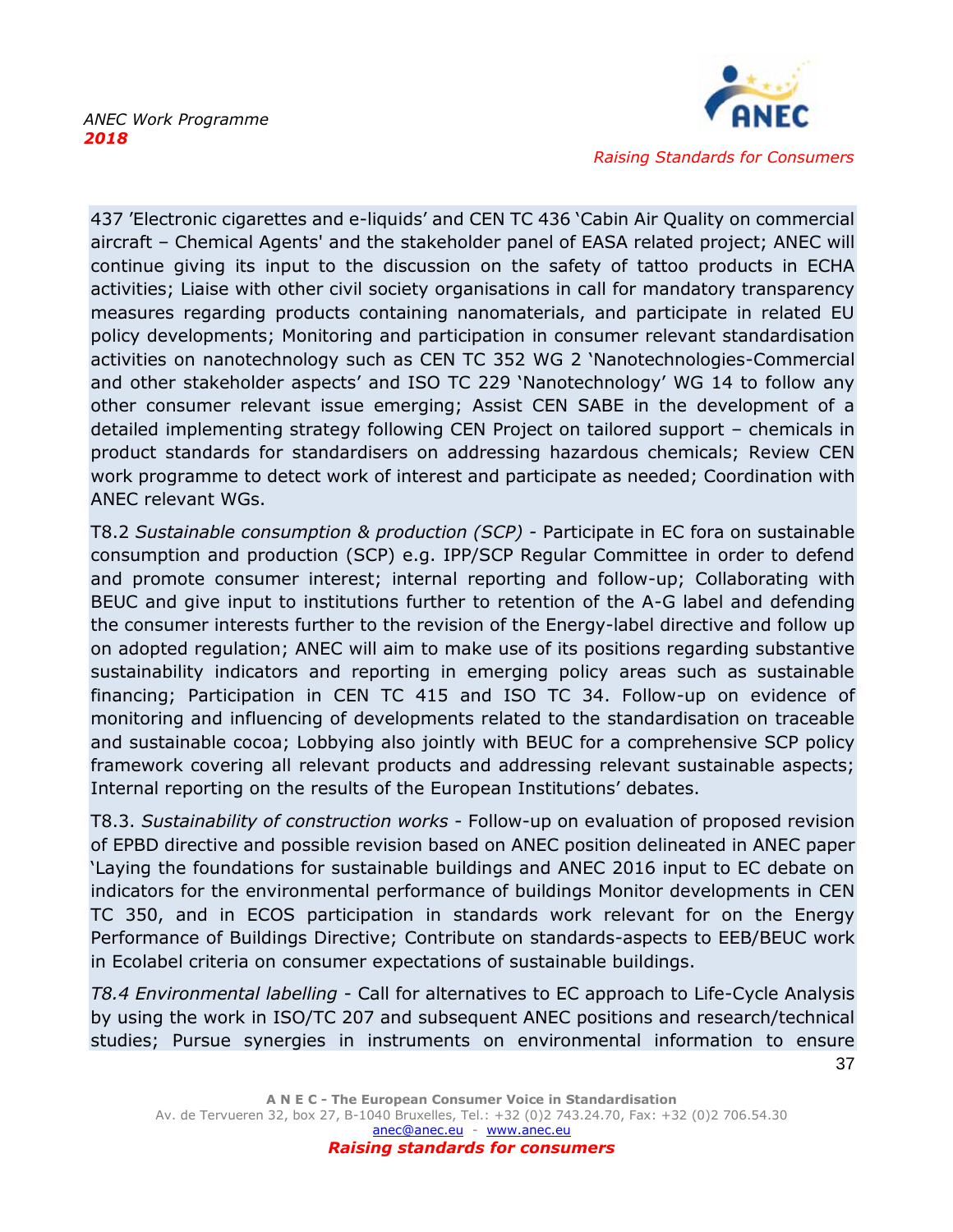

coherency and clarity among product labels aimed at consumers; Participation in ISO TC 207, reacting to issues of consumer relevance. Promotion at European level of results acknowledged from a consumer perspective; Follow EC actions in the development of EMAS sectoral reference documents for buildings.

*T8.5 Integration of environmental aspects into product standards* - Participate in ENIS meetings and report on ANEC activities on environmental aspects in standards; Participate in CEN/SABE meetings to push for an ambitious environmental policy of CEN which incorporates the consumer perspective; Monitor effectiveness of the Environmental Helpdesk (EHD); Coordinate with ECOS where relevant.

*T8.6 Resource efficiency and packaging waste* - Promotion of ANEC position regarding a broader sustainable consumption and production concept in the circular economy debate going beyond efficiency gains and addressing issues such as, rebound effects, life styles, prevention of the production of excessive packaging; reduction of consumption of certain products, extension of the service life time and reusability of products, etc.; Collaboration with BEUC on a case-by-case basis regarding SCP policies, including resource efficiency policies and development of related indicators; Monitor work in CEN TC 261 SC 4 'Packaging & the Environment' about standardisation developments following Directive 2015/720 amending Directive 94/62/EC 'as regards reducing the consumption of lightweight plastic carrier bags' requiring the Commission to ask CEN to develop a standard for home-compostable packaging. React with the consumer perspective, if relevant.

*T8.7 Management of Sustainability WG* – briefing and debriefing of ANEC experts, organisation of WG meetings, validation of representatives' reports, training of experts, coordination and drafting of comments.

# <span id="page-38-0"></span>**7. Traffic Safety**

*General objectives: to influence related legislation & standards in order to provide the highest levels of safety practicable to car occupants; to contribute to a high level of safety for vulnerable road users; to ensure efficient, user-friendly & safe infrastructures for innovative transport; to ensure environmental priorities do not jeopardise the safety of motor vehicles*

The Traffic & Mobility WG seeks to contribute to a high-level of safety among road users and especially vulnerable road users. It defines the ANEC contribution to standardisation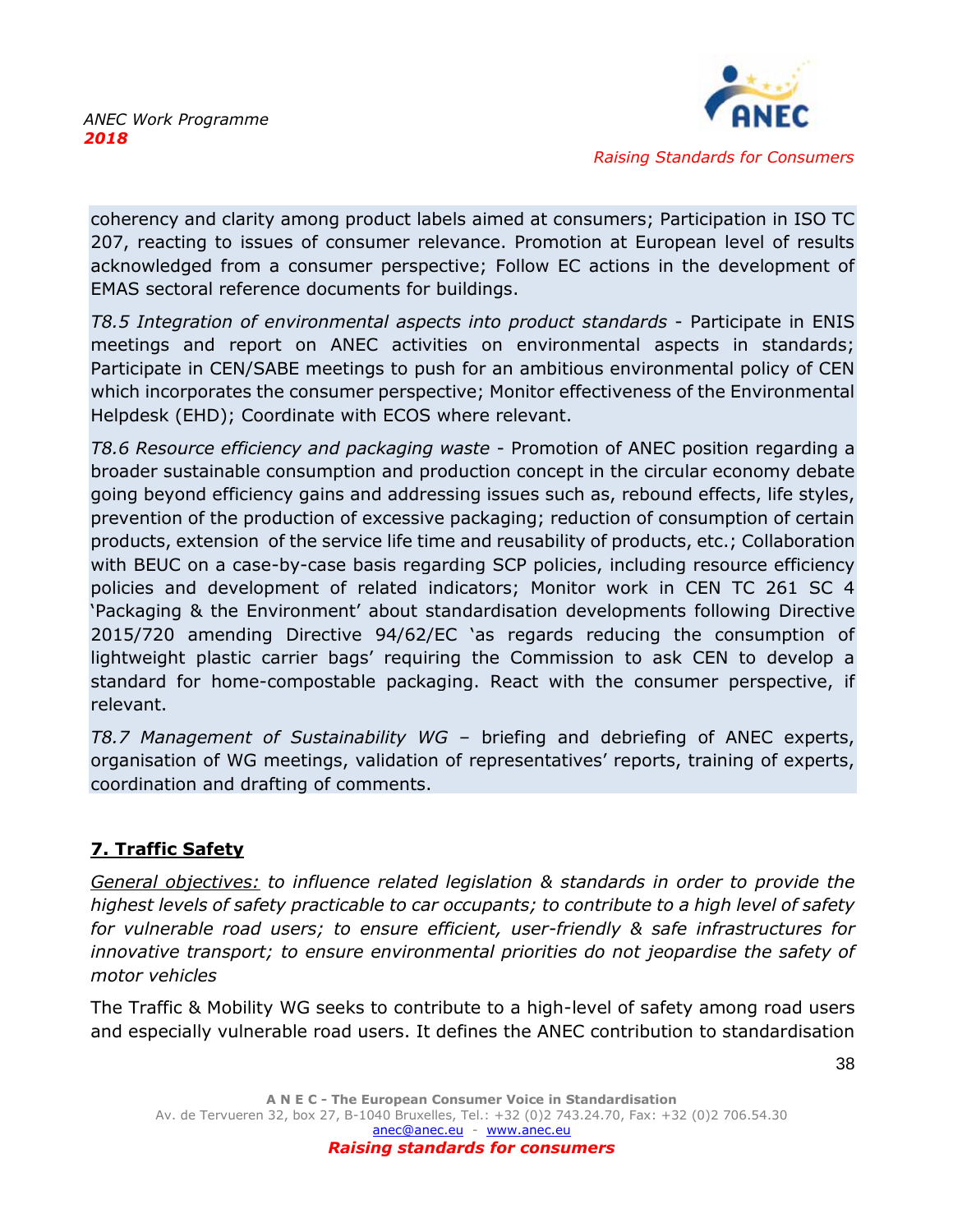

work in UNECE on Child Restraint Systems (car seats), and other aspects of motor vehicle safety, where ANEC is the sole representative of the consumer interest (albeit under the umbrella of Consumers International). It also decides the ANEC position in the development and revision of standards for bicycles and accessories in ISO and CEN. Its aim is to ensure environmental priorities do not jeopardise the safety of motor vehicles, and it looks for an efficient, user-friendly & safe way to recharge electric vehicles as well as the safety of personal light electric vehicles (segways, scooters etc). The work on standards in UNECE (confusingly known as 'Regulations' as their use is mandatory in UNECE member countries) is complex and is the sole area where ANEC is using a paid (subcontracted) expert as such expertise is not available voluntarily. Nevertheless, the positions are still decided upon by the Traffic WG on the advice of the expert.

In 2018, ANEC intends to continue participating in (or monitoring) the work of the same standards committees and working groups it did in 2017 with few changes:

Work on Regulation 129 (Enhanced Child Restraint Systems) phase 3 is expected to be finalised mid-2018, although we think the work may overrun. ANEC will advocate that the remaining part of the old R44 be withdrawn (or made dormant) as soon as possible after the adoption of phase 3 by WP 29. In August 2017, ANEC's request for the Category A Liaison between ANEC and ISO TC 22 SC36 and WG2 was confirmed. Hence, ANEC will be able to contribute to the new envelope to accommodate a 150 cm child that is under development, as well as the new work item on lower tether anchorages. There is also interest in ISO TC 22 SC 36 WG 2 to investigate the possibilities of new technologies enabling the detection of child in the vehicle which will be followed by ANEC if it proceeds.

In 2016, a new WG 15 'EPACs (Electrically Power Assisted Bicycles)' of ISO TC 149 SC 1 was established, with EN 15194 to be taken as the basis for the new international standard. Although the work is not in parallel development with CEN under the Vienna Agreement, it is planned to replace EN 15194 with an EN ISO standard once the ISO standard is published. Hence it is important that ANEC influences the ISO standard from the outset. Work in the CEN TC 333 WG 5 'EPAC' on the revision of EN 15194 has been finalised and the revised standard adopted in April 2017. However, work continues on the ISO standard 4210-10 'EPAC' in which ANEC is participating to safeguard European requirements and to see that new requirements are taken into consideration (interoperable plug, universal batteries and use classes).

CEN TC 333 WG 8 'Innovative materials used in the manufacturing of bicycles' has also been created. ANEC will participate as its work relates to innovative materials in bicycles.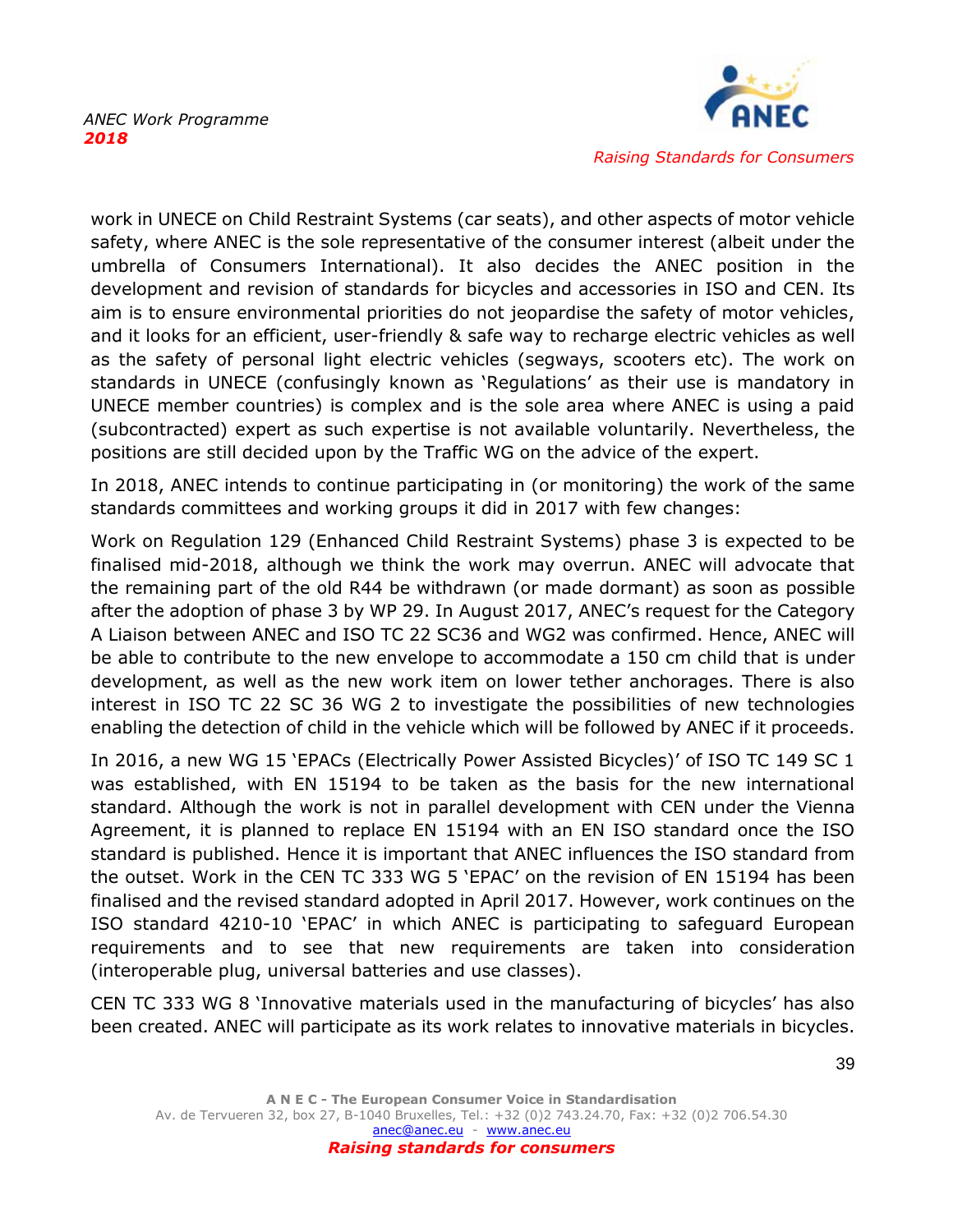

40

With respect to work on helmets for speed pedelecs, CEN TC 158 'Head protection' had decided to create WG 15 'S-EPAC/pedelec helmets'. ANEC nominated a Representative to contribute. However, progress is affected by the different approaches among countries: in the UNECE GRSP, some argue that a speed pedelec is a moped and that an R22 approved helmet should therefore be worn. Others suggest creating a new class of helmet. ANEC encourages the use of green alternative transport and heavy bulky helmets should not jeopardise this.

WG 17 'Urban ITS' has been established under CEN TC 278 'Intelligent Transport Systems (ITS)'. ITS technologies must ensure integrity, confidentiality and secure handling of data, including personal and financial details, and ensure that consumers' rights are protected. ANEC nominated a Representative to participate in WG 17.

ANEC had participated in the work of CEN TC 441 on fuel labelling for motor vehicles. Its standard, EN 16942, was published in October 2016. The EU Directive was implemented in October 2016 but it will not be before 2018 until all new cars and fuel pumps feature the labelling. ANEC will keep monitoring as CEN-CENELEC have not yet decided how to make the symbols and repository publicly available.

The labelling of electric vehicle (EV) charging, as defined under Directive 2014/94/EU on deployment of alternative fuels infrastructure, emerged in 2016. It will be addressed in CEN TC 301 WG 14 'Electric fuel labelling' to which ANEC has nominated a Representative. We will contribute to work on a new standard.

In 2016, ANEC joined the Advisory Group of a project on the Market Surveillance of Tyres (MSTYR15), co-ordinated by PROSAFE, which runs from 2016 to 2018.

#### **Traffic & Mobility**

#### **Rationale and objectives**

The objective of this activity is to enhance the safety of road users, and especially vulnerable road users, by ensuring that standards are effective in increasing active and passive safety issues related to road traffic, and in making sure that environmental priorities do not jeopardise the safety of motor vehicles, as well as in providing consumers with an efficient, user-friendly & safe way to recharge electric vehicles. The activity is carried out by a Programme Manager from the ANEC Secretariat, who manages the Traffic Working Group, supported partly by a Programme Officer. The specialist knowledge needed requires ANEC to use a sub-contracted expert for the UNECE work on standards

**A N E C - The European Consumer Voice in Standardisation** Av. de Tervueren 32, box 27, B-1040 Bruxelles, Tel.: +32 (0)2 743.24.70, Fax: +32 (0)2 706.54.30 [anec@anec.eu](mailto:anec@anec.eu) - [www.anec.eu](http://www.anec.eu/) *Raising standards for consumers*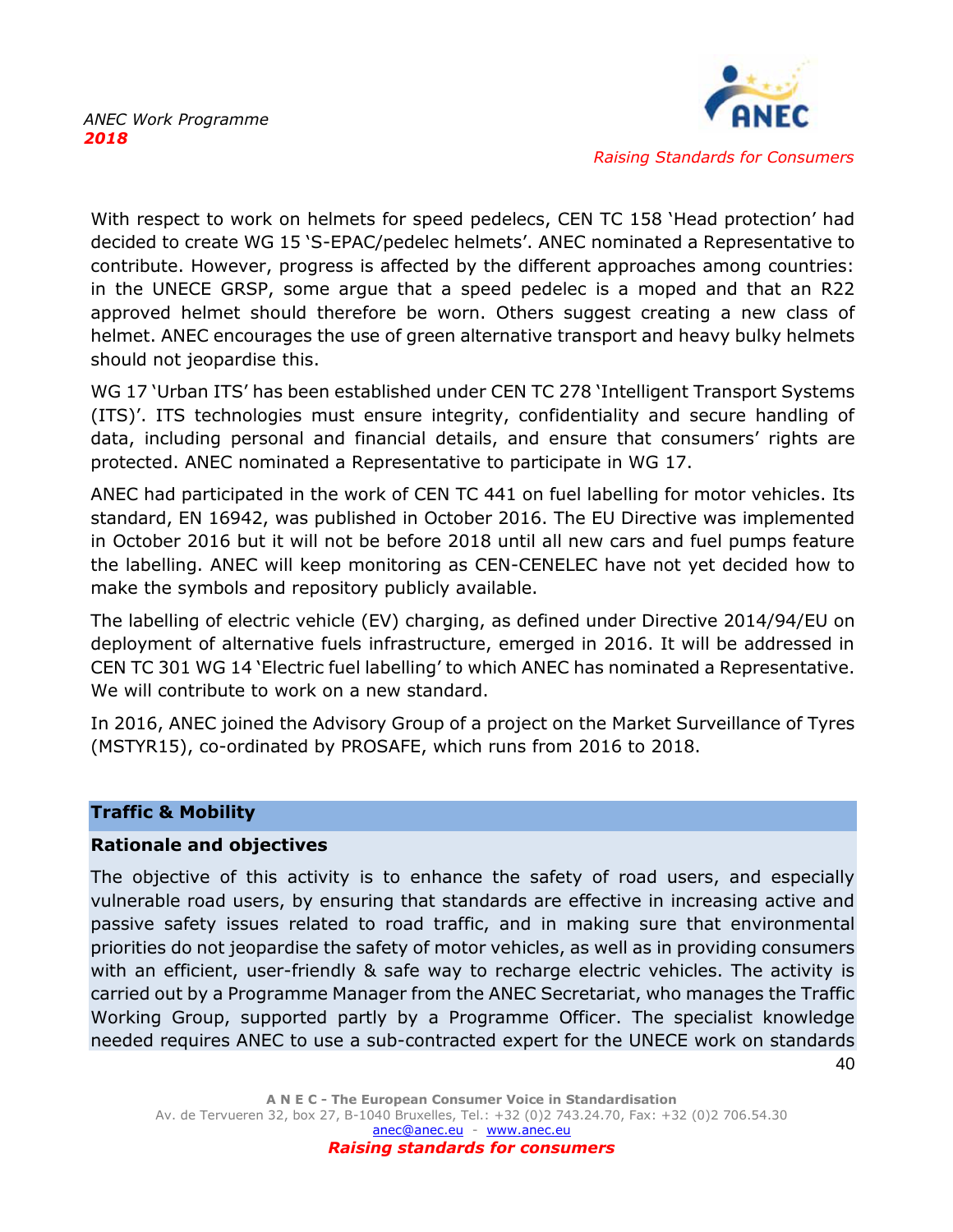

for vehicle safety. Its members are voluntary experts drawn from across the countries of the ANEC membership. Some voluntary experts represent ANEC in the technical bodies of the ESOs (and ISO), while the other voluntary experts have an advisory role, with the subcontracted expert active in UNECE.

The activity supports the following European policies and legislation: EU road safety guidelines 2011-2020; COM(2010) 389 'Towards a European road safety area: policy orientations on road safety 2011-2020', United Nations Decade of Action for Road Safety 2011-2020 (UN General Assembly Resolution 64/255 on improving road safety); UN Vehicle Regulations - 1958 Agreement (Regulations 14, 16, 22 94, 95, 100, 127, 129, 135, 137); 1998 Agreement on Global Technical Regulations (GTRs) (GTRs 7, 8, 9, 14, 15); Consumer Agenda 2020 (objective: increasing consumer protection); EP report on road safety (2010/2235(INI)); General Product Safety Directive (2001/95/EC); Machinery Directive (2006/42/EC); the European Green Cars Initiative; Annual Union Work Programmes for European Standardisation for 2017 and 2018; Roadmap to a Single European transport area – towards a competitive and resource-efficient transport system (COM(2011) 144 final); UN Global goal for sustainable development (adopted in Brasilia conference in 2015).

# **Description of work in terms of activities and/or tasks**

*T9.1 Child Restraint Systems (CRS)* - participate in UNECE WP 29 on the development of phase 3 of Regulation 129 (R129); contribute to the further refinements required in phase 2; develop guidance to consumers in transition phase from R44 to R129; propose to make dormant the remaining part of R44 as soon as possible after adoption of phase 3); participate in ISO/TC 22/WG 12; continue to bring new facts on pirated/non justifiable CRS to the attention of authorities; collate injury information where available ahead of future revisions of R129.

*T9.2 Children left in cars* - monitor continuing instances at European level (in particular, if possible, collecting appropriate statistics from first aid/ambulance services), survey of measures/requirements in different countries, in particular in the Mediterranean countries; evaluation of new achievements, devices, intelligent solutions (using smartphones as a possibility), monitor ISO TC 22 SC 36 WG 2 that intends to investigate the possibilities and opportunities of new technology enabling detection of child and CRS presence and other aspects.

*T9.3 Protection of pedestrians from cars* - participate in UNECE WP 29 and its bodies in the development of amendments to R127 and the Global Technical Regulation 9 to ensure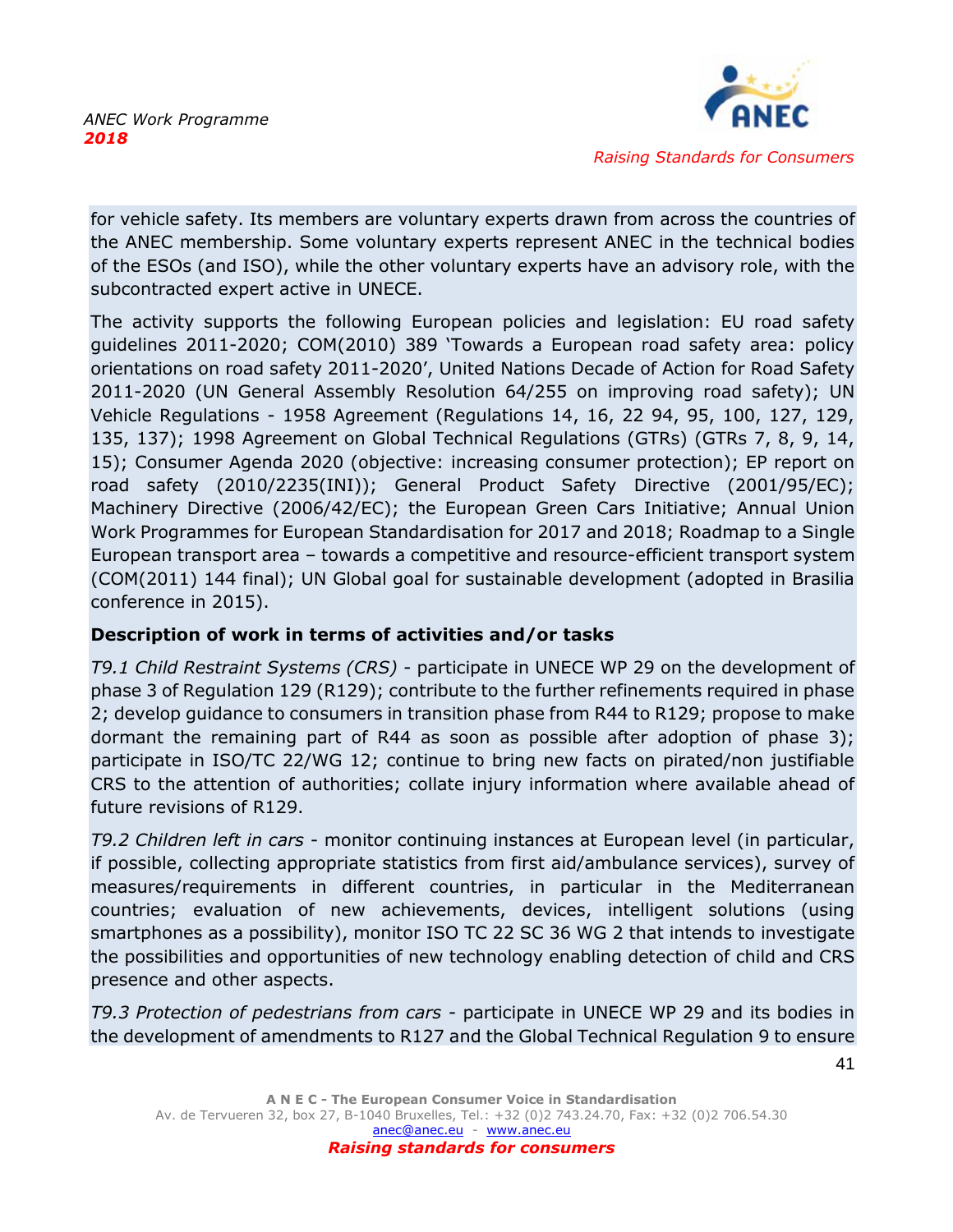

testing regimes focus on better pedestrian protection in event of collision with a motor vehicle, and contribute to the revision of the Pedestrian Safety Regulation 78/2009 and Vehicle General Safety Regulation. A proposal to include deployable devices to reduce injuries (pop-up bonnets) has been tabled by Korea. ANEC will monitor this.

*T9.4 Perception of silent cars* - monitor developments at EC and UNECE level and intervene as needed. With the increased use of electro-mobility, a new risk has arisen for vulnerable road users that ANEC will monitor. The UN regulation was adopted at the WP 29 session in March 2016 and amended in March 2017 to address shortcomings. Work on the GTR has started and ANEC will follow.

*T9.5 Bicycles and accessories* - participate in CEN TC 333 and ISO TC 149 on continuous improvement of the standards for bicycles and accessories, in particular in implementation of bicycle use classes and further development of test procedures for braking and the fully assembled cycle; participate in ISO TC 149 SC 1 WG 14 'Revision of ISO 8090:1990 Cycles -Terminology'; continue participation in CEN TC 252 WG 7 in the revision of EN 14344 (topics under discussion are the dynamic test procedure including the test dummy and the shape of the backrest and the armrest). The revised draft standard prEN 14344 is expected for early 2018.

*T9.6 Electrically Power Assisted Bicycles (EPAC)* - participate in ISO TC 149 WG 15 'EPACs' to contribute to development of the ISO standard for EPAC (ISO 4210-10); participate in UNECE GRSP meetings to monitor and contribute to discussions on helmets for speedpedelec users (supporting user-friendly and safe solutions for users); participate in CEN TC 158 WG 15 'Helmets for speed-pedelec users'.

*T9.7 Safety, efficiency & emissions of motor vehicles* – monitor the developments in UNECE WP 29 on implementation of the worldwide harmonised light vehicles test procedures (WLTP); developments at WP 29 on Tyre Pressure Monitoring Systems (TPMS); monitor the developments regarding tyre labelling; participate in the meetings of CEN TC 441 to contribute to raising awareness on EN 16942 and monitor implementation.

*T9.8 Head restraints in cars* – monitor the developments at UNECE WP 29 that head restraints offer a state of the art solution, both within Europe and internationally.

*T9.9 Frontal impact protection* - Monitoring work in UNECE WP 29 and GRSP concerning the revision of Regulations of frontal and side impact protection to detect and react to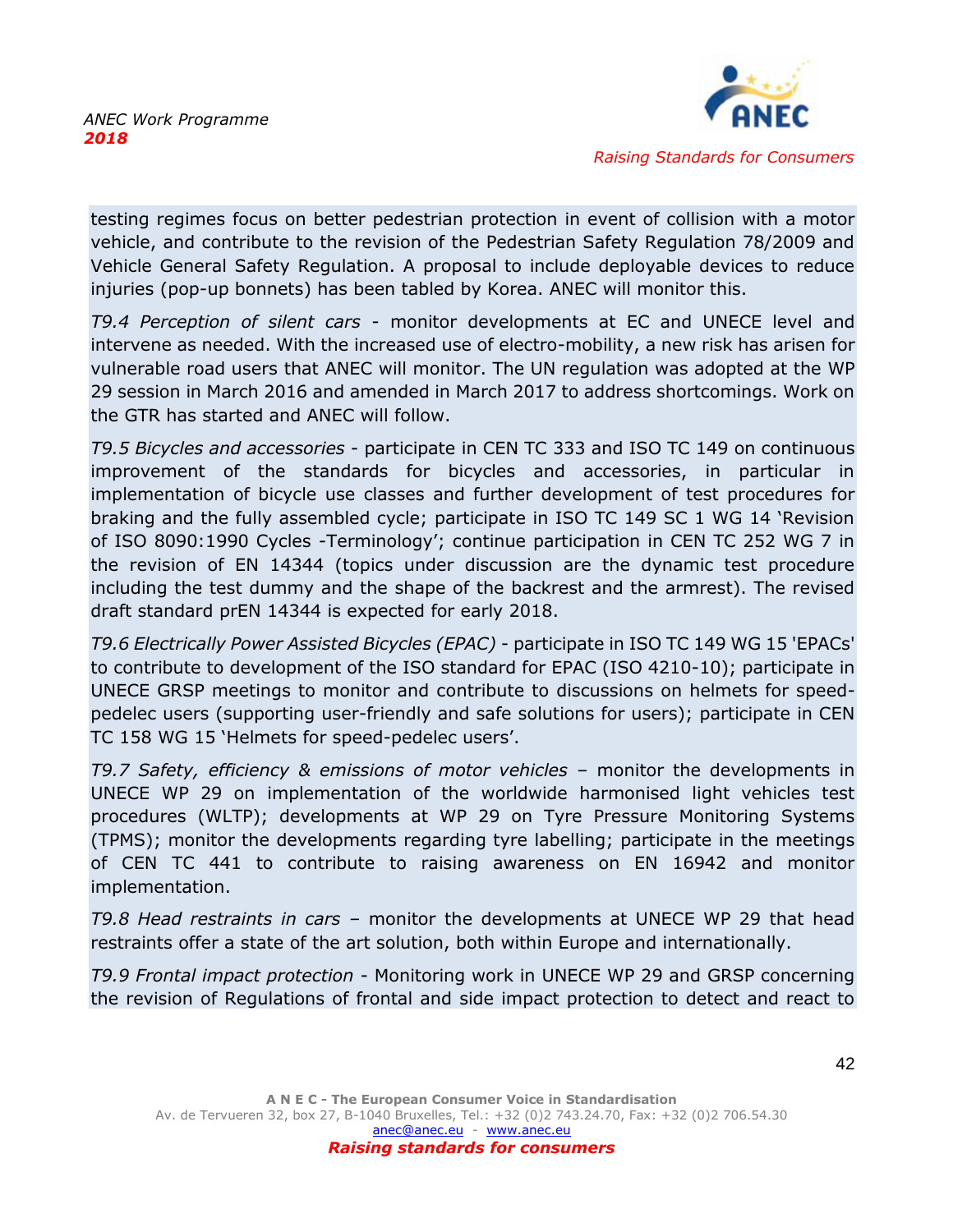

issues of consumer interest; monitoring work in UNECE WP29 and GRSP concerning the development of a global Technical Regulation on Pole Side Impact phase 2.

*T9.10 Intelligent Transport Systems (ITS)* - participate in CEN TC 278 and monitor CEN TC 226 WG9; participate in WP 29 and the Informal Group on ITS to monitor developments. Participate in the CEN TC 287 WG 17 on urban ITS.

# <span id="page-43-0"></span>**8. ANEC technical studies**

# *General objective: improved consumer representation in standardisation*

In order to provide the empirical evidence needed to support the ANEC position in meetings, especially of the technical bodies of the European Standardisation Organisations, part of the ANEC budget is allocated annually to technical studies ('ANEC Research & Testing Projects') that aim to lead to the development of the empirical evidence following subcontracting of a provider after a restricted call for tender (in line with the ANEC guide on subcontracting & procurement). The results of these studies have been invaluable - and continue to be so - in the revision of the Part 2 standards to the EN 60335 series for domestic electrical appliances. An ANEC study also provided essential evidence in the decision of UNECE to require R129 to demand the rearward-facing transport of children in CRS to the age of 15 months (R44 allowed forward-facing at a weight approximately that of a 6 months old child), demonstrating that rearward-facing transport was up to 5 times more effective in protecting a child from serious or fatal injury.

The following studies are being done in 2017. Their deliverables will be reviewed by the responsible ANEC WGs and the ANEC Steering Committee by the end of 2017.

1. DOMAP/Accessibility/Child WGs: *To develop ANEC comments & proposals for revision of several Parts 2 of IEC 60335 with respect to the safety of children, older persons and persons with disabilities ("removal of the exclusion clause")* 

The study is to provide ANEC with (updated) proposals for the revision of Parts 2 of IEC 60335. These need to be amended to include the provisions with respect to the safety of children and older persons and persons with disabilities that have now been included in all relevant EN standards. The second purpose is to represent ANEC/CI at appropriate IEC TC61 meetings in order to negotiate the conditions under which IEC will adopt these proposals.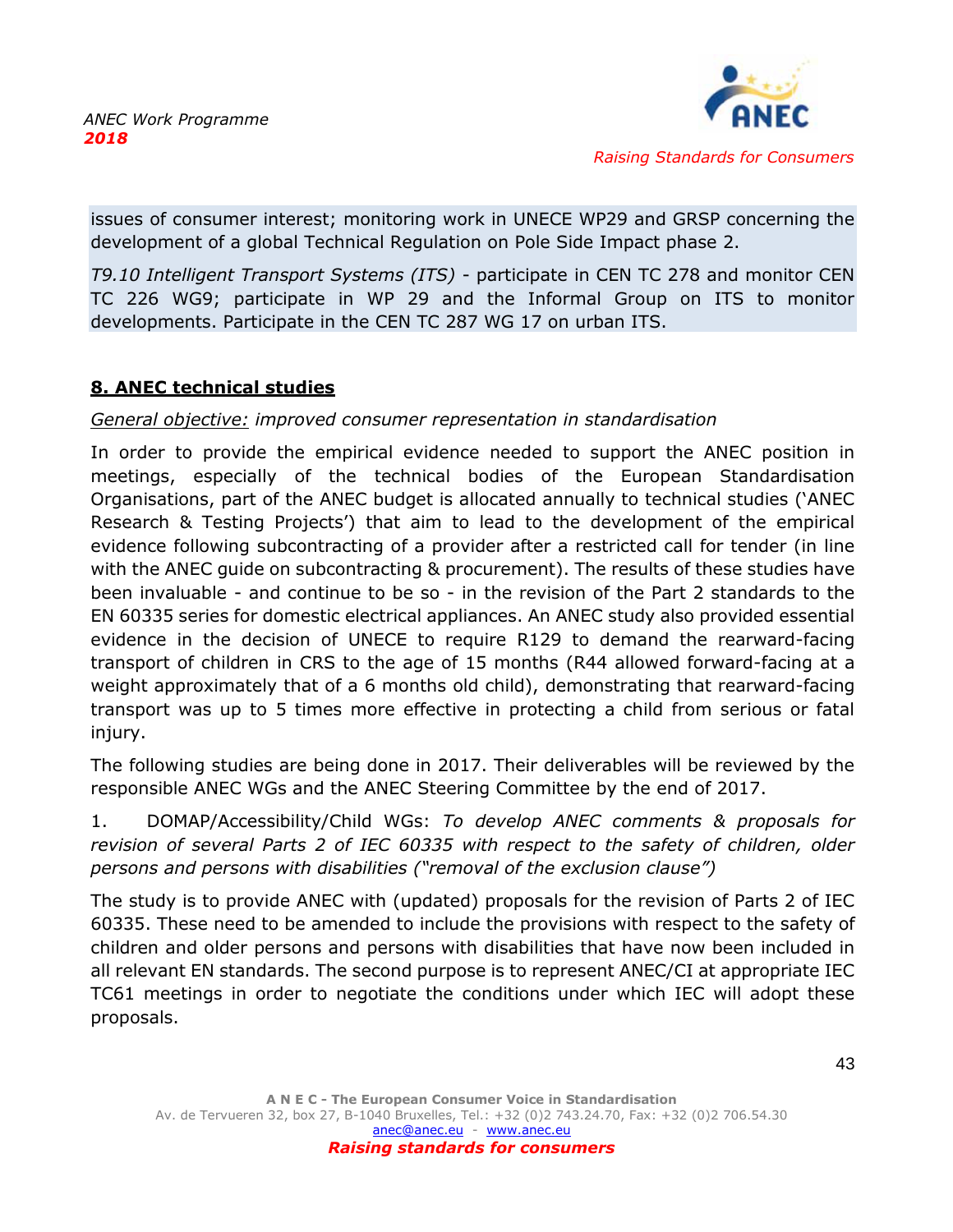

#### 2. Services WG: S*tudy on 'Cross-border healthcare services'*

The purpose is to investigate the consumer experience of using healthcare services located in other European countries, with a view to informing current and future standards work.

3. Steering Committee: *Further support on diversification of ANEC funding*.

This is a subcontract further to the technical study of 2016 that examined the possibilities to diversify ANEC funding. Following a restricted call for tender, Action Planning was reappointed to advise the Steering Committee and ANEC Secretariat in the development of an action plan.

The following proposals have been adopted in principle by the ANEC Steering Committee for 2018:

1. ANEC Secretariat: *Proposal to sub-contract a consultant for the ANEC Traffic & Mobility WG in 2018;*

2. ANEC Secretariat: *Proposal to sub-contract a consultant on cybersecurity and privacy standardisation for the ANEC Digital Society WG in 2018;* 

3. DOMAP/Accessibility WGs: *Proposal for a study to develop ANEC comments/proposals for the revision of several Parts 2 of IEC 60335 with respect to the safety of children and older persons and persons with disabilities ("removal of the exclusion clause");*

4. Child Safety WG: *Proposal for a study to investigate safe sleeping conditions for young children.*

The SC approved all four proposals. However, as part of the actions to diversify the ANEC funding, the proposal to subcontract work on cybersecurity is being pursued by the ANEC Fundraising Officer for possible funding or co-funding by an external donor. Should a donor not be found, the proposal will be financed wholly by the EC and EFTA Operating Grant Agreements in 2018.

The restricted call for tenders for the studies will be launched by the ANEC Secretariat no later than January 2018.

**ANEC technical studies**

**Rationale and objectives**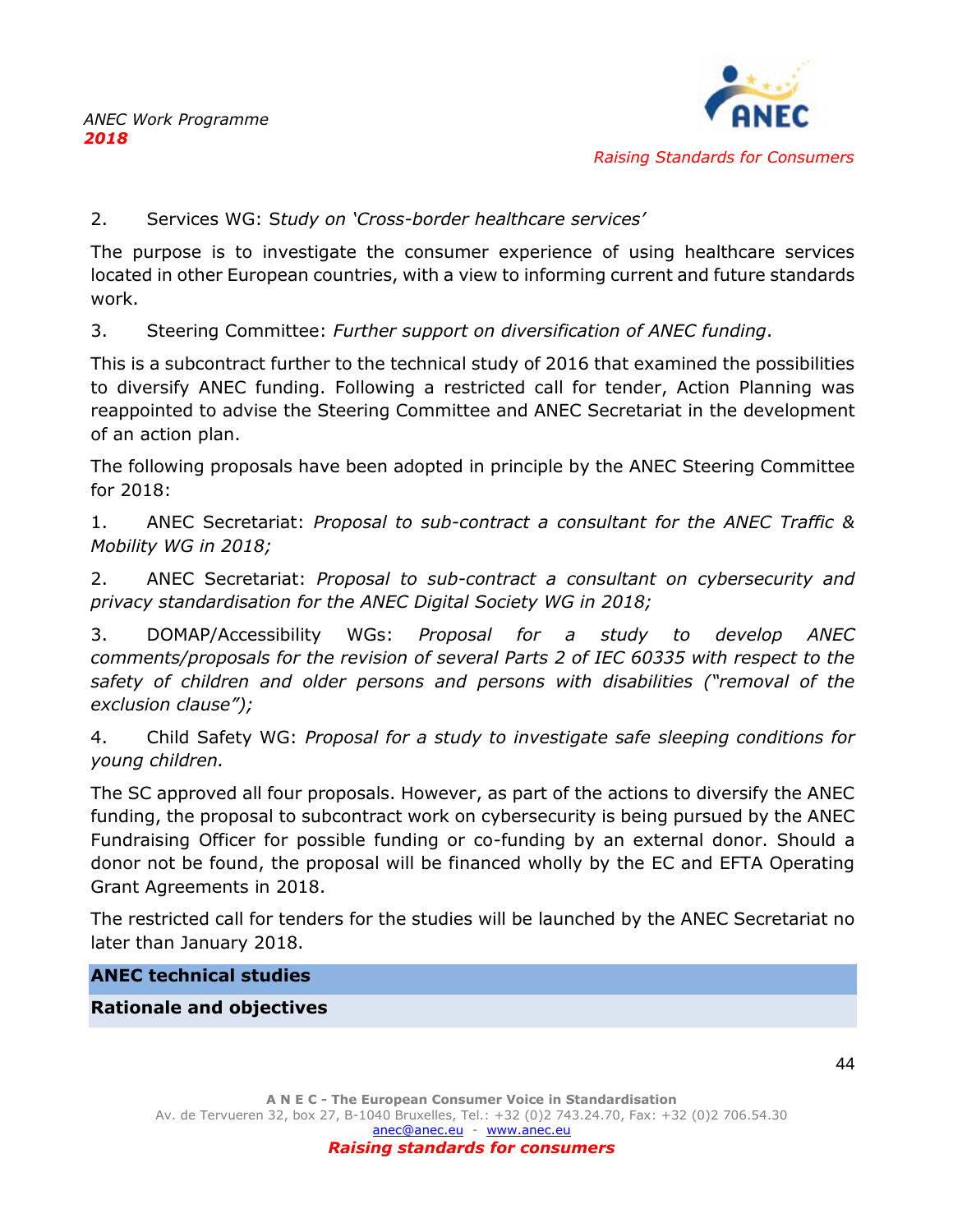

This activity aims at providing the empirical evidence needed to support the ANEC positions in the standards development process or at political level, or in providing subcontracted expertise where such expertise is not available to ANEC voluntarily.

ANEC commissions technical studies and subcontractors systematically, on the basis of transparent procedures, selection criteria and restricted calls for tender. The research priorities are identified by the ANEC Working Groups according to their sectoral work programmes. A political priority may be identified by the ANEC Steering Committee. The activity is coordinated by a Programme Manager from the ANEC Secretariat who manages the contractor after a restricted call for tender, in line with the internal procedure on subcontracting. The Working Group appoints a Project Advisor (usually unpaid) to assist the Programme Manager and contractor.

For 2018, the Steering Committee has approved the following studies and direct subcontracting:

1. Secretariat: Proposal for sub-contracting an expert to the ANEC Traffic & Mobility WG.

The specialist knowledge needed requires ANEC to use a contracted expert for the UNECE work on standards for vehicle safety.

2. Secretariat: Proposal for sub-contracting an expert to the ANEC Digital Society WG.

ANEC does not have the voluntary expertise available to promote the consumer interest in work on cybersecurity standardisation and so looks to appoint a contracted expert.

3. DOMAP/Accessibility WGs: Proposal for a study to develop ANEC comments/proposals for the revision of several Parts 2 of IEC 60335 with respect to the safety of children and older persons and persons with disabilities ("removal of the exclusion clause").

The purpose of the study is to support ANEC in the process of revising the Part 2 standards in the IEC 60335 series where these need to be amended to include the provisions with respect to the safety of children, older persons and persons with disabilities. The second purpose is to represent ANEC/CI at IEC TC 61 meetings in order to negotiate the adoption of proposals.

4. Child Safety WG: Proposal for study to investigate safe sleeping conditions of young children.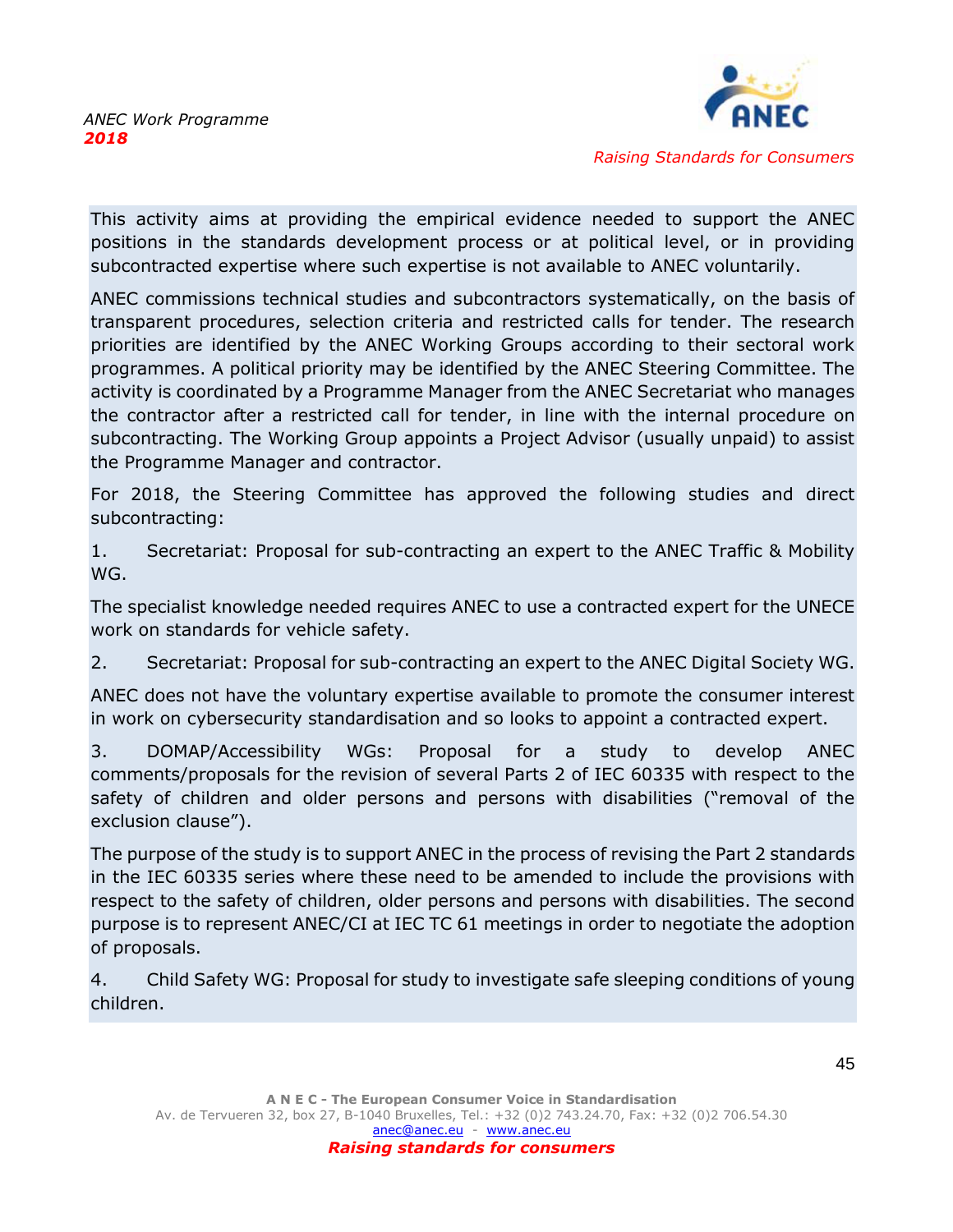

The purpose of this study is to make sure that young children sleep in a safe environment and to promote its recommendations to be reflected in the relevant European standards.

The SC approved all four proposals. However, as part of the actions to diversify ANEC funding, the proposal to subcontract work on cybersecurity is being pursued by the ANEC Fundraising Officer for possible funding or co-funding by an external donor. Should a donor not be found, the proposal will be financed wholly from the Operating Grant Agreements in 2018.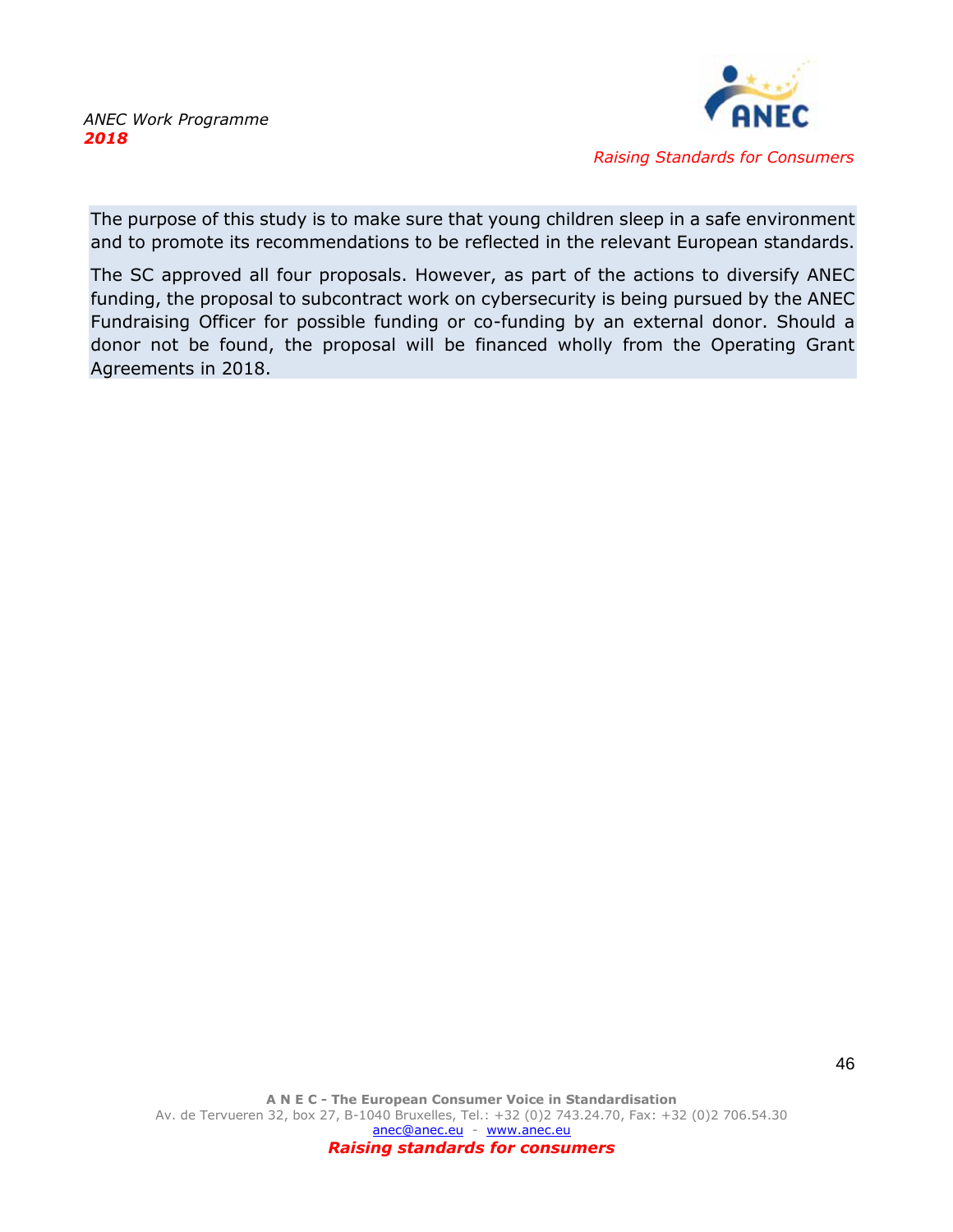

### **Description of work in terms of activities and/or tasks**

T10.1 Managing the restricted call for tenders - after outline approval by ANEC WGs (or ANEC/SC), identification of potential contractors together with Project Advisor; launch of restricted call for tenders; evaluation of offers together with project advisor in line with the ANEC criteria; signature of contract, planning of deadlines; in the case of studies, review of interim report together with Project Advisor & corrective action as needed; review of final report with Project Advisor & corrective action as needed.

T10.2 Ensuring the follow up of the project results- in collaboration with the Project Adviser and responsible Programme Manager coordination of press releases, submission to TCs, etc. ; liaison with ICRT and similar organisations.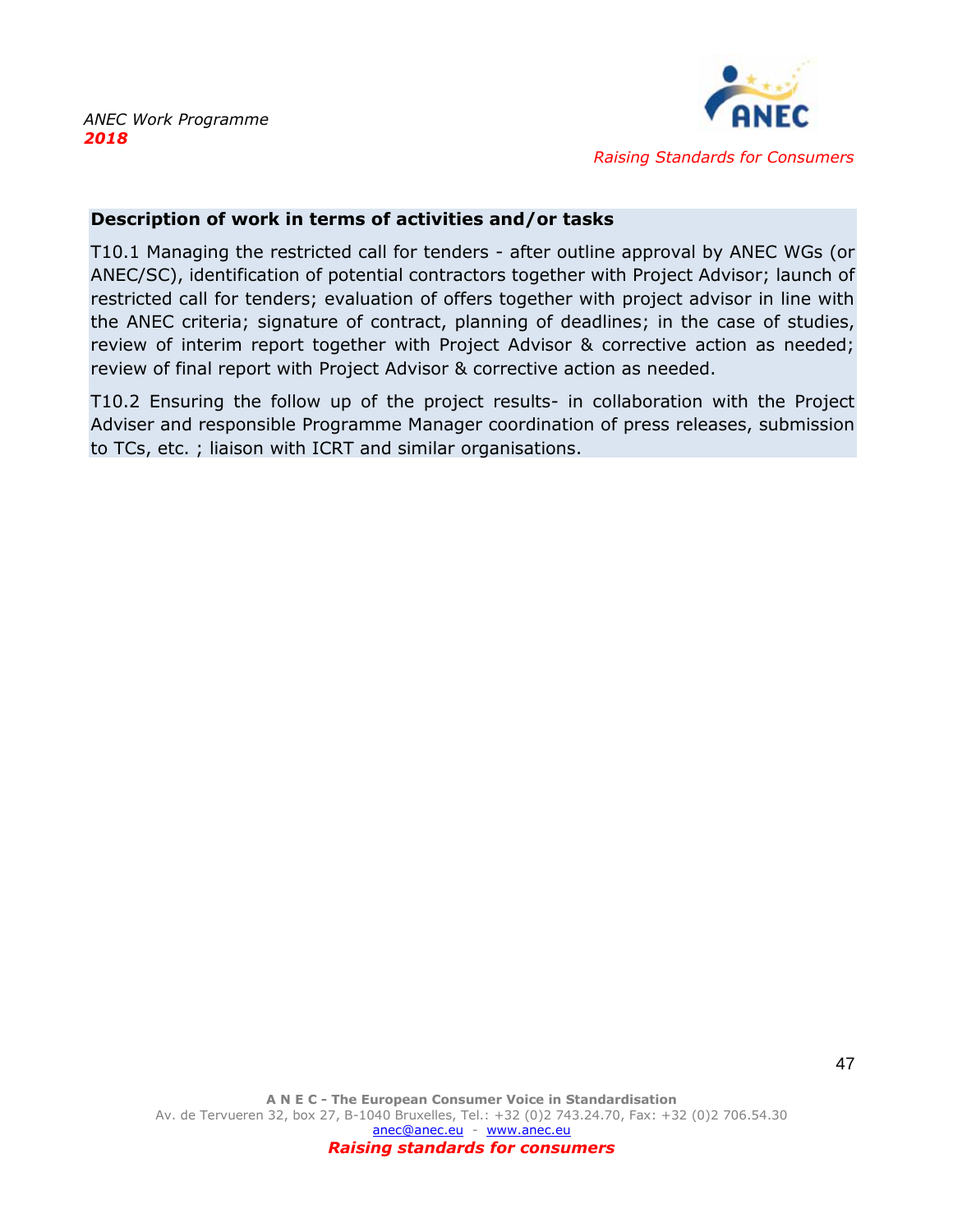

# **Annex 1: Snapshot of CEN/CENELEC/ETSI Committees & Working Groups where ANEC is represented<sup>8</sup>**

<span id="page-48-0"></span>

| <b>CEN</b>                                                                                                                                                                                                                                                                                                                                  | <b>CENELEC</b>                                                                                                                                                                                                                                                                                                            | <b>CEN-CENELEC</b>                                                                                                                                                                                                                                                                                                   | <b>ETSI</b>                                                                                                                                                                                                                                                                                                                 |
|---------------------------------------------------------------------------------------------------------------------------------------------------------------------------------------------------------------------------------------------------------------------------------------------------------------------------------------------|---------------------------------------------------------------------------------------------------------------------------------------------------------------------------------------------------------------------------------------------------------------------------------------------------------------------------|----------------------------------------------------------------------------------------------------------------------------------------------------------------------------------------------------------------------------------------------------------------------------------------------------------------------|-----------------------------------------------------------------------------------------------------------------------------------------------------------------------------------------------------------------------------------------------------------------------------------------------------------------------------|
| <b>General Assembly</b><br><b>Certification Board</b><br>Technical Board (BT and TCMG)<br>CEN SABE EMT - Environmental<br>Management Team<br>CEN SABE ENIS -<br>Environmental Issues in<br>Standardisation<br><b>CEN SABE/ENIS Project</b><br>'Tailored support - chemicals in<br>product standards'<br>CEN EHD - Environmental<br>Helpdesk | <b>General Assembly</b><br>Technical Board (BT)<br><b>CENELEC CA Working</b><br><b>Group Policy</b><br>CLC TC 4 PC 'Services for<br>Fire Safety and Security<br>Systems'<br>CLC TC 34A 'Lamps' (only<br>monitored)<br>CLC TC 59 X 'Performance<br>of household appliances'<br>CLC TC 59 X WG 1<br>'Performance of washing | Joint BT WG on "Tasks<br>and responsibilities of<br>New Approach<br>Consultants"<br>CEN-CENELEC/ETSI<br>Joint Working Group<br>on "eAccessibility"<br><b>CEN-CENELEC SRAHG</b><br>eAccessibility<br><b>CEN-CENELEC</b><br>eMobility Coordination<br>Group<br><b>CEN-CENELEC TC PC 4</b><br>'Services for fire safety | <b>General Assembly</b><br><b>TC Human Factors</b><br><b>ETSI Special Task Force</b><br>488 'Recommendations to<br>allow people with<br>cognitive disabilities to<br>exploit the potential of<br>mobile technologies'<br>TC CYBER (monitor)<br>ETSI 3SI programme<br>(Societal Stakeholder<br>Support and<br>Inclusiveness) |
| <b>CEN SAGS 'Strategic Advisory</b><br>Group on Services', previously                                                                                                                                                                                                                                                                       | machines"<br>CLC TC 59 X WG 2<br>'Performance of<br>dishwashers'                                                                                                                                                                                                                                                          | and security systems'<br><b>CEN-CENELEC BT WG</b><br>7 'Development Time'                                                                                                                                                                                                                                            |                                                                                                                                                                                                                                                                                                                             |

<sup>8</sup> Through participation or monitoring

-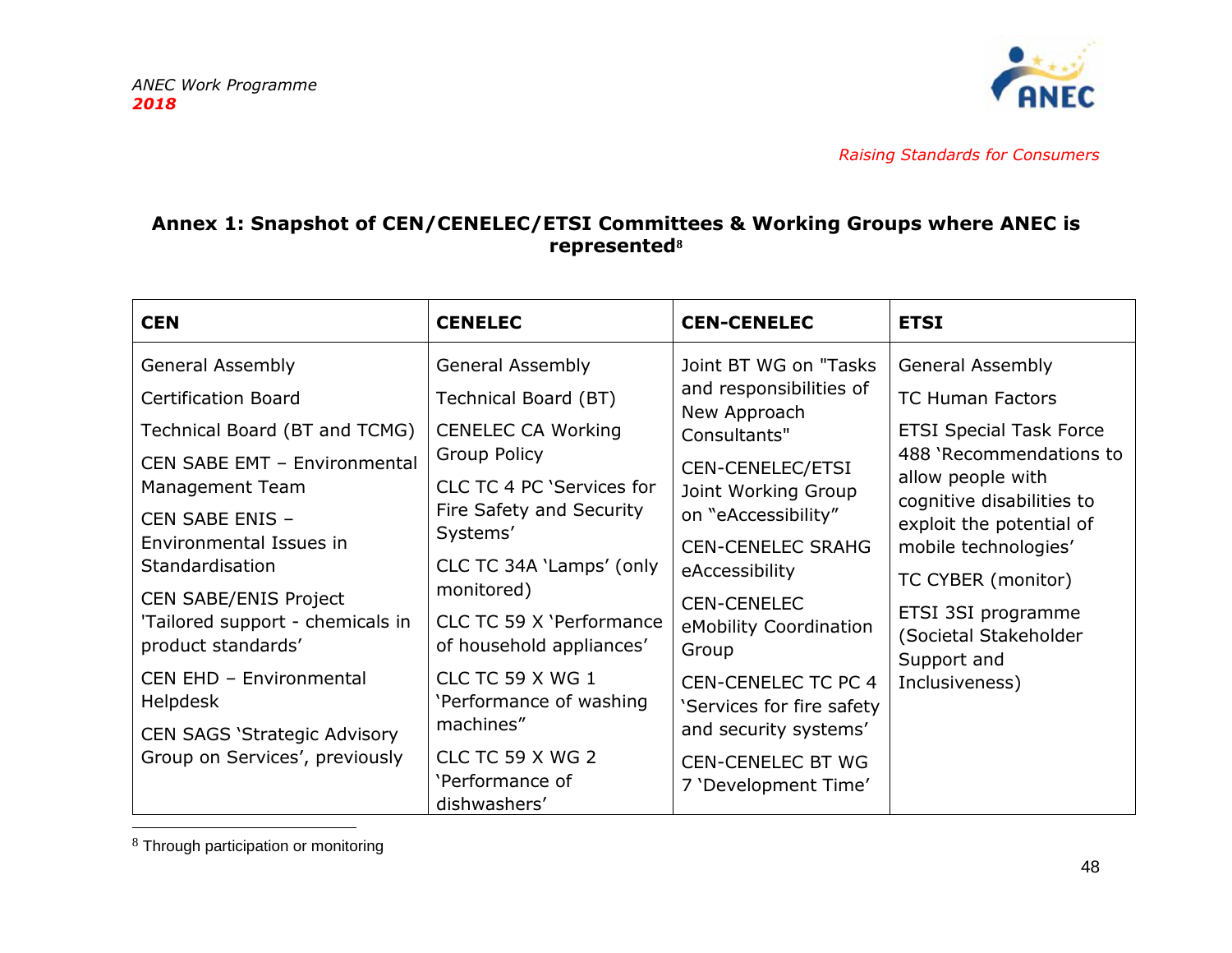

| CEN BT WG 163 'Services<br>standardisation'<br>SAGS-ABHS Ad-hoc group on<br>services ToR | <b>CLC TC 59 X WG 6</b><br>'Surface cleaning<br>appliances' (only<br>monitored) | <b>CEN-CENELEC BT AHG</b><br>'Effective Participation'<br><b>CEN-CENELEC WG</b><br>'Societal Stakeholder' |  |
|------------------------------------------------------------------------------------------|---------------------------------------------------------------------------------|-----------------------------------------------------------------------------------------------------------|--|
| BT WG 192 'Qualifications of<br>personnel/professions'                                   | CLC TC 59X WG 7<br>'Performance of                                              | CEN-CLC/BTWG 10<br>'RED Standardization                                                                   |  |
| BT WG 213 'Strategic Advisory<br>Group on Accessibility (SAGA)                           | household and similar<br>electrical appliances -<br>Smart Household             | Impact' (remotely)<br><b>CEN-CENELEC Societal</b>                                                         |  |
| BT WG 213 SAGA Ad Hoc Group<br>'Training and support materials'                          | Appliances' (monitored)<br>CLC TC 61 'Safety of                                 | Stakeholders' Group<br>(SSG) Task Force 1<br>"Societal Toolbox"                                           |  |
| CEN TC 226 'Road equipment',<br>WG 9 'Clockwork parking<br>meters and automatic car park | Household and Similar<br>Electrical Appliances'<br>CLC TC 61 WG 1 'Relation     | <b>CEN-CENELEC Societal</b><br>Stakeholders' Group<br>(SSG) Task Force 2 "E-                              |  |
| ticket dispensers'<br>CEN TC 373 Project Committee<br>'Services of Real Estate Agents'   | between standardisation<br>and legislation'<br>CLC TC 61 WG 4 'Use of           | Learning Project"<br><b>CEN-CENELEC Societal</b>                                                          |  |
| CEN Advisory Nucleus on<br><b>Machinery Safety</b>                                       | appliances by vulnerable<br>consumers, including                                | Stakeholders' Group<br>(SSG) Task Group<br>"Effective                                                     |  |
| CEN Sector Forum Gas -<br>Utilization                                                    | children'                                                                       | Participation"                                                                                            |  |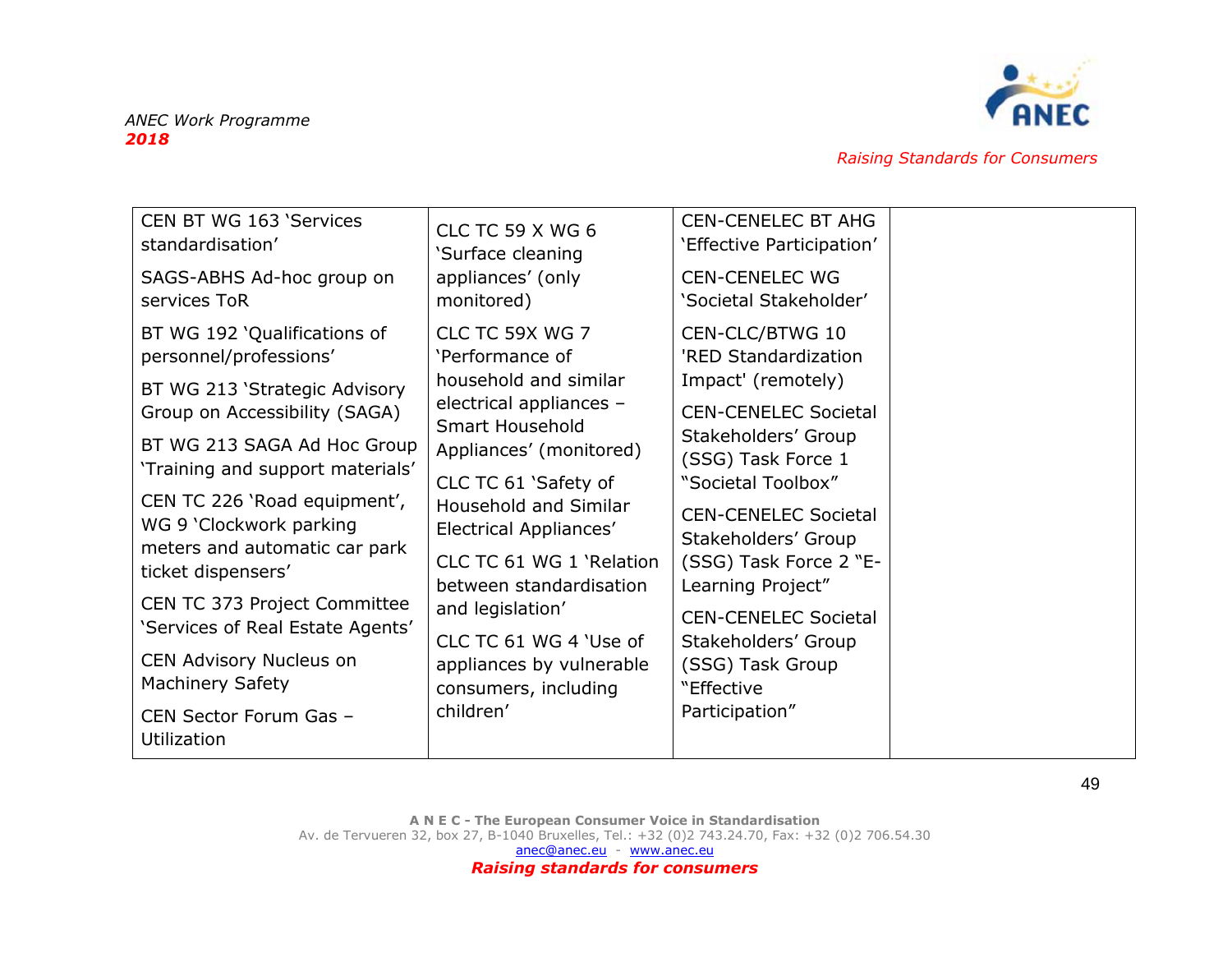

| CEN TC 10 'Lifts, escalators and      | CLC TC 61 WG 7 'Electric   | <b>CEN-CENELEC REFIT</b>                    |  |
|---------------------------------------|----------------------------|---------------------------------------------|--|
| moving walks'                         | Toys'                      | mirror group                                |  |
| CEN TC 10 WG 6 'Fire related          | CLC TC 61 WG 8 'Child      | <b>CEN-CENELEC Joint</b>                    |  |
| issues'                               | appealing electrical       | <b>Policy Meeting</b>                       |  |
| CEN TC 10 WG 7 'Accessibility         | products'                  | <b>CEN/CENELEC</b>                          |  |
| to lifts for persons including        | CLC TC 62 WG 1 'Medical    | Ecodesign                                   |  |
| persons with disability"              | beds for children'         | Coordination group                          |  |
| CEN TC 10 WG 8 'Stairlifts and        | CLC TC 100X 'Audio,        | $(ECO-CG)$                                  |  |
| vertical platforms for the            | video and multimedia       | <b>CEN/CENELEC</b>                          |  |
| disabled'                             | systems and equipment      | Ecodesign                                   |  |
| CEN TC 33 'Blinds and shutters'       | and related sub-systems'   | <b>Coordination Group</b>                   |  |
| CEN TC 33 WG 3 TG 3 'Window           | (only monitored)           | Task Force 4 (ECO-CG                        |  |
| blind cords'                          | <b>CLC TC 106 X</b>        | TF4)                                        |  |
|                                       | 'Electromagnetic fields in | CEN/CENELEC/ETSI                            |  |
| CEN TC 49 'Gas cooking<br>appliances' | the human environment'     | <b>Smart Meters Co-</b><br>ordination Group |  |
| CEN TC 52 'Safety of Toys'            | CENELEC/TC106X/WG20        | CEN/CENELEC/ETSI                            |  |
| CEN TC 52 'Safety of Toys -           | 'Reasonably Foreseeable    | <b>Smart and Sustainable</b>                |  |
| Advisory Board'                       | Use'                       | Cities and                                  |  |
| CEN TC 52 WG 3 'Mechanical            | CLC TC 108X 'Safety of     | <b>Communities Sector</b>                   |  |
| and physical properties'              | audio-video, Information   | Forum (SSCC-SF)                             |  |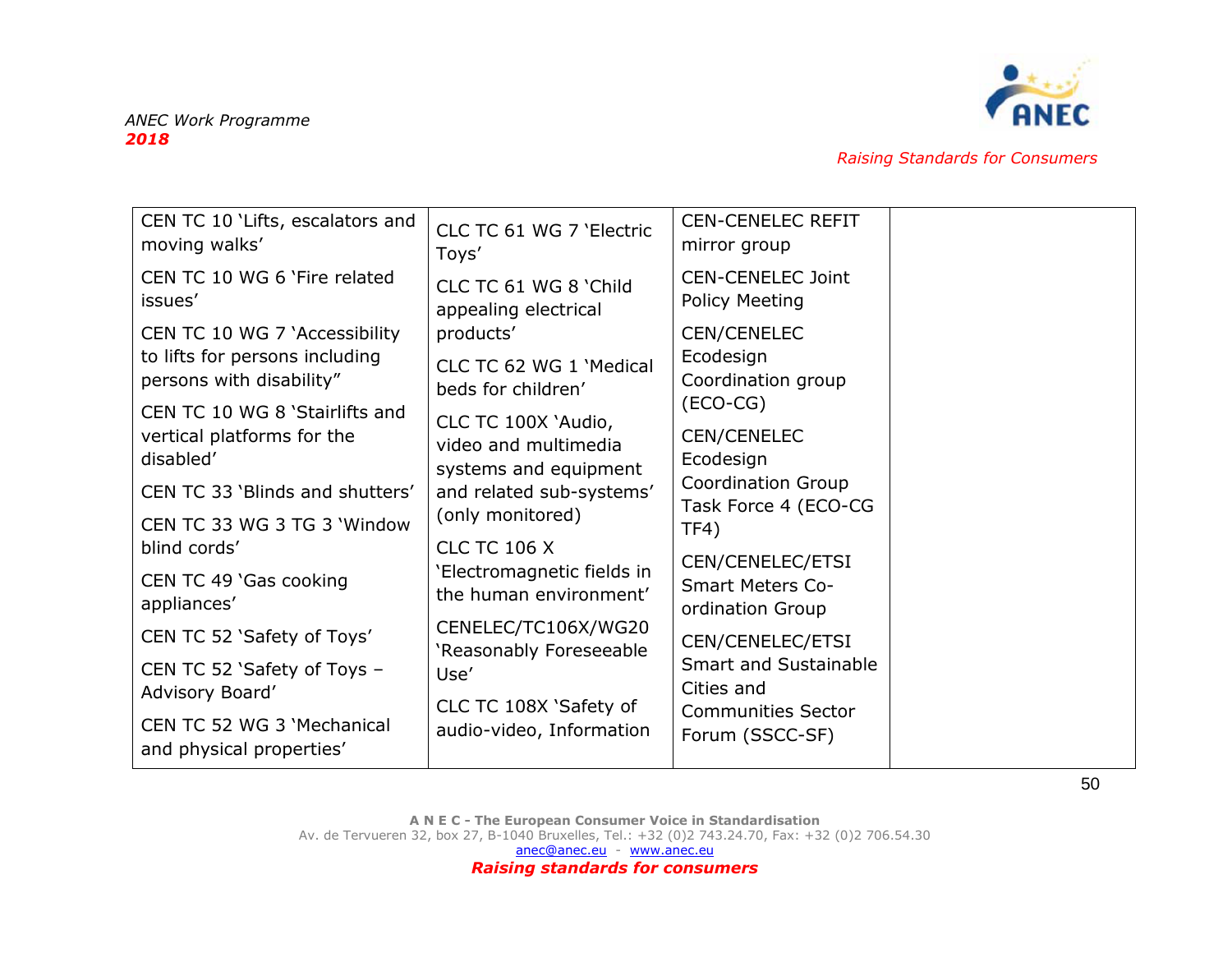

| CEN TC 52 WG 3 TG 2 'Cords<br>on toys'                        | and Communication<br>Technology Equipment'         | <b>CEN/CENELEC JTC 12</b><br>'Design for All' |  |
|---------------------------------------------------------------|----------------------------------------------------|-----------------------------------------------|--|
| <b>CEN TC 52 WG 3 TG 3</b><br>'Projectiles'                   | <b>CLC TC 108X WG 3</b><br>'Sound pressure related | CEN/CLC/JTC 8<br>'Privacy management          |  |
| CEN TC 52 WG 10 'Activity toys'                               | to portable music players'                         | in products and<br>services'                  |  |
| CEN TC 57 'Central heating<br>boilers' (only monitored)       | <b>CLC TC 111 X</b><br>'Environment' (monitored)   | CEN/CENELEC TC 10                             |  |
| CEN TC 93 'Ladders'                                           | <b>CLC TC 111 X</b><br>Environment WG 1            | "Energy-related<br>products - Material        |  |
| CEN TC 109 'Central heating<br>boilers using gaseous fuels' + | 'Publicity'<br><b>CLC TC 111 X</b>                 | <b>Efficiency Aspects for</b><br>Ecodesign'   |  |
| WG 1 (only monitored)                                         | Environment WG 3 'EuP                              | CEN-CLC/BTWG 10                               |  |
| CEN TC 113 'Heat pumps and<br>air conditioning units' (only   | standardisation<br>programme'                      | 'RED Standardization<br>Impact'               |  |
| monitored)                                                    | CLC TC 116 'Safety of                              | CEN/CENELEC JTC 11<br>'Accessibility in the   |  |
| CEN TC 122 'Ergonomics'                                       | Hand-held and                                      | built environment'                            |  |
| CEN TC 136 'Sports, Playground<br>and other Recreational      | Transportable Electric<br>Motor Operated Tools'    | CEN-CENELEC JTC 13                            |  |
| Equipment'                                                    | <b>CLC TC 116 WG 5</b>                             | 'Cybersecurity<br>and<br>Data Protection'     |  |
| CEN TC 136 WG 2 'Fitness<br>centers'                          | 'Particular requirements<br>for electric motor-    |                                               |  |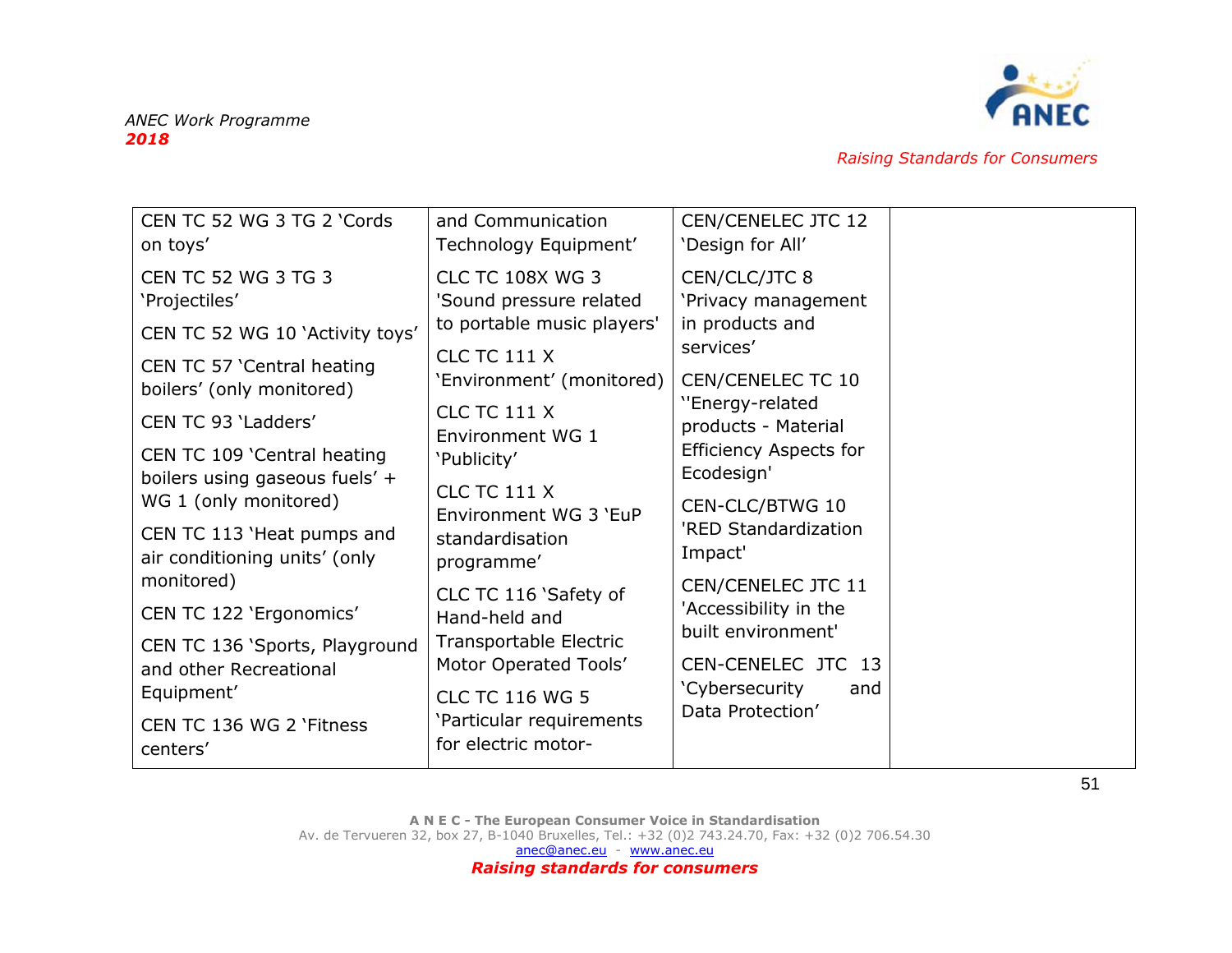

| CEN TC 136 WG 3 'Water slides<br>and water play equipment'<br>CEN TC 136 WG 22 'Gymnastic<br>and playing field equipment'<br>CEN TC 136 WG 26 'Outdoor<br>fitness equipment'<br>CEN TC 136 SC 1 'Playground<br>equipment for children'<br>CEN/TC 136/SC 01/WG 01<br>"Surfacing"<br>CEN/TC 136/SC 01/WG 09<br>"Inflatable play equipment"<br>CEN/TC 136/SC 01/WG 13<br>"Safety requirements and test<br>methods" | operated lawn and garden<br>machinery'<br>CLC 205 WG 16<br>'Standards for intelligent<br>home and building/smart<br>houses ictsb' (monitored)<br>CLC TC 216 'Gas<br>detectors'<br>CLC TC 216 WG 9 'Carbon<br>monoxide detectors' | <b>CEN-CENELEC</b><br>"Protection and<br>Security Advisory<br>Group" (PASAG) mirror<br>group<br><b>CEN-CENELEC</b><br>Workshop CRISP -<br>Towards embedding<br>socio-legal<br>requirements in the<br>certification of security<br>systems: 'Guidelines<br>for the evaluation of<br>installed security<br>systems, based on S-<br>T-E-Fi criteria' |  |
|-----------------------------------------------------------------------------------------------------------------------------------------------------------------------------------------------------------------------------------------------------------------------------------------------------------------------------------------------------------------------------------------------------------------|----------------------------------------------------------------------------------------------------------------------------------------------------------------------------------------------------------------------------------|---------------------------------------------------------------------------------------------------------------------------------------------------------------------------------------------------------------------------------------------------------------------------------------------------------------------------------------------------|--|
| CEN/TC 136/SC 01/WG 14<br>"Revision of EN 1176 Parts 2, 3,<br>4, 5 and 6"                                                                                                                                                                                                                                                                                                                                       |                                                                                                                                                                                                                                  |                                                                                                                                                                                                                                                                                                                                                   |  |
| CEN/TC 136/SC 01/WG 15<br>"Revision of EN 1176-7"                                                                                                                                                                                                                                                                                                                                                               |                                                                                                                                                                                                                                  |                                                                                                                                                                                                                                                                                                                                                   |  |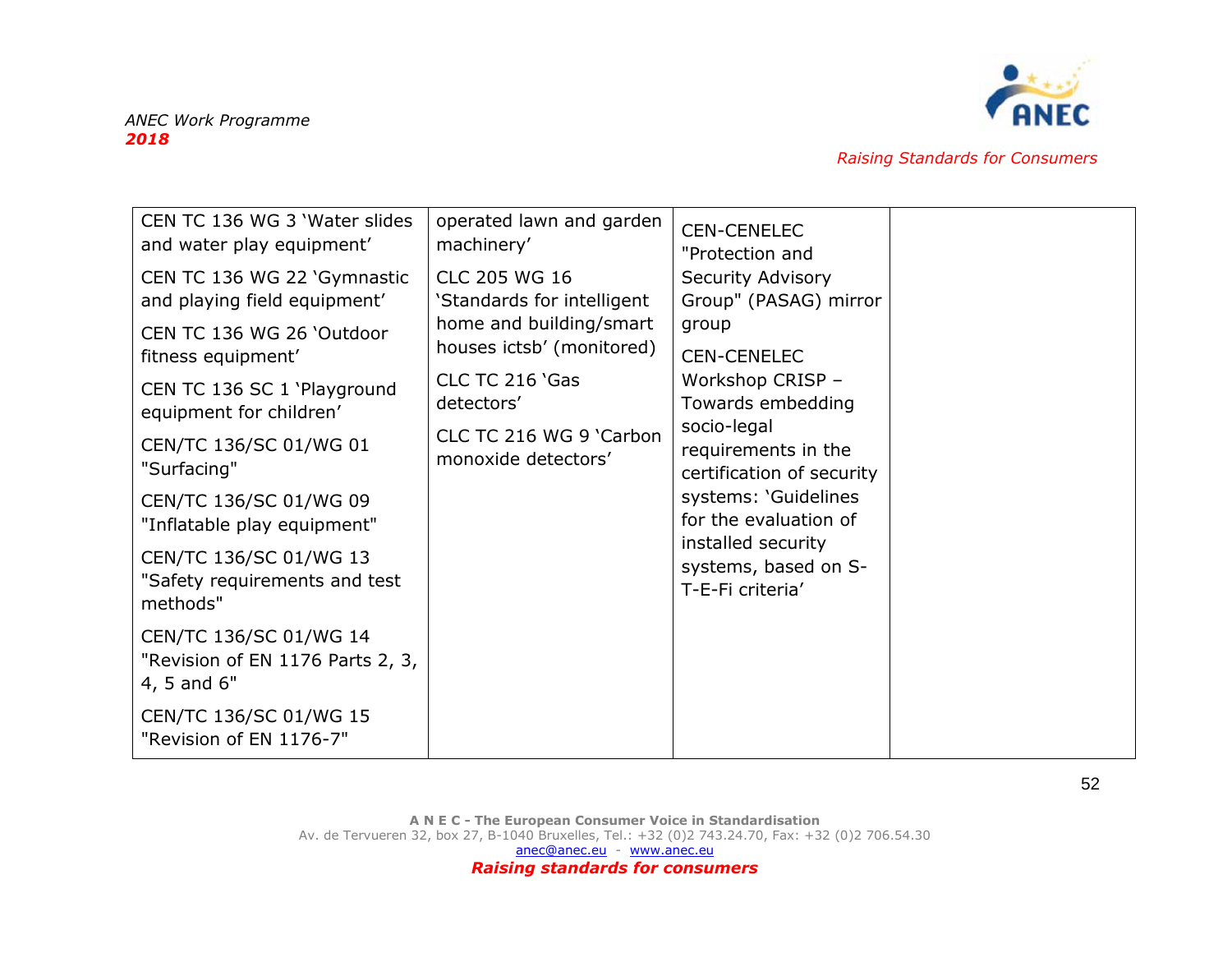

| CEN/TC 136/SC 01/WG 16<br>"Revision of EN 1176-10"                                  |
|-------------------------------------------------------------------------------------|
| CEN/TC 136/SC 01/WG 1<br>"Framework for the competence<br>of Playground Inspectors" |
| CEN TC 144 WG 7 'Garden<br>equipment'                                               |
| CEN TC 152 'Fairground and<br>amusement park machinery<br>and structures - Safety'  |
| CEN TC 158 'Head protection'                                                        |
| CEN/TC 158 WG 15 'Helmets<br>for S-EPAC users'                                      |
| CEN TC 207 'Furniture'                                                              |
| CEN TC 207 WG 2 'Children's<br>furniture'                                           |
| CEN TC 207 WG 9 'Test<br>methods'                                                   |
| CEN TC 224 'Personal<br>identification and related                                  |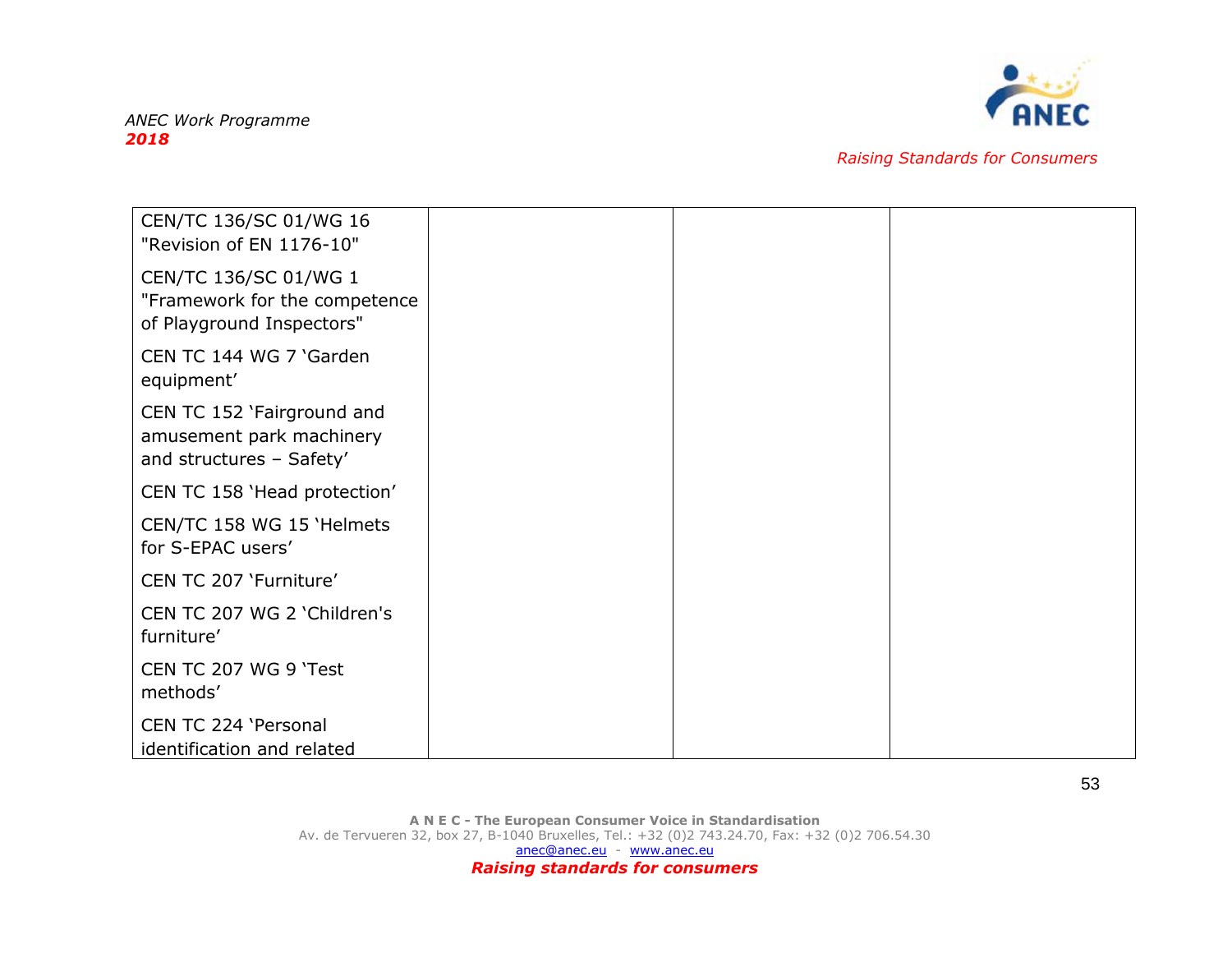

| personal devices with secure<br>element, systems, operations<br>and privacy in a multi sectorial<br>environment' |  |  |
|------------------------------------------------------------------------------------------------------------------|--|--|
| CEN TC 224 WG 6 'User<br>interface'                                                                              |  |  |
| CEN TC 224 WG 15 'European<br>Citizen Cards' (dormant)                                                           |  |  |
| CEN TC 224 WG 18 'Biometrics'                                                                                    |  |  |
| CEN TC 224 WG 19 'Breeder<br>documents'                                                                          |  |  |
| CEN TC 225 'AIDC<br>Technologies'                                                                                |  |  |
| CEN TC 225 Ad hoc Internet of<br>Things group                                                                    |  |  |
| CEN TC 225 WG 5 'RFID, RTLS<br>and onboard sensors'                                                              |  |  |
| CEN TC 225 WG 5 - Project<br>Team C 'Privacy Impact                                                              |  |  |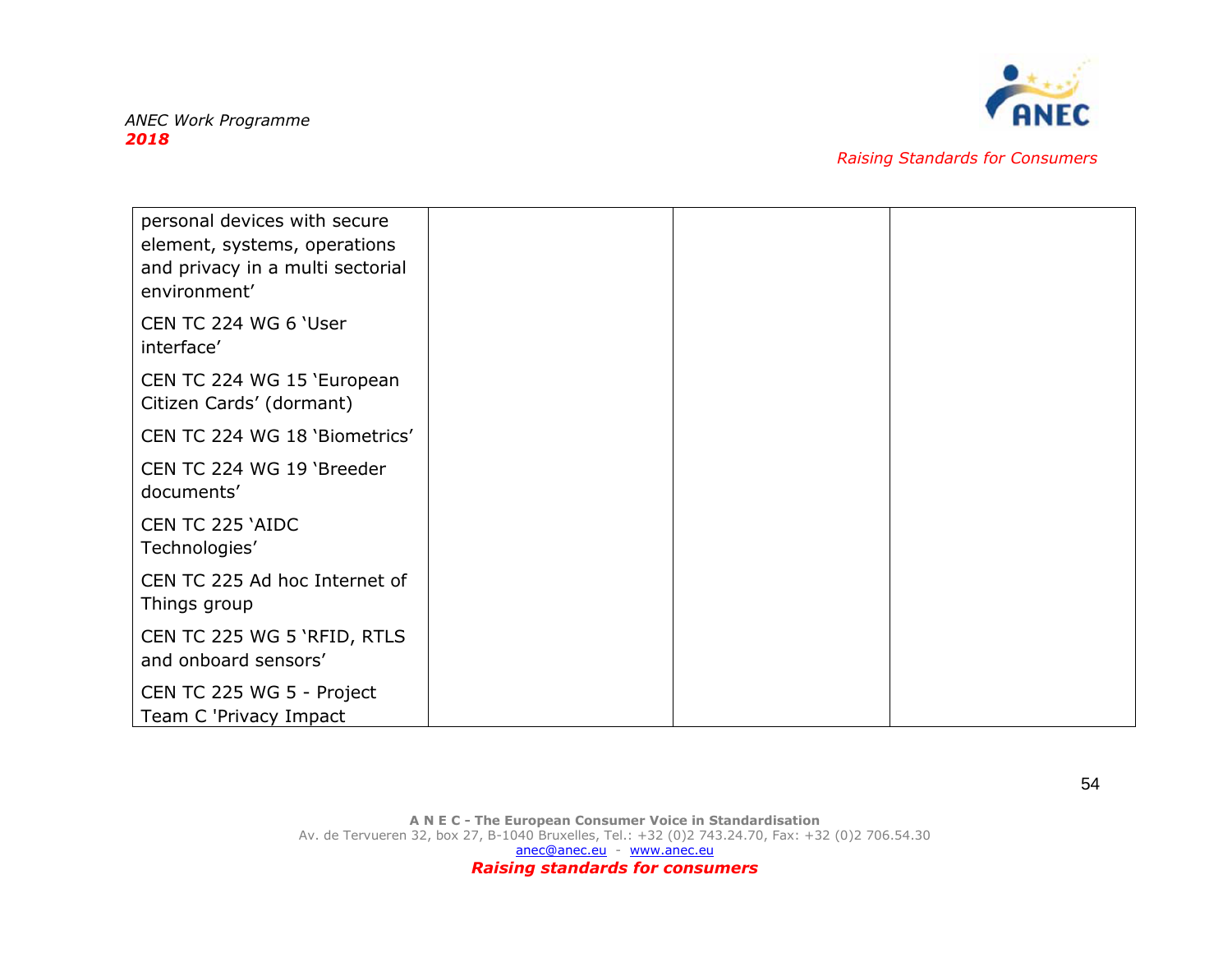

| Assessment' (2nd Phase M/436<br>(RFID)                                                                         |
|----------------------------------------------------------------------------------------------------------------|
| CEN TC 225 WG 6 'Internet of<br>Things - Identification, Data<br>Capture and Edge Technologies'                |
| CEN TC 226 'Road equipment',<br>WG 9 'Clockwork parking<br>meters and automatic car park<br>ticket dispensers' |
| CEN TC 248 'Textiles'                                                                                          |
| CEN TC 248 WG 20 'Safety of<br>children's clothing'                                                            |
| CEN TC 248 WG 34 'Textile<br>child care articles'                                                              |
| CEN TC 252 'Child Use and Care<br>Articles'                                                                    |
| CEN/TC 252/WG 01 "Seating<br>and body care"                                                                    |
| CEN/TC 252/WG 02 "Sleeping,<br>relaxation and lying down"                                                      |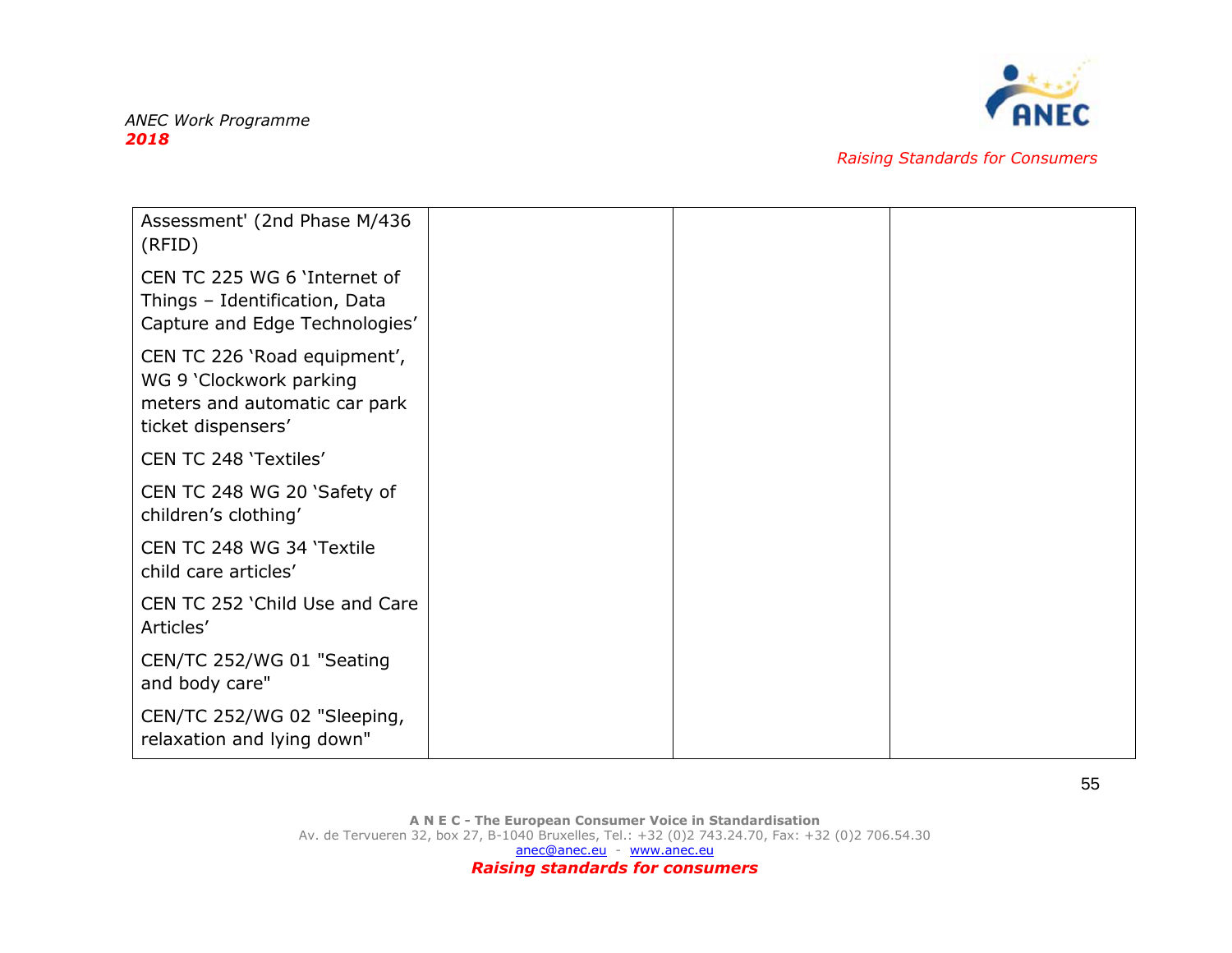

| CEN/TC 252/WG 03 "Wheeled<br>transportation"                                               |
|--------------------------------------------------------------------------------------------|
| CEN/TC 252/WG 04 "Early<br>learning and protection"                                        |
| CEN/TC 252/WG 05 "Feeding,<br>drinking, sucking and similar<br>functions" (only monitored) |
| CEN/TC 252/WG 06 "General<br>and common safety<br>specifications"                          |
| CEN/TC 252/WG 07 'Child cycle<br>seats'                                                    |
| CEN TC 261 SC5 WG26 'Risk of<br>suffocation to children from<br>plastic packaging'         |
| CEN TC 278 'Intelligent<br>Transport Systems'                                              |
| CEN TC 278 'Intelligent<br>Transport Systems' WG 3<br>"NetworkExchange NeTEx'              |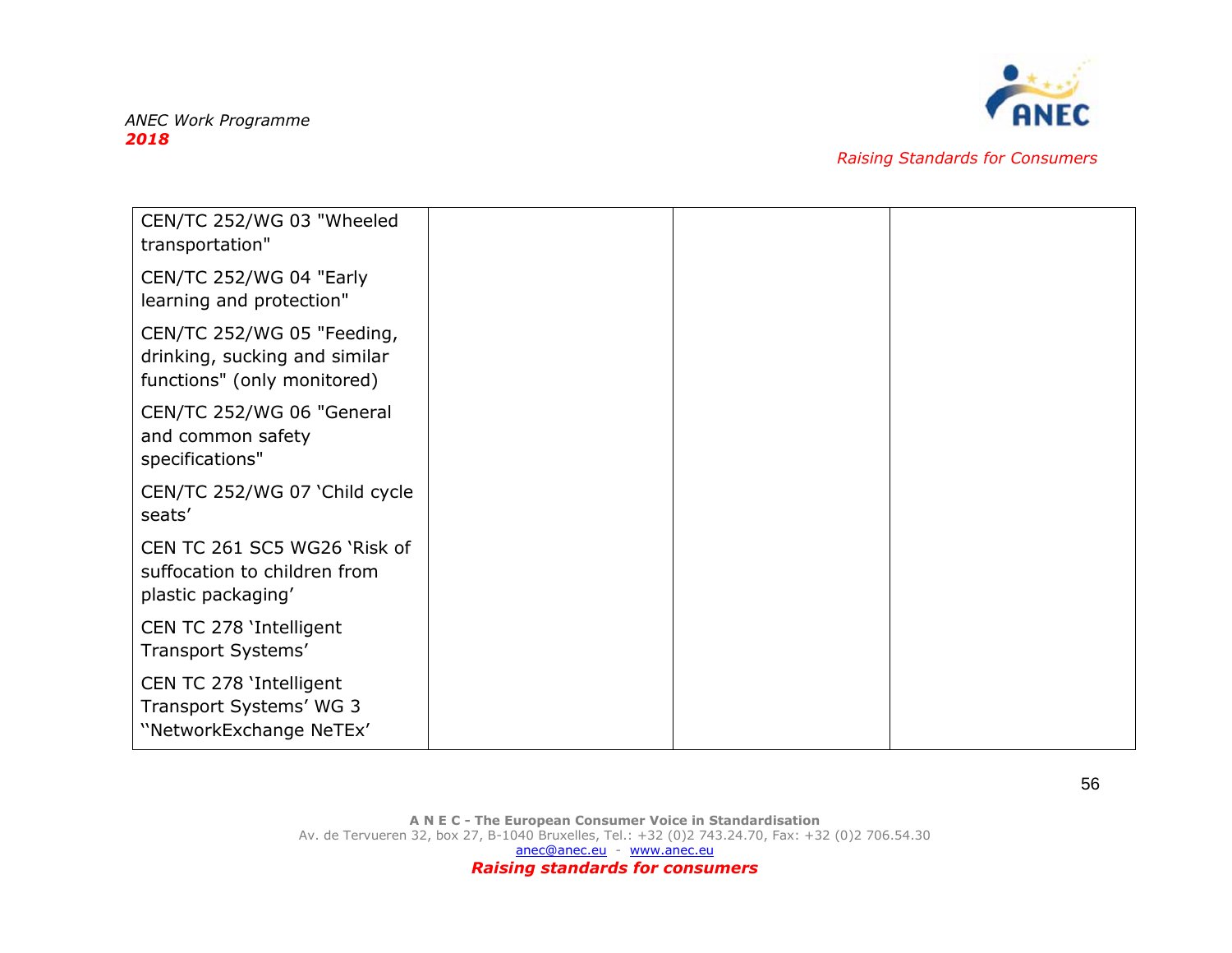

| CEN TC 278 'Intelligent<br>Transport Systems' WG 15<br>'eSafety'              |
|-------------------------------------------------------------------------------|
| CEN TC 278 'Intelligent<br>Transport Systems' WG 17<br>'Urban ITS'            |
| CEN TC 281 'Appliances, solid<br>fuels and firelighters for<br>barbecuing'    |
| CEN TC 281 WG1 'Barbecues'                                                    |
| CEN TC 293 'Assistive products<br>for people with disabilities'               |
| CEN TC 293 WG 10 'Revision of<br>EN 12182'                                    |
| CEN TC 295 'Residential solid<br>fuel burning appliances' (only<br>monitored) |
| CEN TC 301 'Road vehicles'                                                    |
| CEN TC 301 WG 14 'Electricity<br>Fuel labelling'                              |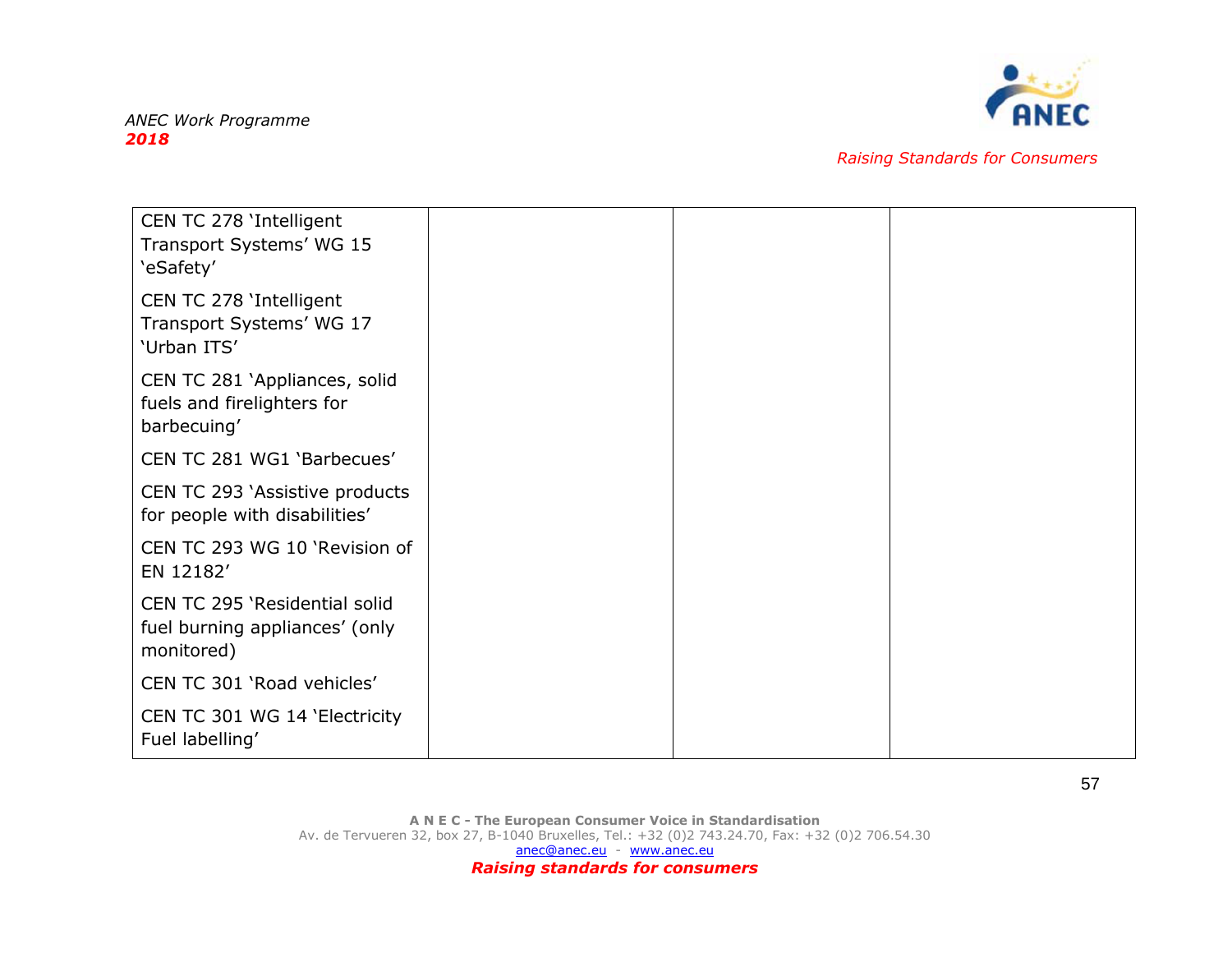

| CEN TC 312 'Thermal solar<br>systems and components' (only<br>monitored) |
|--------------------------------------------------------------------------|
| CEN TC 329 'Tourism services'<br>(monitored)                             |
| CEN TC 331 'Postal Services'                                             |
| CEN TC 331 WG 1 'Quality of<br>Postal Services'                          |
| CEN TC 331 WG 5 'Letter boxes<br>and letter plates'                      |
| CEN TC 333 'Cycles'                                                      |
| CEN TC 333 WG 1 'Bicycle<br>trailers'                                    |
| CEN TC 333 WG 5 'EPACs'                                                  |
| CEN TC 333 WG 8 'Innovative<br>materials in bicycles'                    |
| CEN TC 350 'Sustainability of<br>construction works' (monitored)         |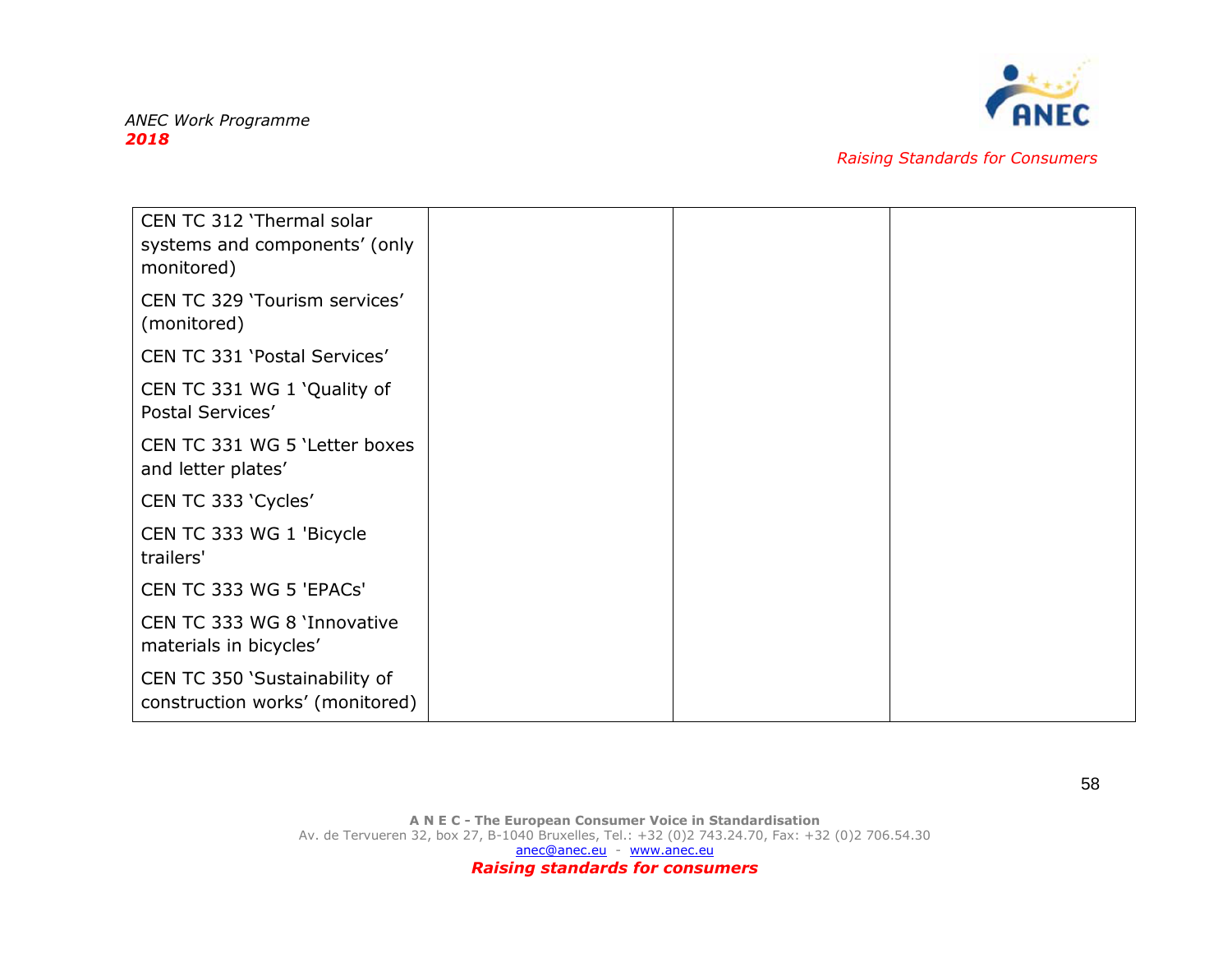

| CEN TC 350 'Task Group<br>"Framework' (monitored)                                                                                                     |
|-------------------------------------------------------------------------------------------------------------------------------------------------------|
| CEN TC 350 WG 3 'Product<br>level' (monitored)                                                                                                        |
| CEN TC 352 'Nanotechnologies'                                                                                                                         |
| <b>CEN TC 352 WG 2</b><br>'Nanotechnologies - Guidance<br>on the voluntary labelling of<br>consumer products containing<br>manufactured nano-objects' |
| CEN TC 354 WG 4 'Personal<br>Light electric vehicles (PLEVs)                                                                                          |
| CEN TC 355 'Lighters' + Ad Hoc<br>Group                                                                                                               |
| CEN TC 364 'High Chairs'                                                                                                                              |
| CEN/TC 365 'Internet Filtering'                                                                                                                       |
| CEN TC 398 'Child protective<br>products'                                                                                                             |
| CEN TC 402 'Domestic<br>swimming pools'                                                                                                               |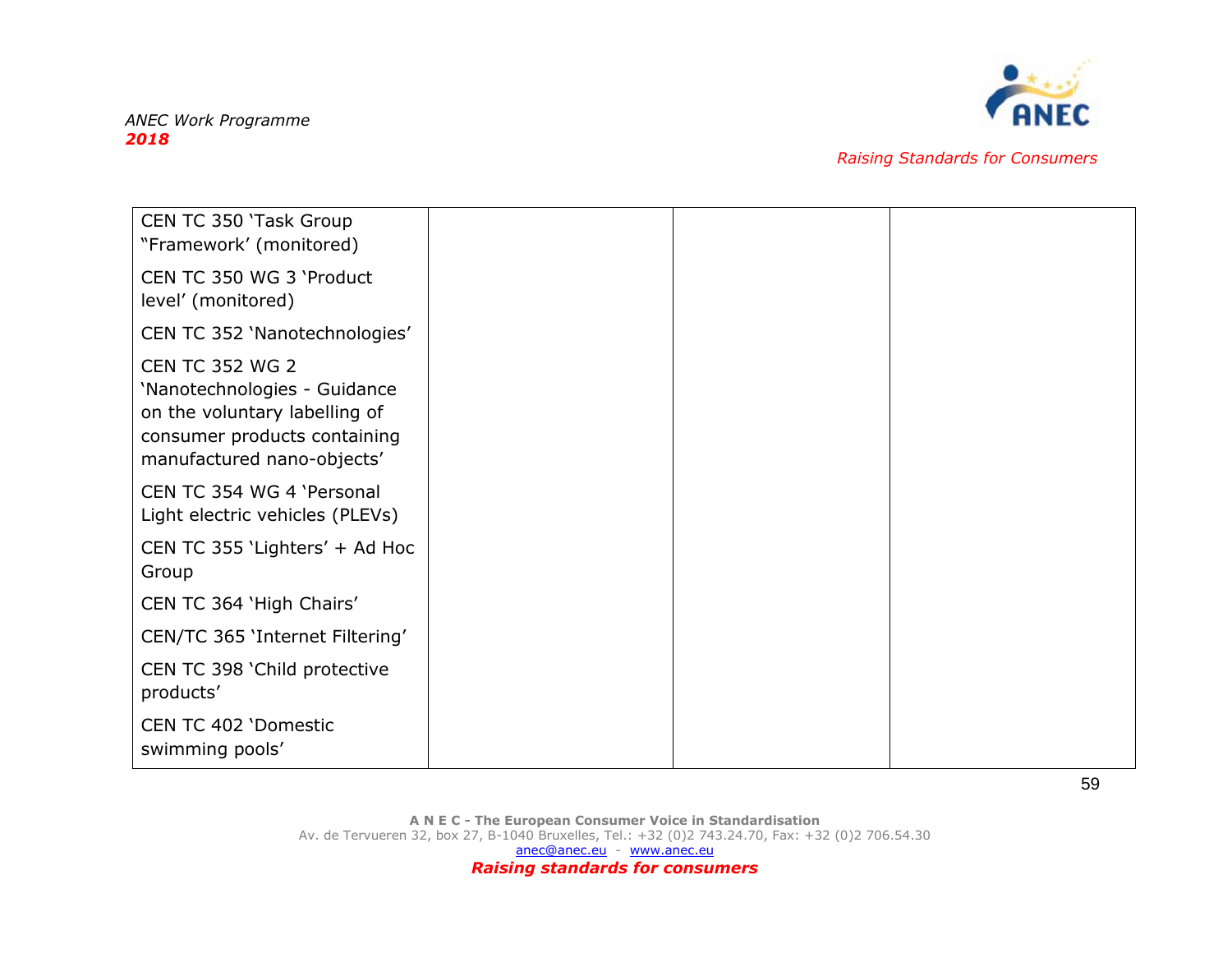

| CEN/TC 402/WG 01 "Pool<br>structure - design, product and<br>installation"       |
|----------------------------------------------------------------------------------|
| CEN/TC 402/WG 02 "Pool water<br>circulation, filtration and<br>treatment"        |
| CEN/TC 402/WG 03 "Mini pools"                                                    |
| CEN/TC 402/WG 04 "Domestic<br>spas and hot tubs"                                 |
| CEN TC 403 'Aesthetic Surgery<br>and aesthetic non-surgical<br>medical services' |
| CEN TC 409 'Beauty Salon<br>Services'                                            |
| CEN PC 421 'Emission safety of<br>combustible air fresheners'                    |
| CEN TC 415 'Sustainable and<br>traceable cocoa'                                  |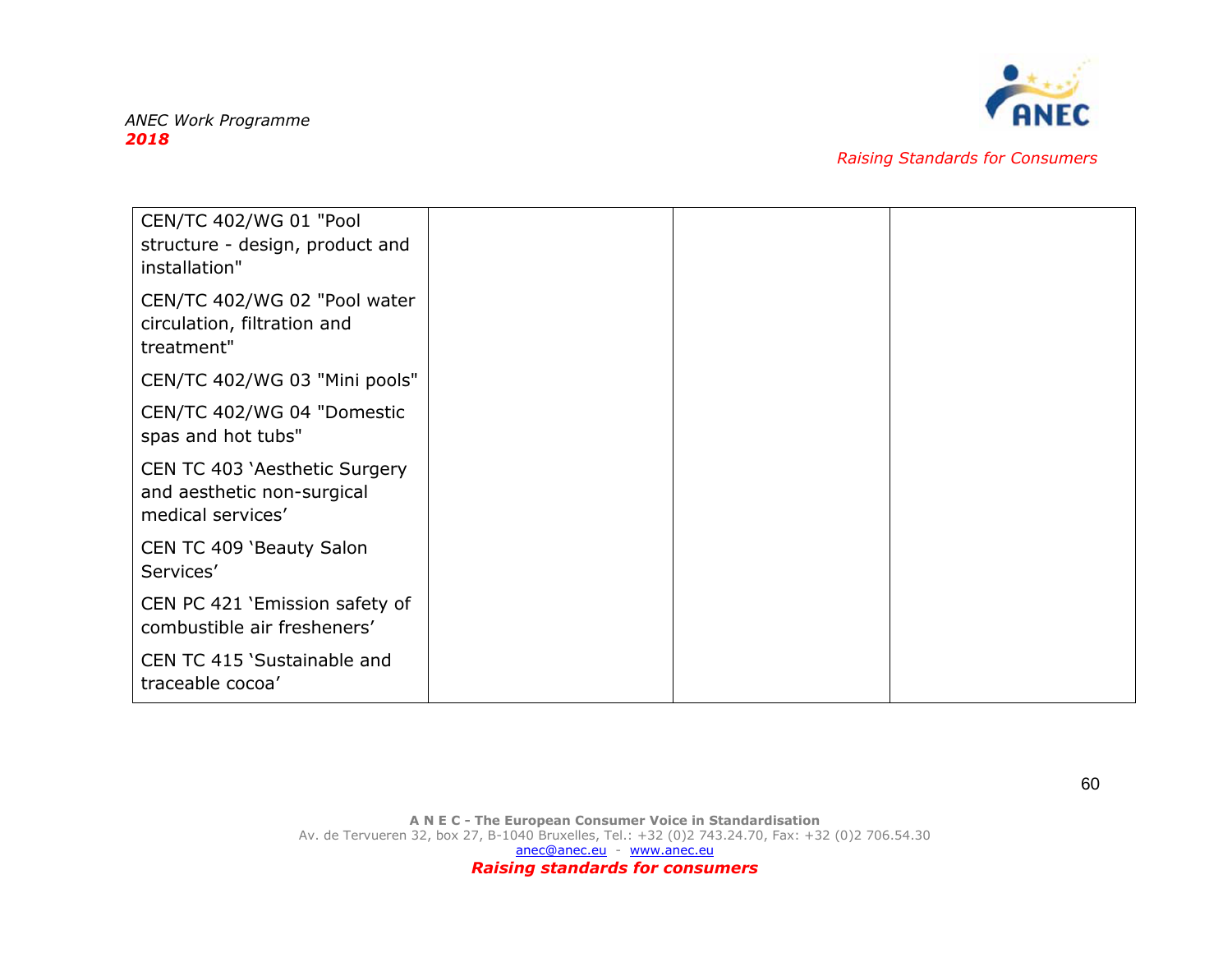

| CEN TC 415 WG 10 'Sustainable<br>and traceable cocoa -<br>Performance'                          |  |
|-------------------------------------------------------------------------------------------------|--|
| CEN TC 431 'Service Chain for<br>Social Care Alarms'                                            |  |
| CEN TC 431 WG 2 'Service<br>Chain for Social Care Alarms -<br>Service models development'       |  |
| CEN TC 436 PC 'Cabin Air<br>Quality on commercial aircraft -<br>Chemical Agents'                |  |
| CEN TC 436 PC TG 1 'Cabin Air<br>Quality on commercial aircraft -<br>Chemical marker compounds' |  |
| CEN TC 437 'Electronic<br>cigarettes and e-liquids'                                             |  |
| <b>CEN TC 437 WG 3</b><br>'Requirements and test<br>methods for e-liquids'                      |  |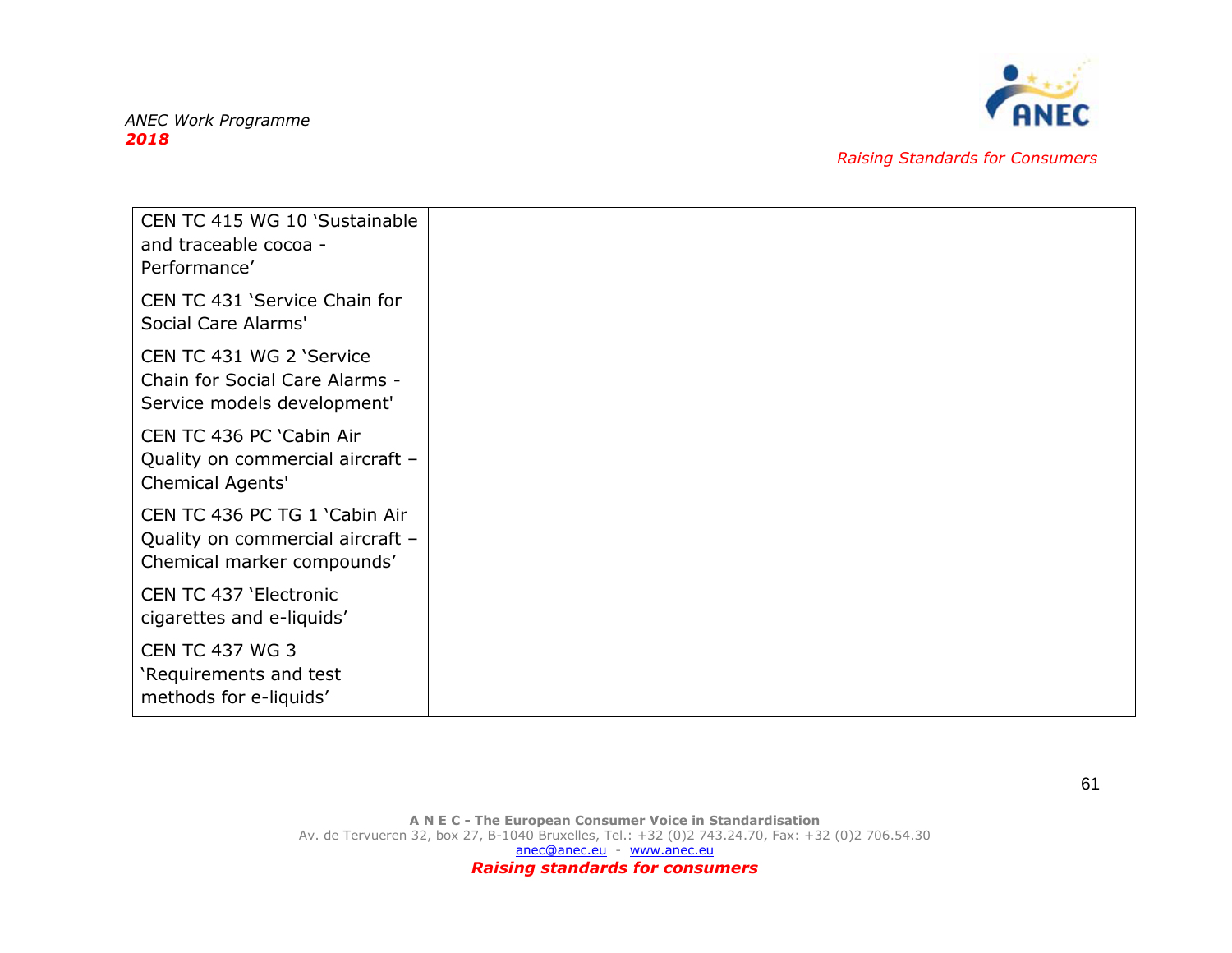

| <b>CEN TC 437 WG 4 '</b><br>Requirements and test<br>methods for emissions'                       |  |  |
|---------------------------------------------------------------------------------------------------|--|--|
| CEN TC 441 'Project committee<br>on Fuel labelling'                                               |  |  |
| CEN TC 444 'Test methods for<br>environmental characterization<br>of solid matrices' (monitoring) |  |  |
| <b>CEN TC 445 'Business Processes</b><br>in the Insurance Industry'<br>(monitoring)               |  |  |
| CEN TC 447 'Services -<br>Procurement, contracts and<br>performance assessment'                   |  |  |
| CEN TC 448 'Funeral services'                                                                     |  |  |
| CEN TC 449 'Quality of care for<br>elderly people in ordinary or<br>residential care facilities'  |  |  |
| CEN/TC 452 'Assistance Dogs'                                                                      |  |  |
| CEN TC 452 WG 1 'Terminology'                                                                     |  |  |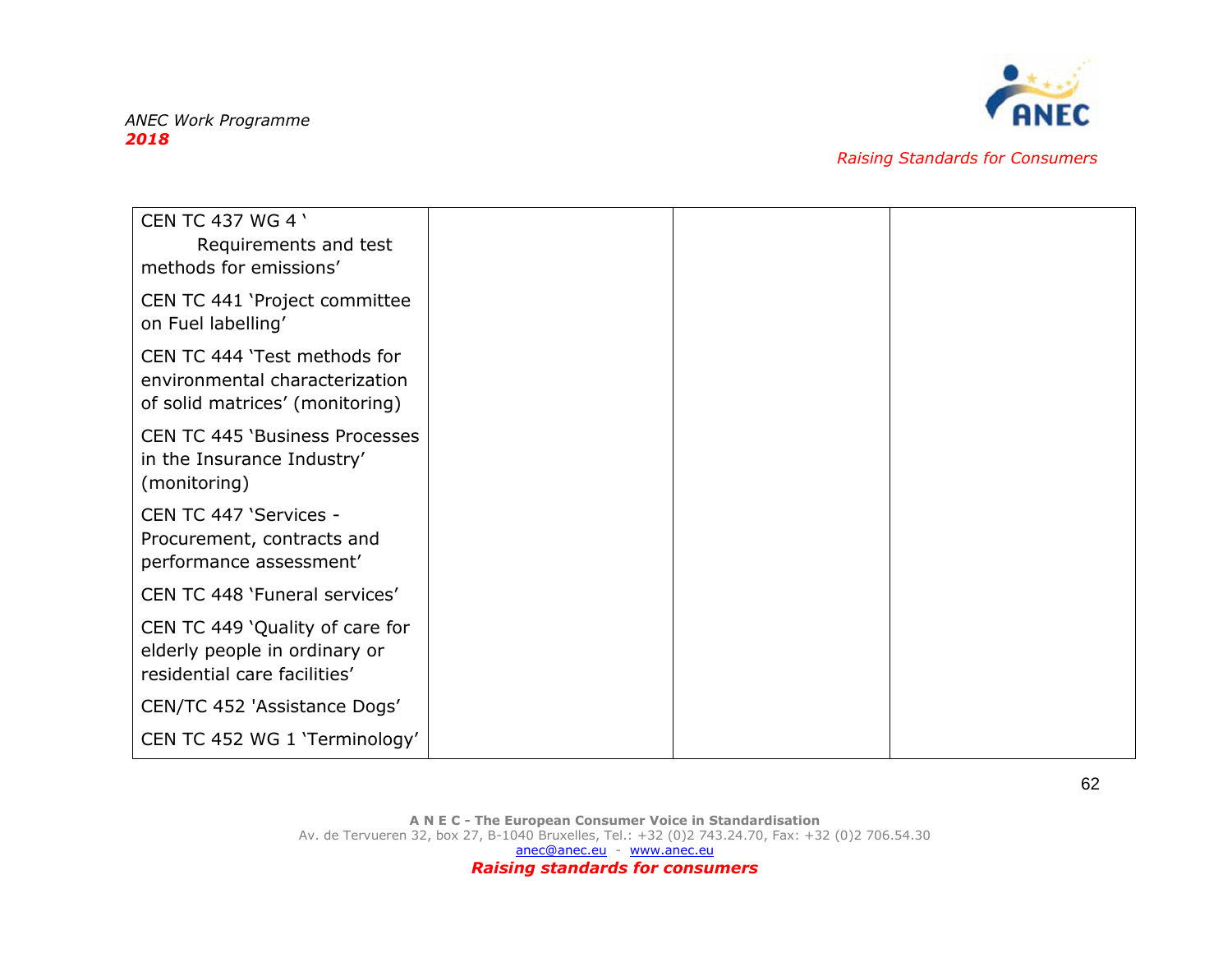

| CEN Workshop on a 'Unique<br><b>Identifier for Personal Data</b><br>Usage Control in Big Data' (CEN<br>WS ISÆN) |  |  |
|-----------------------------------------------------------------------------------------------------------------|--|--|
| CEN BT WG Fintech                                                                                               |  |  |
|                                                                                                                 |  |  |
|                                                                                                                 |  |  |
|                                                                                                                 |  |  |
|                                                                                                                 |  |  |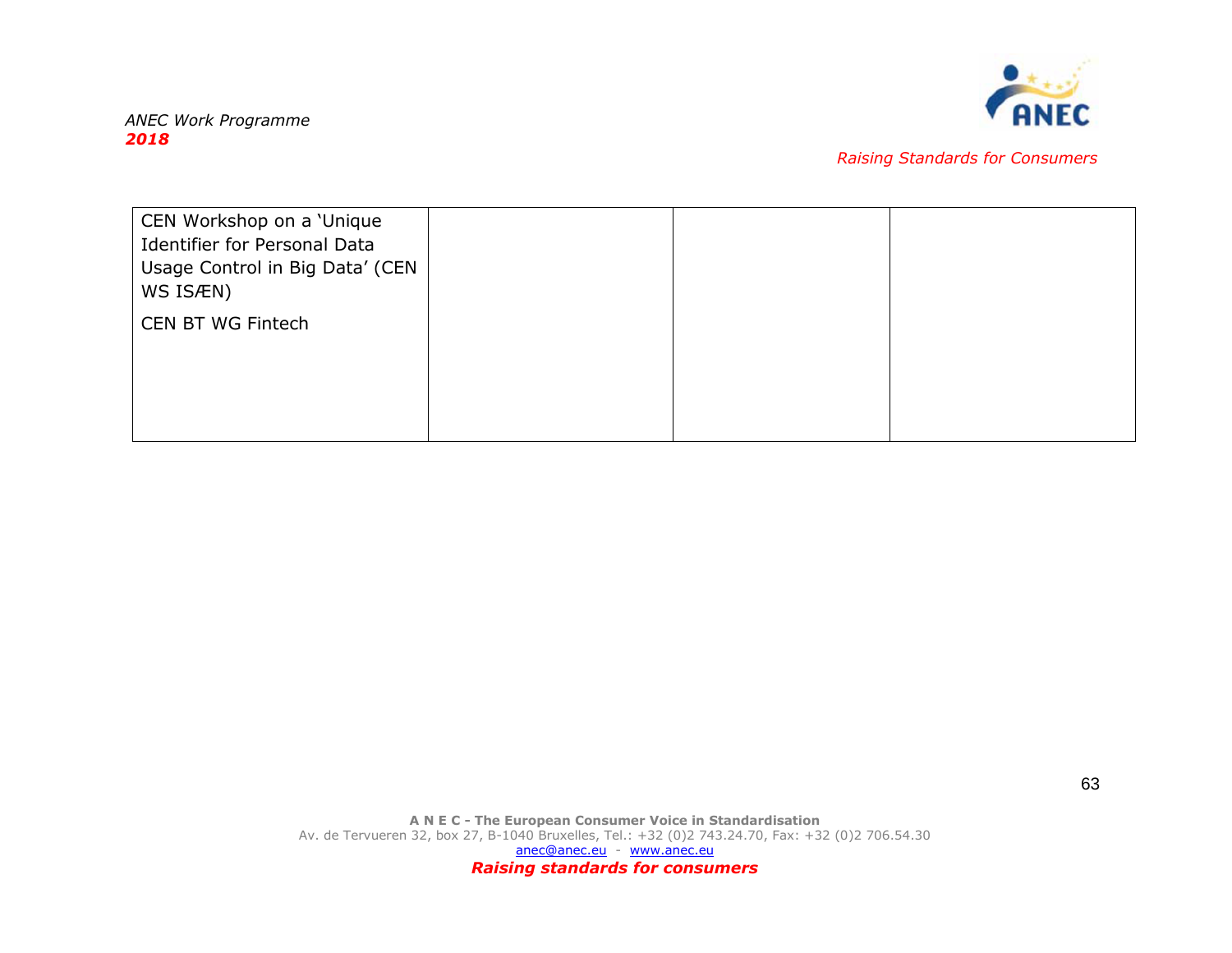

# **Annex 2: Snapshot of ISO/IEC Committees & Working Groups where ANEC is represented**

<span id="page-64-0"></span>

| <b>ISO</b>                                                     | <b>IEC</b>                                                                                                                    |  |
|----------------------------------------------------------------|-------------------------------------------------------------------------------------------------------------------------------|--|
| Consumer Policy Committee (COPOLCO)                            | IEC ACOS 'Advisory Committee on Safety'                                                                                       |  |
| ISO COPOLCO Product Safety WG                                  | IEC TC 34 'Lamps and related equipment' (liaison,<br>only monitored)                                                          |  |
| ISO/COPOLCO WG on Guide 46                                     |                                                                                                                               |  |
| ISO/COPOLCO WG on Guide 14                                     | IEC TC 100 'Audio, video monitored)                                                                                           |  |
| ISO/COPOLCO WG on Guide 41                                     | IEC TC 59 'Performance of household and multimedia<br>systems and equipment' (liaison, only                                   |  |
| ISO COPOLCO WG 18 'Services'                                   | appliances'                                                                                                                   |  |
| ISO COPOLCO TG 5 'Sharing Economy'                             | IEC TC 59 WG 15 'Connection of household<br>appliances to smart grids and appliances interaction'                             |  |
| ISO TC 22 SC 36 WG 2 'Child restraint systems'                 |                                                                                                                               |  |
| ISO/TC 34/SC 18 'Cocoa'                                        | IEC TC 61 'Safety of Household and Similar Electrical<br>Appliances'                                                          |  |
| ISO TC 59 'Buildings and civil engineering works'              | IEC TC 61 MT4 'Resistance to heat and fire'                                                                                   |  |
| ISO TC 59 SC 16 'Access to the built environment'              | IEC TC 106 "Methods for the assessment of electric,<br>magnetic and electromagnetic fields associated with<br>human exposure' |  |
| ISO TC 59 SC 16 WG 1 'Access to the built<br>environment' and: |                                                                                                                               |  |
| TG 2 References: Updating of references                        | IEC TC 108 'Safety of Electronic Equipment within<br>the Fields of Audio/Video, Information and<br>Communication Technology'  |  |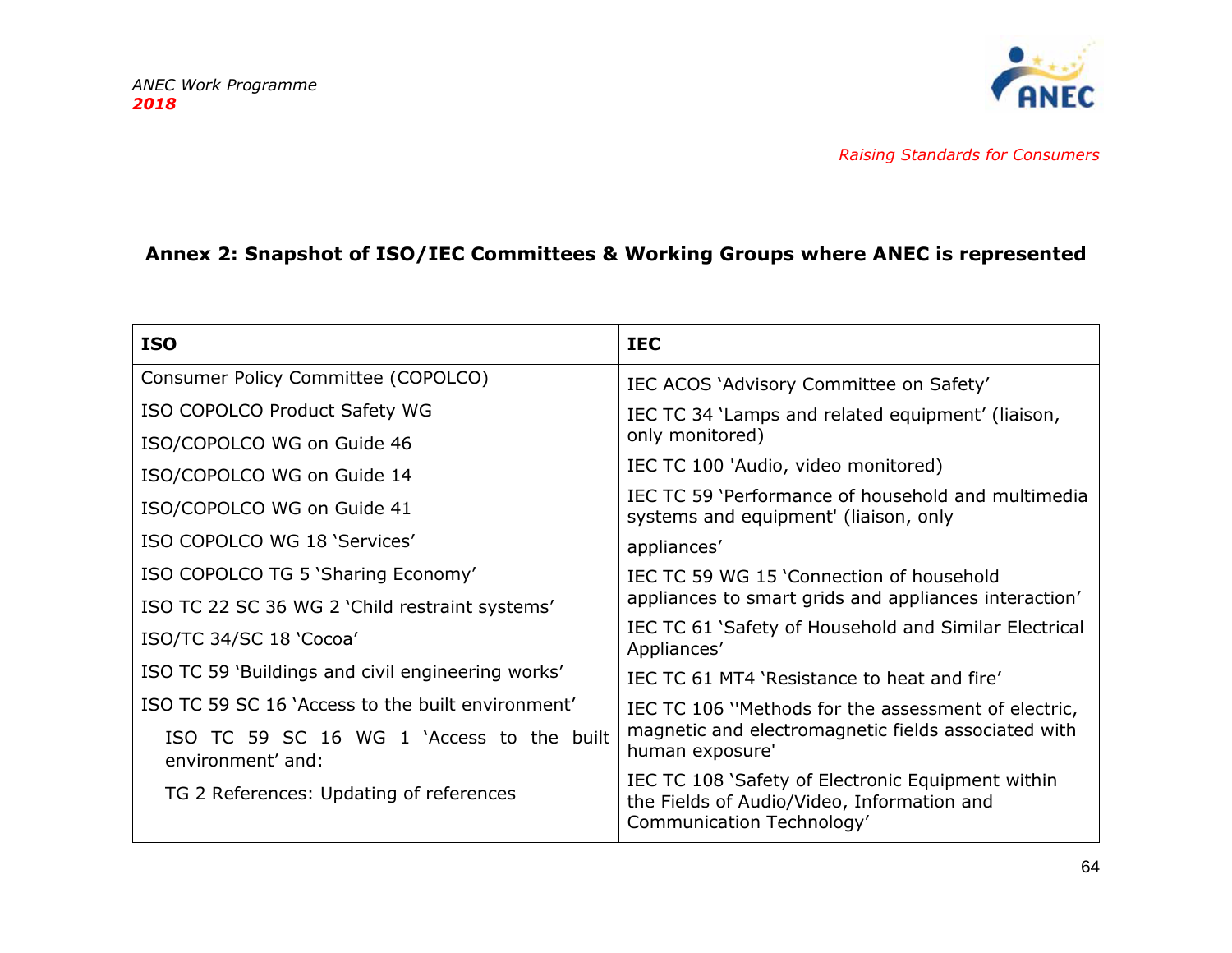

*2018 Raising Standards for Consumers*

| (developing<br>TG<br>Exceptional considerations<br>3<br>countries and existing buildings)                                                                | IEC TC 108 WG HBSDT Hazard based standard<br>development team for IEC 62368-1 and IEC 62368-2<br><b>TR</b> |  |
|----------------------------------------------------------------------------------------------------------------------------------------------------------|------------------------------------------------------------------------------------------------------------|--|
| TG 4 Fire safety for all                                                                                                                                 |                                                                                                            |  |
| TG 5 Visual impairments (LRV, TWSI)                                                                                                                      |                                                                                                            |  |
| TG 6 Hearing impairments                                                                                                                                 |                                                                                                            |  |
| TG 7 Ramps                                                                                                                                               |                                                                                                            |  |
| TG 9 General: Improvement of the introduction or<br>general design considerations (explanation on the<br>concept of accessibility, use of figures, etc.) |                                                                                                            |  |
| TG 10 Editorial: Misprints and errors, and use of<br>shall and should (specially avoid negative)                                                         |                                                                                                            |  |
| TG 11 Lifts                                                                                                                                              |                                                                                                            |  |
| ISO TC 61 SC4 WG10 'Lighters'                                                                                                                            |                                                                                                            |  |
| ISO TC 136 WG on children's furniture (subject to<br>approval of liaison status)                                                                         |                                                                                                            |  |
| ISO TC 159 'Ergonomics'                                                                                                                                  |                                                                                                            |  |
| ISO TC 173 `Assistive products for people with<br>disabilities'                                                                                          |                                                                                                            |  |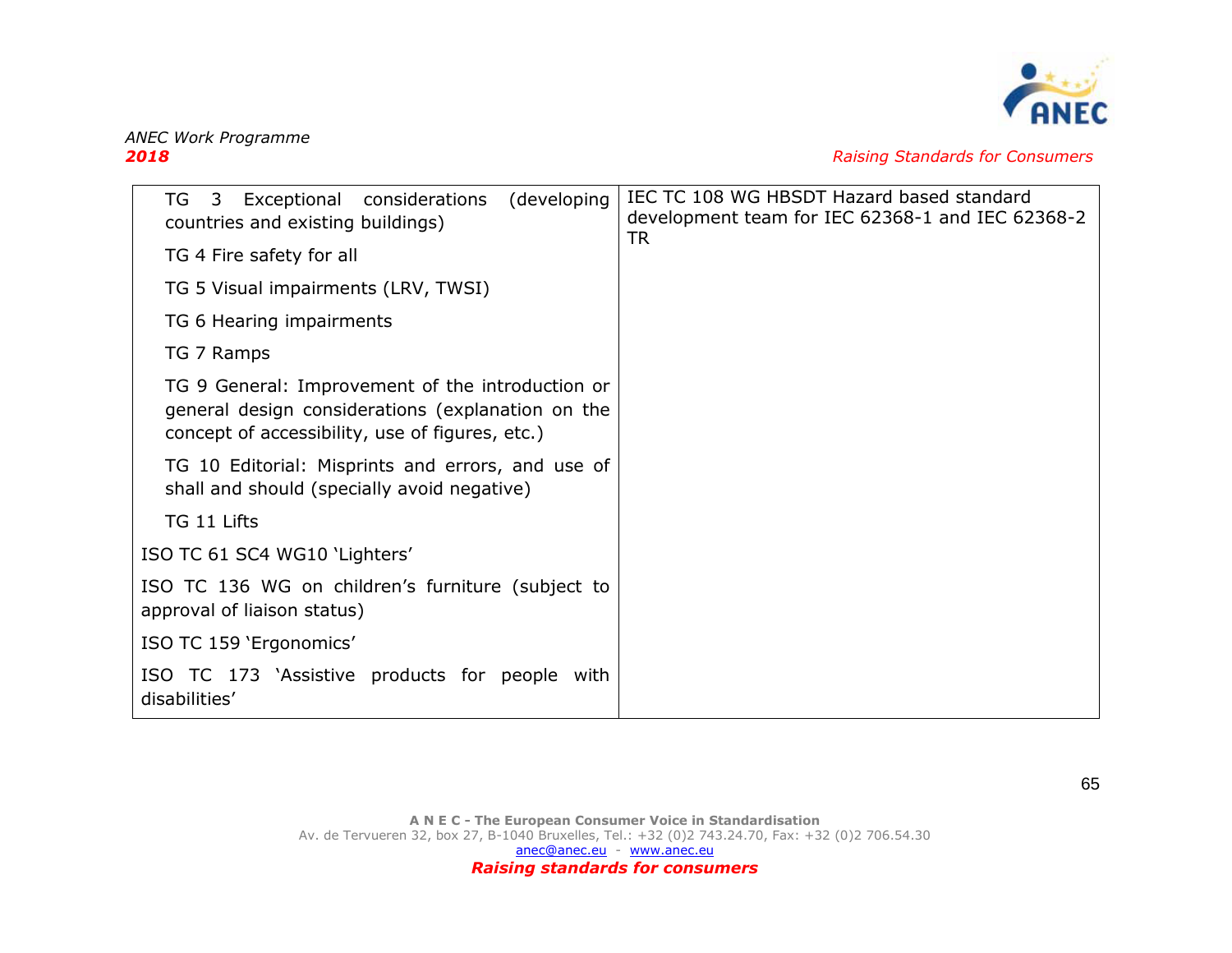

| ISO TC 173 WG 10 "Assistive products for cognitive<br>disabilities"                            |
|------------------------------------------------------------------------------------------------|
| ISO TC 149 SC 1 'Cycles and major sub-assemblies'                                              |
| ISO TC 149 SC 1 WG 13 'Continuous improvement of<br>the standards EN ISO 4210 and EN ISO 8098' |
| ISO TC 149 SC 1 WG 10 'Lighting and retro-reflective<br>devices'                               |
| ISO TC 149 SC 1 WG 15 'Electrically Power Assisted<br>Cycles'                                  |
| ISO TC 92 'Fire Safety' WG 8 'Fire terms and<br>definitions' (liaison member) - monitoring     |
| ISO TC 176 SC 3 'Supporting Technologies' WG 18<br><b>Customer satisfaction</b>                |
| ISO TC 207 'Environmental Management'                                                          |
| ISO TC 207 SC 3 'Environmental Labelling'                                                      |
| ISO TC 207 SC 3 WG 4 'Type III environmental<br>declarations'                                  |
| ISO TC 207 SC 4 'Environmental performance<br>evaluation'                                      |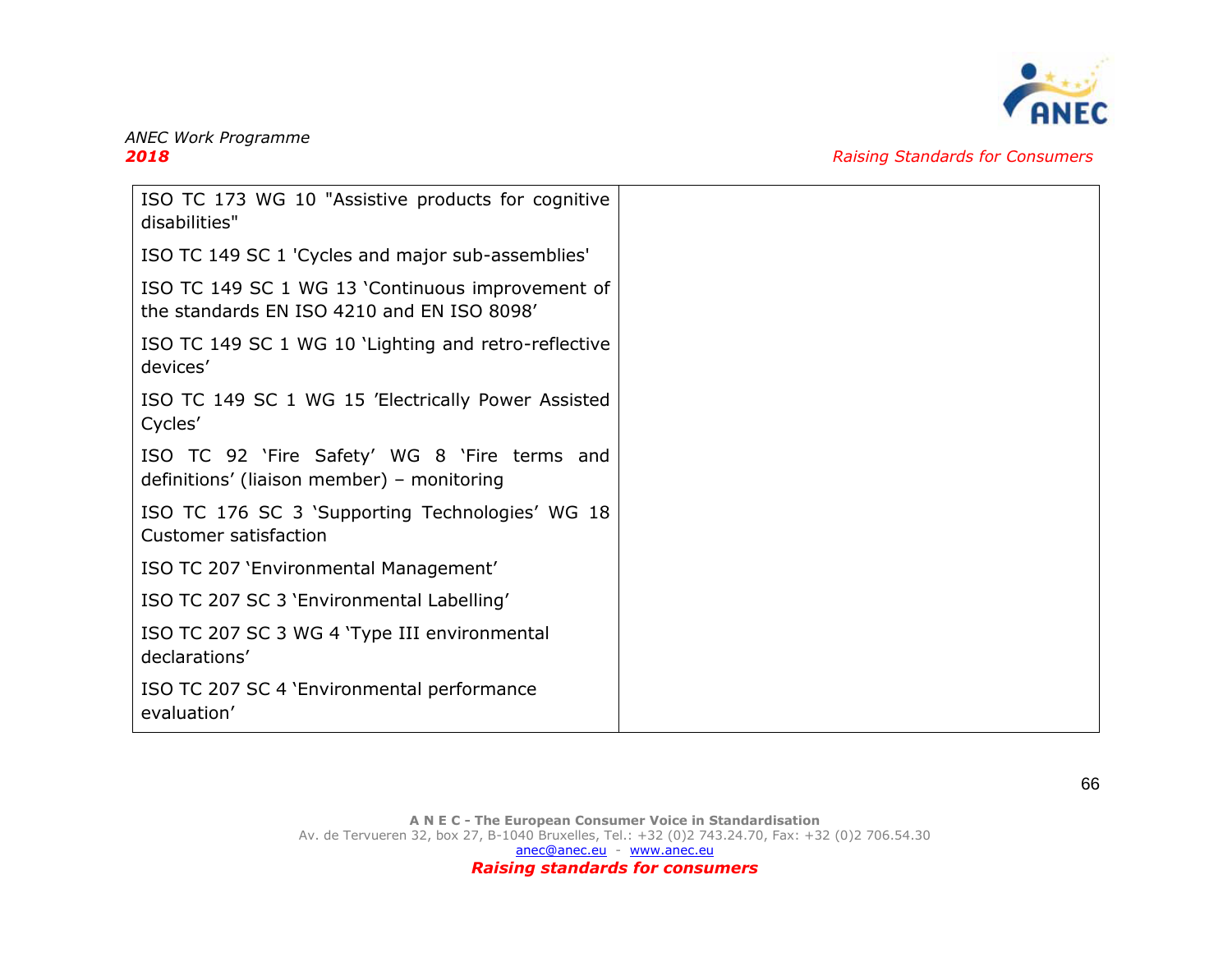

| ISO TC 207 SC 7 'Greenhouse gas management and<br>related activities'                                                                          |
|------------------------------------------------------------------------------------------------------------------------------------------------|
| ISO TC 207 SC 7 WG 2 'Greenhouse Gas<br>management in the supply chain'                                                                        |
| ISO TC 207 'NGO Forum'                                                                                                                         |
| ISO TC 228 'Tourism and related services'                                                                                                      |
| ISO TC 228 'Tourism and related services' WG 14<br>'Accessible Tourism'                                                                        |
| ISO TC 229 'Nanotechnologies'                                                                                                                  |
| ISO TC 229 WG 3 PG 14 'Nanotechnologies -<br>Guidance on the voluntary labelling of consumer<br>products containing manufactured nano-objects' |
| ISO TC 290 'Online reputation'                                                                                                                 |
| ISO TC 290 WG 1 'Online review'                                                                                                                |
| ISO PC 310 on wheeled child conveyances (subject to<br>approval of liaison status)                                                             |
| ISO/PC 311 'Vulnerable consumers'<br><b>IWA on Sharing Economy</b>                                                                             |